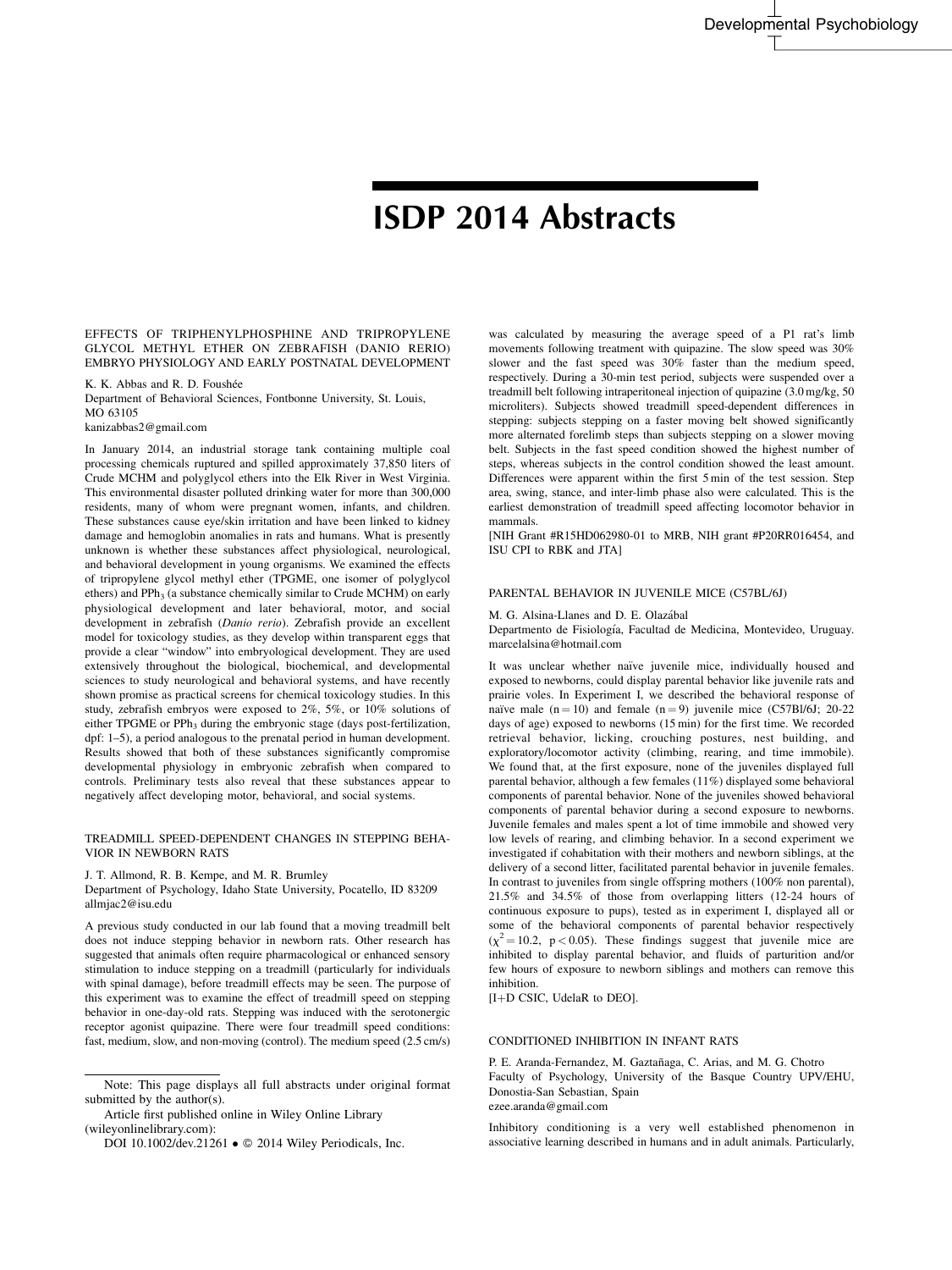Conditioned Inhibition gathers most of the scientific research in inhibitory learning and still produces interesting theoretical discussions within the field. However, there is no study assessing the existence of inhibitory learning during the early ontogeny of the rat. In this study we assessed the possibility to find Conditioned Inhibition in infant rats (day 9) using a conditioned taste aversion procedure. We tested whether the consumption of saccharin (A) was diminished when paired with a LiCl injection compared to the presentation of saccharin in compound with lemon odor (AX) without any aversive consequence. After this training, retardation and summation tests were carried out to evaluate the inhibitory properties of the lemon odor (X). Results of this study show Conditioned Inhibition in preweanling rats, suggesting that animals at this stage of ontogeny have the capacity to acquire inhibitory learning.

### TIMING OF SITTING, STANDING, AND WALKING ONSET AFFECTS THE INFANTS' UNDERSTANDING OF OBJECTS

I. Babik, F. Fraz, and G. F. Michel

Department of Psychology, The University of North Carolina at Greensboro, Greensboro, NC 27402

irbabik@gmail.com

As infants start sitting and standing up, they free their hands to access different toys and start manipulating them. While manipulating objects, infants explore object properties and increase their perceptual knowledge of objects. Also, self-locomotion increases infants' opportunities to explore objects. Thus, understanding of objects reflected in advanced manual skills, such as role-differentiated bimanual manipulation (RDBM) of complex objects and tool-use, might be facilitated by advances in sitting, crawling, standing up, and walking skills. In a large sample of 90 infants tested longitudinally from 6 to 14 months, we found that infants that started crawling, standing up, and walking sooner were more advanced than their peers in their RDBM skills. Also, infants that started sitting, crawling, and standing up sooner were more advanced at using tools. We concluded that the development of postural control and locomotion might facilitate the infant's understanding of objects and their properties. [NSF grant DLS 0718045 to GFM].

# INDIVIDUAL DIFFERENCES IN SPONTANEOUS EYE BLINKING ARE LINKED TO FRONTAL ASYMMETRY IN HUMAN INFANTS

L. F. Bacher<sup>1</sup>, S. Retz<sup>1</sup>, T. Dailey<sup>1</sup>, and M. A. Bell<sup>2</sup> 1 Psychology Department, SUNY Oswego, Oswego, NY 13126 2 Psychology Department, VA Tech, Blacksburg, VA 24061 leigh.bacher@oswego.edu

The rate of spontaneous eye blinking (SEB), a putative index of dopamine function (DA), is altered by some kinds of cognitive activity and under some pathological conditions. Also, the wide individual differences in SEB rate may reflect individual differences in DA function. However, few researchers have investigated SEB in human infants. We explored whether individual differences in SEB rate are related to frontal asymmetry (FA) in 10-mo-old infants. Researchers of infants have discovered relationships between DA-related genes and FA, and work with adults suggests that DA system function may relate to some aspects of FA. Our design allows us to test for SEB-FA relationships across three frontal regions during various phases of a working memory task. Forty, healthy, term, 10-mo-olds completed a looking version of the A-not-B task. SEB were coded blind to task phase. Phases of the task (show toy, hide toy, reveal toy) were scored separately. EEG data were collected from three frontal regions (frontal pole Fp1, Fp2; medial frontal F3,F4; lateral frontal, F7,F8) at 512Hz. The ANOVA testing F8-F7 asymmetry revealed a significant interaction between SEB group (high, medium, low rate) and Phase. Infants with intermediate SEB rate exhibited right FA during one phase of the task. Observing differences in FA at F8-F7 is consistent with work indicating involvement of this region during tasks requiring vigilance. Additionally, although FA is often considered traitrelated, our results show task-related temporal variation in FA. More broadly, results provide converging evidence that SEB in infants reflects some dimensions of DA function.

[NICHD HD049878 to MAB]

ASSESSING SOCIAL BEHAVIOUR FOLLOWING PRENATAL ALCOHOL EXPOSURE IN RATS: WHO WILL PLAY WITH ME?

#### S. Baglot, E. Morgan, W. L. Comeau, and J. Weinberg

Department of Cellular and Physiological Sciences, University of British Columbia, Vancouver, BC V6T 1Z3, Canada comeauwe@mail.ubc.ca

In humans and animal models of prenatal alcohol exposure (PAE), aberrant functioning of the prefrontal cortex, which subserves executive function (EF), and its related circuitry underlies many behavioral deficits observed following PAE. Cognitive and social deficits are among the most persistent PAE-related deficits. As EF and social behavior are intricately linked, early aberrant social behavior potentially provides a means of predicting functional outcome on a broader range of EF-related deficits.

Pregnant rat dams were assigned to: 1) Control: ad libitum pelleted control diet; 2) Pairfed: restricted access liquid control diet; or 3) PAE: ad libitum liquid ethanol diet (36% ethanol- derived calories). A novel social play paradigm assessed behaviour within triads. Each triad consisted of one test animal and two playmates - one same-treatment playmate and one different-treatment playmate. This design allowed a determination of who would play with whom and the use of playmate choices as indicators of behavior anomalies.

In females triads, Control animals reciprocated play less often with PAE than with control playmates. Additionally, although Controls initiated play non-discriminately, the Control females displayed more aggressive behaviour when in triads with PAE than when in triads with Pairfed females. However, in male triads, Control males initiated play with PAE males less than with other controls, whereas in the Pairfed triads this was not the case. In summary, it appears that PAE alters social behaviour such that Controls respond differently to them than to either Pairfed or other Control playmates. Moreover, these alterations appear to be sexually dimorphic. [NIH/NIAAA R37 AA007789 & NeuroDevNet, NCE of Canada to JW]

### IMPAIRED FEAR EXTINCTION RETENTION IN ADOLESCENCE: AGE AT FEAR LEARNING OR AGE AT EXTINCTION?

#### D. Baker and R. Richardson

School of Psychology, The University of New South Wales, Sydney, NSW 2052, Australia.

k.baker@unsw.edu.au

Adolescence is a period in which fear inhibition is impaired in both rodents and humans. For example, adolescent rodents exhibit a marked impairment of fear extinction retention relative to both younger (e.g., juvenile) and older (e.g., adult) groups. The present experiments investigated whether the animal's age at the time of fear learning or fear extinction determines if extinction is impaired in adolescence. The results of Experiment 1 showed that adolescent rats exhibited good extinction retention if fear was acquired before adolescence but impaired extinction retention for fear learnt during adolescence. Further, fear acquired in adolescence could be successfully extinguished in adulthood (Experiment 2) but not if extinction occurred up to two weeks after conditioning (but still within the adolescent developmental period; Experiment 3). The age of the fear memory was not the main determinant of the impaired extinction retention in adolescence because fear acquired in late adolescence could be successfully extinguished two weeks later in adulthood, but not if extinction occurred the following day (Experiment 4). Finally, adolescent rats did not show extinction-induced increases in pMAPK expression in the medial prefrontal cortex (mPFC) or the basolateral amygdala (BLA) which were observed in juvenile rats (Experiment 5). This dampened prefrontal and BLA activity following extinction in adolescence occurred even if the fear memory was acquired before adolescence (i.e., when there is no impairment in extinction retention). Taken together, these findings demonstrate that neither the animal's age at the time of fear acquisition or extinction determines whether impaired extinction retention is exhibited during adolescence. Rather, it appears that forming competing fear conditioning and extinction memories in adolescence renders this a vulnerable developmental period in which fear is difficult to inhibit. Furthermore, even under conditions which promote good extinction, the neural mechanisms underlying extinction in adolescence differed to those recruited in animals of other ages.

[NHMRC grant APP1031688 to RR and NHMRC fellowship APP1054642 to KB]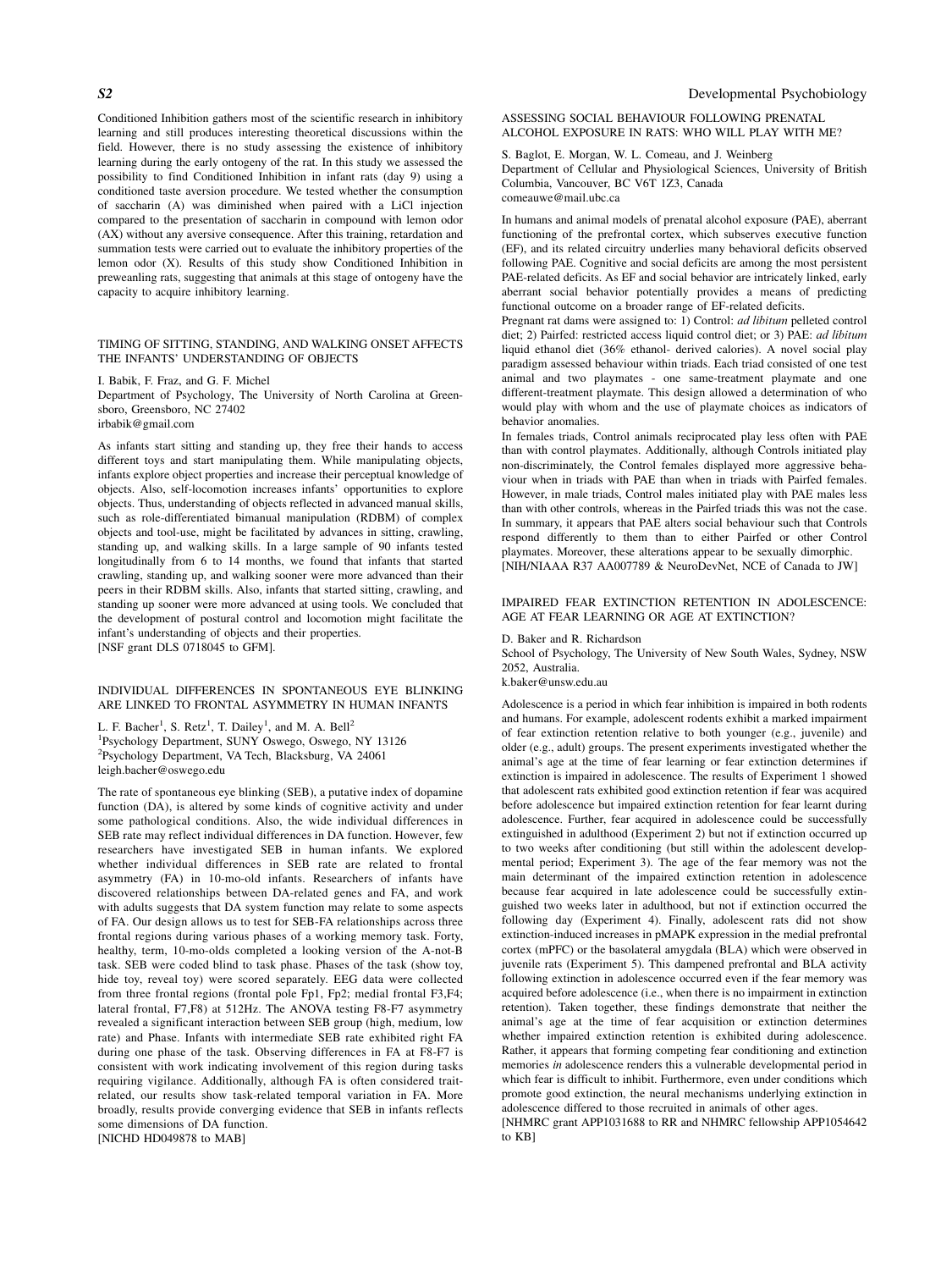#### EARLY LIFE STRESS ACCELERATES NEUROBEHAVIORAL DEVELOPMENT

K. G. Bath<sup>1</sup>and G. Manzano-Nieves<sup>2</sup>

<sup>1</sup>Department of Cognitive, Linguistic and Psychological Sciences, Brown University, Providence, RI 02912

<sup>2</sup>Department of Neuroscience, Brown University, Providence, RI 02912 kevin\_bath@brown.edu

In the adult animal, stress predominantly leads to regressive changes in neural circuits, including loss or shrinkage of dendritic arbors and spines and suppressed neurogenesis. In young animals and humans, stress is associated with delayed somatic growth, reduced structural volume of hippocampal and frontal brain regions, and the later development of affective pathology. Based upon these profiles, it is often assumed that the effects of stress on the developing brain are the result of delays or incomplete neurodevelopment. Using a mouse model of early stress, fragmented maternal care, we provide strong evidence at both the neural and behavioral level, that early life stress actually accelerates neurobehavioral development in both males and females. Furthermore, using newly developed computer vision tools to track rodent home cage behavior, we have developed ethologically relevant measures of depression and find that this stress is associated with the development of anxiety and depressive-like behaviors and that female are more severely impacted than males. We can then track the rapid reversal of these symptoms with the newly identified and fast acting anti-depressant, ketamine. Together, these studies demonstrate that stress incurred early in life leads to more rapid, but potentially compromised, neural and behavioral maturation, which may ultimately manifest in the development of affective pathology. Such a model holds the potential to recast how we think about the impact of stress on the developing brain and how early life stress is treated.

[Epilepsy Foundation- KGB, BIBS/NPNI new frontiers fund- KGB, Carney Fund for Innovation- KGB]

#### BEHAVIORAL EFFECTS OF MAGNESIUM OXIDE VERSUS MAGNESIUM L-THREONATE DIET IN ADOLECENT SPRAGUE DAWLEY RATS

L. A. Becker<sup>1</sup>, R. Waworuntu<sup>2</sup>, E. J. Meiman<sup>1</sup>, M. A. Ermler<sup>1</sup>, and B. Berg<sup>2</sup> <sup>1</sup>Department of Psychology and Neuroscience, University of Evansville, Evansville, IN 47722

<sup>2</sup>Mead Johnson Pediatric Nutrition Institute, Evansville, IN, 47721 lb47@evansville.edu

Magnesium is an essential mineral that serves as an intracellular cofactor in enzymatic reactions and has an important regulatory role of gating of the N $methyl-D =$  aspartate receptor which is involved in learning and memory processing. The purpose of this study was to assess the impact of Magnesium Oxide (MgO) versus Magnesium L-Threonate (MgT) during normal early postnatal development on anxiety-related behaviors in rodents. Newly weaned Sprague-Dawley rats, postnatal day (PD) 21, were fed a diet that either contained 0.1% MgO or 0.1% MgT. No significant differences were found for body weights or food intake across the study. Open field (OF) exploration of PD28 or PD35 rats resulted in a Diet X Gender interaction ( $F = 9.46$ ,  $p < 0.05$ ) wherein female rats on MgO spent more time moving around the OF but female rats fed MgT displayed more rearing frequency (F = 4.11,  $p < 0.05$ ) and duration (F = 3.83, p < 0.05). There was a interaction of Diet X Age X Area within the OF Arena  $(F = 2.66, p0.05)$  wherein rats fed MgT spent more time sitting away from the walls than rats fed MgO, which increased from PD28 to PD35. Preliminary analysis of behavior in an acoustic startle (AS) chamber suggests that rats fed MgT tended to have a faster habituation curve to the startle stimulus and lower velocity of startle than rats fed MgO. Overall, MgT fed rats performed more investigative-like behavior and less anxietylike behavior in the OF arena than rats fed MgO. [MJN grant to LAB]

INFANT TEMPERAMENT, ATTENTION, AND FUNCTIONAL CONNECTIVITY, BUT NOT MATERNAL SENSITIVITY, PREDICT INFANT NEGATIVE AFFECT AT 5 MONTHS

M. A. Bell<sup>1</sup>, A. Diaz<sup>2</sup>, K. Cuevas<sup>3</sup>, V. Rajan<sup>4</sup>, and S. D. Calkins<sup>5</sup> Psychology, Virginia Tech, Blacksburg, VA 24061 Social and Family Dynamics, Arizona State University, Tempe, AZ 85287 Psychology, University of Connecticut, Waterbury, CT 06702 Education, University of Delaware, Newark, DE 19716 Human Development and Family Studies, University of North Carolina at

Greensboro, Greensboro, NC 27412 mabell@vt.edu

Early developing self-regulation is promoted by biological processes, as well as co-occurring socialization experiences (Kopp, 1989; Sameroff, 2010). We recruited 300 5-month-old infants and their mothers to participate in a longitudinal study of individual differences in the development of selfregulation across infancy and early childhood. During the lab visit, infants and mothers engaged in two positive interaction tasks (toy play, peek-a-boo) and two negative interaction tasks (toy removal, arm restraint). Tasks were conducted in standardized order, with the intent of capturing maternal interaction style during positive interactions and then using the negative interaction tasks to induce distress in the infants. Immediately after the arm restraint task, the experimenter played a Sesame Street video clip for the infants. Independent research assistants coded infant negative affect during the video, infant looking behavior during the video, and maternal sensitivity and positive affect during the positive interaction tasks. Infant EEG was recorded throughout the visit, with a focus on frontal/parietal EEG coherence during the video. Prior to the visit, mothers completed the Infant Behavior Questionnaire-revised. The six predictors (left frontal/parietal coherence, right frontal/parietal coherence, IBQ distress, maternal sensitivity, maternal positive affect, infant attention to video) collectively accounted for 21% of the variance in infant negative affect during the video after the distress inducing tasks. IBQ distress (beta  $= .16$ ), left hemisphere coherence (beta  $= -.13$ ), and infant looking behavior (beta  $= -.38$ ) contributed unique variance. These data imply that maternal interaction style had little impact on the level of negative affectivity in early infancy.

[NIH grants HD049878 and HD043057 to MAB]

MATERNAL RELATIONSHIP REPRESENTATIONS AND PRESCHOO-LERS' PHYSIOLOGICAL RESPONDING DURING A RELATIONSHIP **DISRUPTION** 

J. Bender Stern, A. Harris, and A. A. Hane

Department of Psychology, Williams College, Williamstown, MA, 01267 jbenderstern@gmail.com

Previous research has established the importance of physiological regulation in response to stress as a predictor of child outcomes, but no prior study has examined the effect of maternal relationship representations on child physiological regulation. Thirty-seven typically developing preschool-aged children  $(M = 42.47$  months, 21 Males) and their mothers completed a Play/No-Play Paradigm (PNPP) in the laboratory. The PNPP mirrored the double/modified still-face paradigm (SFP) used with infants, but involved 2-min episodes of structured play (A), followed by maternal termination of play (B), that followed an A-B-A-B-A format. Heart rate and vagal tone were acquired from the children throughout the paradigm. Each mother also completed a questionnaire measure about romantic partner satisfaction and gave a five-minute speech sample (FMSS) about her child, from which maternal expressed emotion was coded.

Across the PNPP, children's heart rate significantly increased during the 'no-play' episodes and decreased during the 'play' episodes. Vagal tone remained stable across the paradigm. Individual differences in maternal expressed negativity in the FMSS were significantly associated with children's vagal suppression in the first 'no-play' episode and the final 'play' episode of the PNPP. Maternal Positive Relationship Representations, a composite of maternal expressed positivity and romantic partner satisfaction, were significantly associated with augmented vagal tone in children in the second 'no-play' episode and the final 'play' episode. Hence, maternal positive relatonship representations were associated with better child physiological regulation. Negative maternal expressed emotion was associated with reduced physiological regulation in children during a novel preschool adaptation of the SFP.

[Groff Foundation support for undergraduate neuroscience research at Williams College]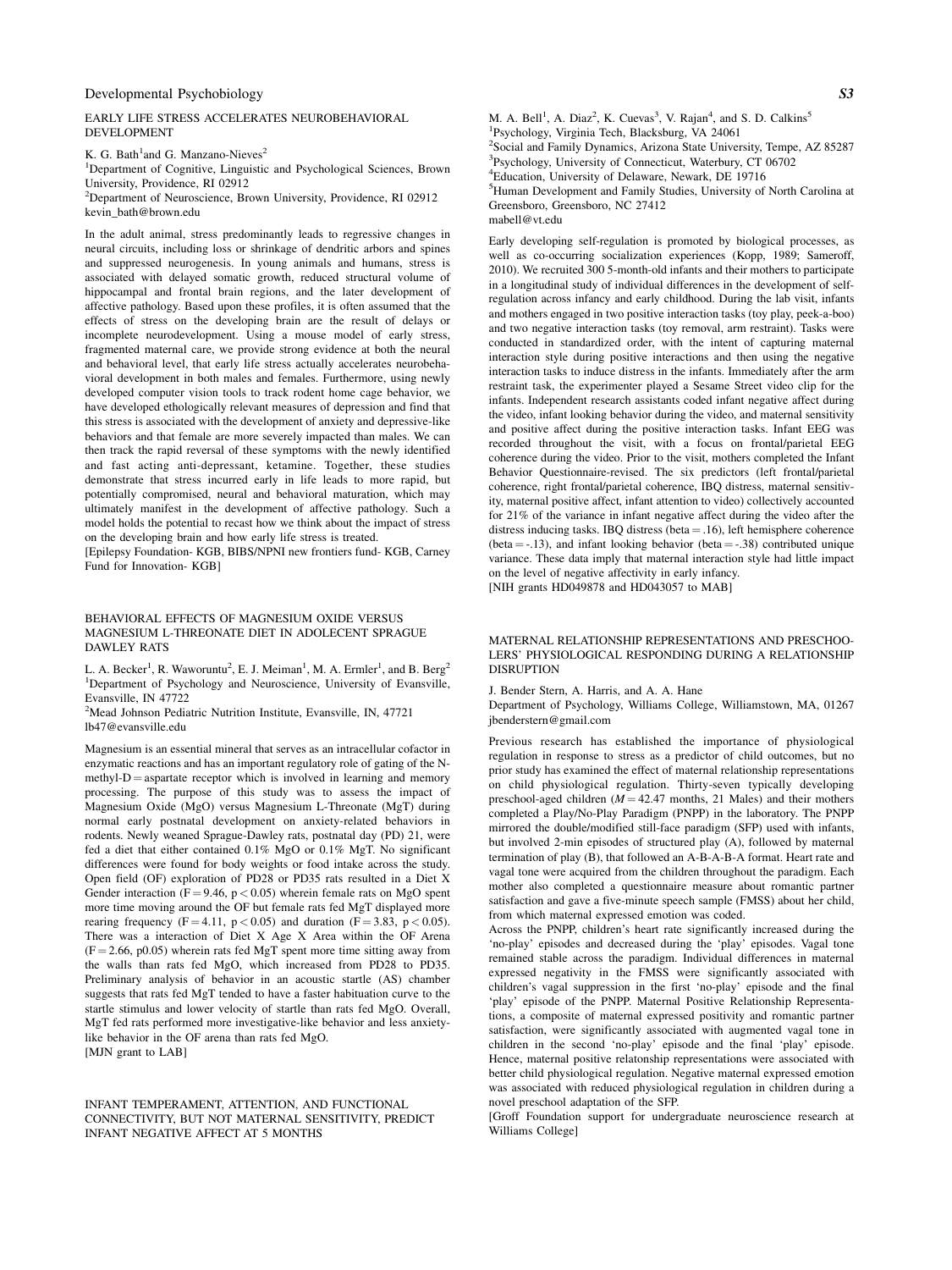#### NEURAL MIRRORING SYSTEMS IN AUTISM SPECTRUM **DISORDERS**

# R. Bernier

Department of Psychiatry, University of Washington, Seattle, WA 98195 rab2@uw.edu

Dysfunction in neural mirroring systems has been proposed to contribute to the social deficits observed in autism spectrum disorder (ASD). Atypical activity in this system, as reflected in attenuation of the EEG mu rhythm, has been demonstrated in several studies; however, normative patterns of activity have been evident in other ASD samples. The etiological and behavioral heterogeneity of ASD likely contributes to these findings. Our work suggests that atypical activity is associated with imitation in both clinical and typical populations, rather than representing a universal impairment while our current work explores differences in neural mirroring systems in genetically defined subgroups.

### EXECUTIVE FUNCTIONS CONTRIBUTE TO ACTIVE RELATIVE TO PASSIVE PROCESSING DURING AN EPISODIC MEMORY TASK

T. L. Blankenship and M. A. Bell

Department of Psychology, Virginia Tech, Blacksburg, VA 24061 tashau8@vt.edu

Episodic memory undergoes development throughout middle childhood (Ghetti et al., 2010) and is affected by frontal lobe and executive functioning development (Bjorklund, Dukes, & Brown, 2009). We examined the contributions of active (voluntary attentional control) and passive (absence of attentional resources) processing, as well as executive functions, to the episodic memory performance of 9- to 11-year-old children. Seventy children (33 girls) participated. The episodic memory task involved children recalling computer-presented images that were either clear (passive processing) or fuzzy (active processing). Performance on three executive function tasks was also assessed: a 2-back task (false alarm rate; working memory), a computerized number Stroop (RT mixed; inhibitory control), and a computerized version of the Wisconsin card sort (perseverative errors; set-shifting). The Peabody Picture Vocabulary Test IV was used as a proxy for IQ. Separate regression equations were used to examine recall performance of the fuzzy images and the clear images; predictors were verbal IQ (covariate), and performance on the working memory, inhibitory control, and set-shifting executive function tasks. The predictors accounted for 22% of the variance in clear (passive processing) recall performance, with only set-shifting contributing unique variance. The predictors accounted for 24% of variance in fuzzy (active processing) recall performance, with verbal IQ, set-shifting, and working memory contributing unique variance. Results suggest executive functions differentially contribute to active and passive processing of stimuli and later recall of those images.

[NIH grant HD049878 to MAB]

# BDNF HISTONE ACETYLATION IN THE ADULT RAT MPFC IS ALTERED FOLLOWING EXPOSURE TO AVERSIVE MATERNAL CARE

J. Blaze and T. L. Roth Department of Psychological and Brain Sciences, University of Delaware, Newark, DE 19716 jblaze@psych.udel.edu

Early-life stress in the form of caregiver maltreatment has the capacity to alter subsequent neurobiological and behavioral development. Maltreatment early in life can confer susceptibility or resilience to psychiatric disorders, and animal models have demonstrated emotional and cognitive deficits in offspring that experienced early-life stress. The mechanisms behind these phenomena are still unknown, but evidence suggests that epigenetic modifications may play a role. Previously, our lab demonstrated that aversive care during infancy alters methylation of the brain derived neurotrophic factor (bdnf) gene (Blaze et al., 2013), as well as mRNA expression of epigenetic regulator genes (Blaze and Roth, 2013) in the medial prefrontal cortex (mPFC). While we have well-characterized bdnf

# S<sup>4</sup> Developmental Psychobiology

DNA methylation after our caregiver manipulations, this study aimed to characterize patterns of histone acetylation at bdnf promoters. Using a within-litter design, pups were exposed to an adverse (maltreatment condition) or nurturing (cross-foster condition) caregiving environment outside the homecage for 30 minutes each day during the first postnatal week. Remaining pups in a litter were left with the biological mother during each session (providing normal care controls). At PN90, we used chromatin immunoprecipitation (ChIP) and quantitative RT-PCR to measure acetylation of histone 3 lysine 9/14 (H3K9/14, found in actively transcribed promoters) at bdnf exons I and IV in the mPFC. Results indicate that in addition to DNA methylation, our caregiver manipulations alter H3K9/14 acetylation in a sex- and bdnf exon-specific manner. Future work will examine histone modifications at other genes important in brain development and plasticity, including reelin. [NIGMS 1P20GM103653]

#### CHRONIC COCAINE EXPOSURE DURING ADOLESCENCE INCREASES IMPULSIVE CHOICE AND ALTERS RESPONSE-REINFORCER COUPLING IN MICE

S. R. Boomhower, D. A. Pope, K. Teixeira, and M. C. Newland Department of Psychology, Auburn University, Auburn, AL 36832 srb0028@auburn.edu

Adolescence is characterized by profound changes in the nervous system, increased susceptibility to drugs of abuse, and heightened levels of impulsivity. In the current study, 21 C57BL/6 mice were exposed chronically to 30 mg/kg/day cocaine  $(n = 11)$  or saline vehicle  $(n = 10)$ for 14 consecutive days during adolescence. In experiment 1, mice were trained on an impulsive-choice procedure in which they could choose between two levers that resulted in either a small, immediate presentation of milk or a larger presentation of milk after a series of delays (1-71 sec). In experiment 2, responding was placed under seven fixed-ratio (FR) schedules (FR 1-590) and individual response-rate functions were analyzed using a model called Mathematical Principles of Reinforcement. Cocaineexposed mice were more impulsive (i.e., chose smaller-sooner milk reinforcement more often) than controls. Further, the rate parameter  $(\lambda)$ was higher for cocaine compared to saline mice, suggesting the coupling of responses distal to reinforcement was diminished. These results support the notion that adolescence is a vulnerable period and that pharmacological insults during this epoch have far-reaching effects.

#### MATERNAL CARE PROGRAMS ESTROUS CYCLE-MEDIATED AFFECTIVE BEHAVIORS IN THE FEMALE RAT

#### A. P. Borrow and N.M. Cameron

Psychology Department, Binghamton University, Binghamton, NY, 13902 aborrow1@binghamton.edu

In women, both depression and anxiety are correlated with menstrual cycle stage. Similarly, in the rodent, levels of locomotive, anxious, and depressive-like behaviors vary across the estrous cycle. In both species, a drop in plasma progesterone precedes the onset of behavioral changes. Progesterone's metabolite allopregnanolone may contribute to these behaviors. Licking/grooming (LG) received by rat dams during the first week of life differentially programs the female hypothalamo-gonadalpituitary axis, affecting progesterone levels. Low LG offspring show a greater difference in progesterone between proestrus and metestrus than High LG offspring. Given that low parental care is predictive of offspring affective disorders, we hypothesized that Low LG offspring would show increased anxiety, locomotion, and depressive-like behavior, and exhibit greater variability in behaviors between estrous cycle stages relative to High LG offspring. Adult offspring of Low and High LG mothers were tested at proestrus and metestrus on the forced swim test and locomotor activity chamber. Animals were also tested on the elevated plus maze following treatment with finasteride, which blocks conversion to allopregnanolone, or placebo. LG phenotype shaped cycle-related patterns in locomotor activity. Only Low LG offspring showed cycle-dependent depressive-like behavior. Surprisingly, while High LG offspring showed decreased anxiety at metestrus, Low LG animals increased anxious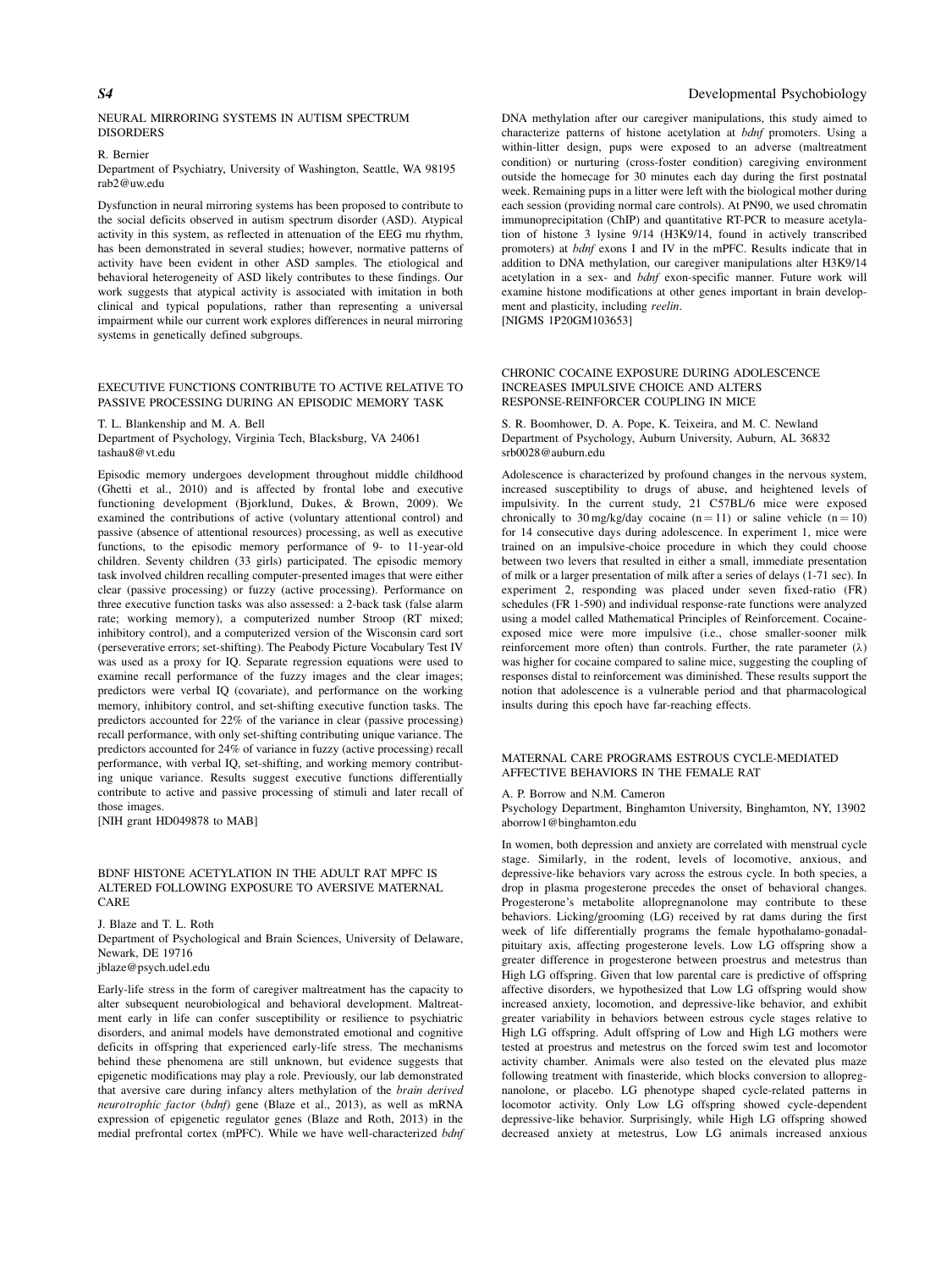behavior at proestrus. Finasteride decreased general activity and removed all behavioral differences. Findings from this research link early life experience to estrous cycle-dependent changes in affect, and demonstrate that variations in maternal care mediate allopregnanolone-modulated behaviors.

#### MATERNAL BEHAVIOR IS MEDIATED BY BRAIN VASOPRESSIN AND CORTICOTROPIN-RELEASING FACTOR – OLD NEUROPEP-TIDES WITH NEW FUNCTIONS

#### O. J. Bosch

Department of Behavioural and Molecular Neurobiology, University of Regensburg, 93040 Regensburg, Germany oliver.bosch@ur.de

Maternal behavior is the most important pro-social female behavior. Its establishment requires remarkable brain adaptations peripartum like increased activity of the brain oxytocin system. Recently, we characterized the brain vasopressin and corticotropin-releasing factor systems as important mediators of the fine-tuned regulation of maternal care and maternal aggression against an intruder. While vasopressin acts promaternal via its V1a and V1b receptors, corticotropin-releasing factor (CRF) facilitates maternal neglect via CRF recptors typ 1 and 2. All of these receptors are expressed in two of the main maternal brain areas, the medial preoptic area and the bed nucleus of the stria terminalis. In either brain region, local manipulations of those receptors lead to modulations of maternal care and/or maternal aggression. Hence, to increase our understanding of how maternal behavior and, consequently, the relationship between mother and infant is regulated provides important insights into possible dys-regulation of maternal attachment as seen, for example, in postpartum mood disorders. [DFG BO 1958/6-1]

# ALCOHOL EXPOSURE ON POSTNATAL DAYS 7-9 DISRUPTS OBJECT-IN-PLACE LEARNING AND TRACE FEAR CONDITIONING IN JUVENILE RATS

L. E. Brennan and M. E. Stanton

Department of Psychological and Brain Sciences, University of Delaware, Newark, Delaware 19716 lbrennan@udel.edu

The object-in-place (OiP) task requires subjects to associate an object's identity with its location and therefore combines the task demands of standard novel object recognition (OR) and object location (OL) paradigms. Lesion studies suggest that the OiP task engages the prefrontal cortex (PFC) and the hippocampus (HPC) (Barker et al., 2007; Barker & Warburton, 2011). Both of these regions are sensitive to developmental alcohol exposure (PFC: Whitcher & Klintsova, 2008; HPC: Marino et al., 2004). In the present study, Experiment 1 examined normative rat performance on 2- Object (Ainge & Langston, 2012) and 4-Object (Barker et al., 2007) variants of the OiP task. Experiment 2 sought to determine the effect of neonatal alcohol exposure, during postnatal days (PD) 7-9, on OiP performance on PD26 and on trace fear conditioning (TFC) on PD30-31, which served as a positive control due to its similar reliance on PFC (Gilmartin & Helmstetter, 2010) and HPC (McEchron et al., 1998). We report that normative PD26 rats can perform the 4-Object, but not 2-Object, variant of the OiP task. Additionally, early-life alcohol exposure during PD7-9 disrupted performance on both the 4-Obj variant of OiP and TFC, but not background contextual conditioning during TFC. Our findings suggest that these tasks may rely on similar neural regions and/or mechanisms. Moreover, our OiP task findings extend our lab's report that PD7-9 alcohol exposure fails to disrupt OR and OL performance (Jablonski et al., 2013) by suggesting that combined but not separate processing of OR and OL is disrupted by alcohol.

[NIH Grant R21-HD070662-01 to MES]

SPECIFICITY IN THE BILINGUAL ADVANTAGE FOR MEMORY DURING INFANCY

N. H. Brito<sup>1</sup>, A. Grenell<sup>2</sup>, R. Cuppari<sup>2</sup>, C. Nugent<sup>2</sup>, and R. Barr<sup>2</sup> 1 RWJF Health & Society Scholars, Columbia University, New York, NY 10032

<sup>2</sup>Department of Psychology, Georgetown University, Washington DC 20057 nhb2111@columbia.edu

Recent studies have demonstrated a link between bilingualism and enhanced memory generalization abilities during infancy (Brito & Barr, 2012; 2014; Brito, Sebastián-Gallés, & Barr, under review). The present study assessed (1) whether this advantage was a global enhancement of memory processes by testing infants on a variety of tasks tapping working memory, cued recall and memory generalization, and (2) how task performance compares across infants exposed to different numbers of languages. In addition to the memory tasks, parent-infant dyads completed a picture-book reading task, to observe emotional responsiveness, and a parental report of productive vocabulary. Our sample included 18 infants in the monolingual group, 18 infants in the bilingual group, 14 infants in the trilingual group, and 14 monolingual infants in the baseline control group (32 male, 32 female;  $M$  age = 24.50 months,  $SD$  age = .39). Results indicated no difference between language groups on cued recall ( $p = .58$ ), working memory ( $p = .85$ ), emotional responsiveness ( $p = .39$ ), or productive vocabulary  $(p = .07)$ , but a significant difference was found in the memory generalization condition  $(F(2, 60) = 3.73, p = .031, \eta \rho^2 = .14)$ , with only the bilingual group outperforming the baseline control group. These results support and extend past studies (Brito and Barr, 2012; 2013; Brito et al., under review) and suggest a bilingual advantage specific to memory generalization.

[Funded by the Georgetown University Pilot Research Project Grant to RB and the American Psychological Foundation Koppitz Fellowship to NHB]

# LONG-TERM RETENTION OF EYEBLINK CONDITIONING IN POSTNATAL DAY 24 AND ADULT RATS

# K. L. Brown and J. H. Freeman

Department of Psychology, University of Iowa, Iowa City, IA 52242 kevin-brown@uiowa.edu

Eyeblink conditioning is a well-established model for studying the developmental neurobiology of associative learning. In rats, eyeblink conditioning emerges over postnatal days (P) 17-24 when standard peripheral cues (e.g., tones, lights) are used as conditioned stimuli (CS), with acquisition reaching adult-like levels by P24. While there have been numerous advances in identifying neural mechanisms underlying the ontogenetic emergence of eyeblink conditioning, developmental differences in long-term retention have yet to be studied. The present study examined retention of eyeblink conditioning in P24 and adult rats 1, 7, or 28 days after acquisition. Retention was assessed by (1) a CS-alone testing session, and (2) CS-US reacquisition, consistent with a previous study from our laboratory investigating retention in adult rats [Nicholson, Sweet, and Freeman (2003), Behavioral Neuroscience, 117, pp. 871-875]. Acquisition and short-term retention (1 day after training) were comparable across ages, but developmental differences were evident with longer retention intervals. There were fewer CRs early in CS-alone testing 7 days after training in P24 relative to adult rats, but CR levels were equivalent across ages during reacquisition testing. In groups tested 28 days after training, however, P24s showed fewer CRs relative to adults during initial blocks of both CS-alone and CS-US testing, consistent with the rapid forgetting observed in younger age groups characteristic of the infantile amnesia phenomenon. The wellcharacterized neural circuit underlying eyeblink conditioning may provide a good starting point for future studies investigating the neural mechanisms responsible for rapid forgetting in young rats. [NIH grant NINDS NS03889 to JHF]

# CONTRIBUTIONS OF FRONTAL-PARIETAL COHERENCE AND MATERNAL CAREGIVING TO CHILD EXECUTIVE FUNCTION

L. J. Bryant<sup>1</sup>, K. Cuevas<sup>1</sup>, M. A. Bell<sup>2</sup>, and S. D. Calkins<sup>3</sup> 1 Psychology, University of Connecticut, Waterbury, CT 06702 2 Psychology, Virginia Tech, Blacksburg, VA 24061 <sup>3</sup>Human Development and Family Studies, University of North Carolina at Greensboro, Greensboro, NC 27412 lauren.bryant@uconn.edu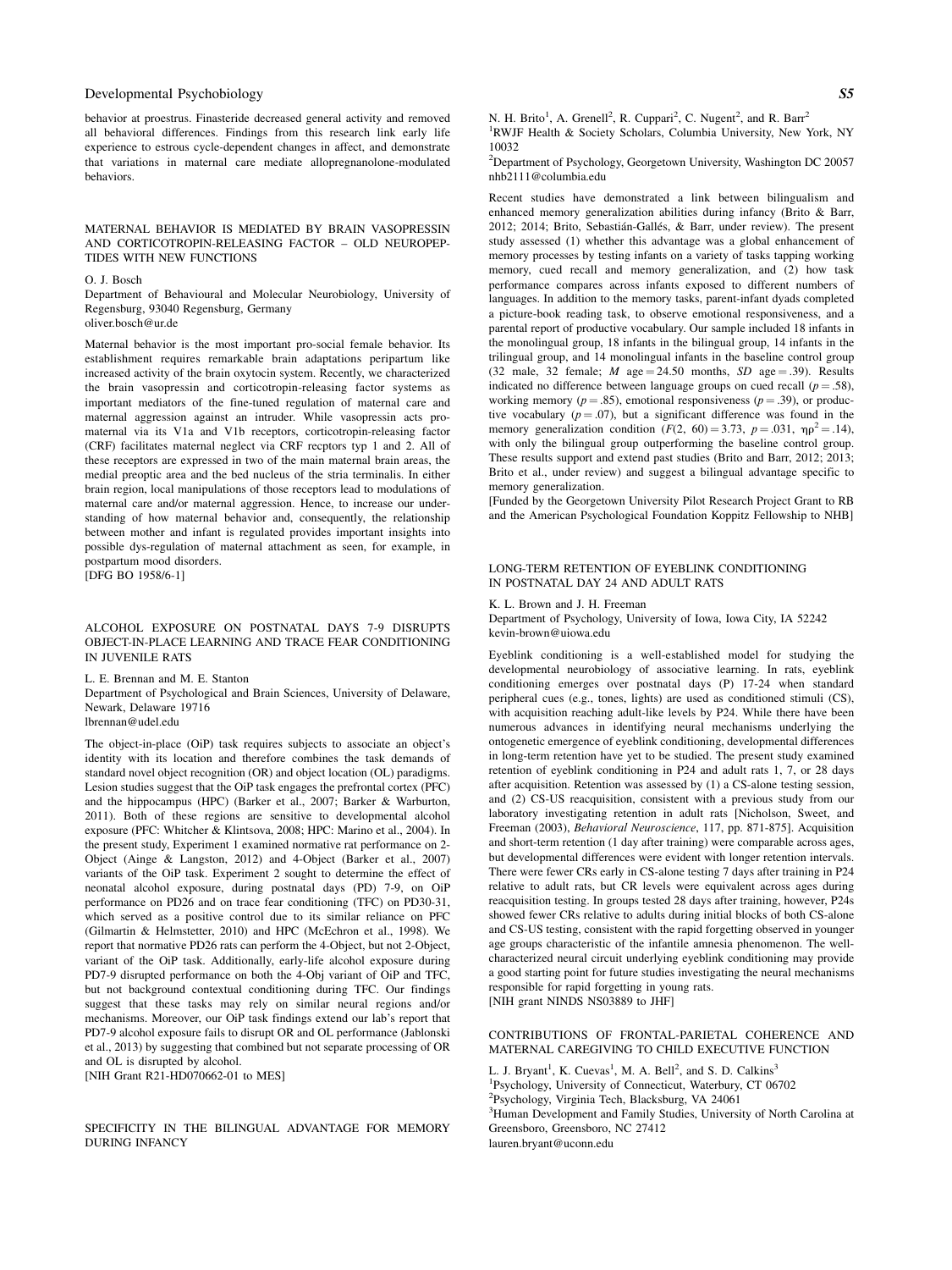Previous research has demonstrated that early maternal positive affect and infant resting frontal brain activity predict future executive function (EF; Kraybill & Bell, 2013) and that 4.5 year old children exhibit increases in frontal-posterior coherence relative to baseline during executive processing (Bell & Wolfe, 2007). To further enrich our understanding of factors that promote EF development, the present study examines the relationship between maternal caregiving at 36 months, frontal EEG coherence during executive processing at 48 months, and corresponding EF task performance at 48 months. At 36 months, a group of mother-child dyads  $(n = 155)$ completed age-appropriate puzzles while caregiving behaviors were coded. EEG was recorded while children completed short-term memory and visual attention tasks at ages 36 and 48 months. Hierarchical regression analyses controlled for maternal education (a correlate of socioeconomic status and verbal intelligence), 48-month child verbal ability, and 36-month child EF, which accounted for 4.5%, 1.9%, and 1.6% of 48-month EF task performance, respectively. Maternal caregiving accounted for an additional 2.7% of the variance in 48-month EF and, together, frontal-parietal and inter-frontal coherence accounted for an additional 4.8% of the variance in 48-month EF. The final model accounted for 15.6% of variance in 48 month EF, with maternal caregiving and frontal-parietal coherence being the only unique predictors. These findings suggest that maternal caregiving characteristics such as positive affect and facilitation of infant attention and increases in EEG coherence between frontal and parietal areas during executive processing are linked with higher EF at 48 months of age. [NIH grant HD049878 to MAB]

### GESTATIONAL EXPOSURE TO ABUSE LEVELS OF INHALED TOLUENE DISRUPTS ACQUISITION OF WATER T-MAZE LEARN-ING BUT NOT IN A SUBSEQUENT REVERSAL TASK

S. P. Callan, J. N. Lombardo, J. H. Hannigan, and S. E. Bowen Department of Psychology, Wayne State University, Detroit, MI 48202 sean.callan@wayne.edu

Toluene is a commonly abused solvent posing significant risk of exposure to females during reproductive years. Toluene inhalation during pregnancy results in exposure level-dependent developmental pathology including low birth weight, structural anomalies, behavioral problems, impaired cognition and memory: a "Fetal Solvent Syndrome". The full impact of prenatal toluene on learning and memory is as yet unknown. We assessed effects of gestational exposure of rats to toluene vapor on acquisition of T-maze performance and their ability to learn a reversal paradigm. Highconcentration, brief and repeated exposures mimic typical inhalation patterns in toluene abuse. Timed-pregnant Sprague-Dawley rats were assigned randomly to one of four groups: 0, 8000, 12000, or 16000 parts per million (ppm) toluene for 15 mins/ twice a day from gestational day 8 (GD8) through GD20. On PN42, food-deprived pups were placed in the Tmaze and trained to choose a baited arm. After the animal successfully selected the correct arm five times without error, the bait was switched to the other arm. After animals successfully acquired the reversal, the baited arm was again switched. The maximum number of trials was 30 per arm. A Kaplan-Meier Survival Analysis revealed that prenatally exposed animals displayed a "dose-dependent" impairment in acquisition of the task, but did not differ in reversal. The results suggest that toluene abuse in pregnancy can compromise performance in a learning task by offspring, although whether prenatal toluene exposure acts to affect learning, stress or responses to novelty, or memory, is not known. [NIDA grant R01-DA015951 to SEB]

# LATERALIZED ASYMMETRIES IN THE MANIFESTATION OF 'ACTIVE' AND 'REJECTING' TYPES OF UNIMANUAL MANIPULATIONS DURING INFANCY

J. M. Campbell, I. Babik, A. Koucheki, and G. F. Michel Department of Psychology, The University of North Carolina at Greensboro, Greensboro, NC 26170 infantde@uncg.edu

Kimmerle et al. (1995) suggested that between ages 6 and 11 months unimanual manipulation are a significant part of infants' manual repertoire.

### S6 Developmental Psychobiology

They found no significant change in the relatively high frequency of various types of manual manipulations from 7 to 11 months and proposed that the skill of unimanual manipulation remains a stable component of the manual repertoire during this period. The current study examined the development of different unimanual actions from 6 to 14 months. Unimanual manipulation patterns for 90 (57 males) normally developing infants were examined monthly from 6 to 14 months of age. Infants were divided according to their hand preference for acquisition (right, left, and no preference, 30 in each group). Handedness for acquiring objects was determined based on monthly observations using a valid assessment of handedness (Michel, Ovrut, & Harkins, 1986). Unimanual manipulation was assessed by simultaneously placing two identical items in the infant's hands for 17 different pairs of toys. The frequency of "active" unimanual actions performed by each hand (shaking, hitting, scraping, mouthing, clacking, picking up, rotating, and taking) were distinguished from the "rejecting" unimanual actions (dropping the object or refusing to grasp it) from video recordings of each monthly visit. Infants who had a hand-use preference for acquiring objects performed more "active" unimanual manipulations during the 6 to 14 month period (but not before) than nonlateralized infants. Infants with a hand-use preference for acquiring objects also performed fewer "rejecting" unimanual actions at all ages. Results are discussed according to the notion of embodied cognition.

[NSF grant DLS 0718045 to GFM and NIH T32HD007376 to Julie Campbell]

#### HOW HAND-USE PREFERENCES FOR REACHING CASCADE INTO HAND-USE PREFERENCES FOR UNIMANUAL MANIPULATION

J. M. Campbell, E. C. Marcinowski, I. Babik, and G. F. Michel Department of Psychology, The University of North Carolina at Greensboro, Greensboro, NC 26170 jmcampb2@uncg.edu

The progressive lateralization theory of handedness (Michel, 2002) predicts that early reaching behaviors during infancy should concatenate into a later preference for unimanual manipulations. To test this theory, unimanual manipulation patterns for 90 normally developing infants were examined monthly from 6 to 14 months of age. Infants were divided according to their hand preference for acquiring objects (30 each of Right, Left and No Preference). Unimanual manipulation was assessed monthly by placing two identical toys in each of the infant's hands using 17 pairs of toys. The frequency of the actions performed by each hand (shaking, hitting, scraping, mouthing, clacking, picking up, rotating, and taking) were analyzed from videos for each monthly visit. The results show that unimanual manipulation is a frequent occurrence during the 6 to 14 month period but declines somewhat by 12-13 months. However, a hand-use preference for unimanual manipulation only begins to appear by 11 months, after the manifestation of a hand-use preference for acquiring objects. By 14 months, infants preferring their right hand for acquisition also prefer their right hand for unimanual manipulation and those preferring their left hand also prefer their left hand for unimanual manipulation. At 11 months, right and left preference groups are different from one another. By 14 months, all three groups differ from one another in their manipulation preference. Identification of a preference by 12 months, but not at earlier months, supports the theory that a preference for unimanual manipulation derives from an earlier preference for acquiring objects.

[NSF grant DLS 0718045 to GFM and NIH T32HD007376 to Julie Campbell]

# INFANT GAZE BEHAVIOR AND PHYSIOLOGICAL REGULATION WHEN CONFRONTED WITH THE MATERNAL STILL FACE

A. Cardoos and A. A. Hane

Department of Psychology, Williams College, Williamstown, MA 01267. acardoos@gmail.com

The regulatory function of infant gaze behaviors (gaze at mother, distal scanning, and proximal/focused gaze) during the maternal 'still-face' episodes of the modified/double still-face paradigm (SFP) were examined. The associations between these gaze behaviors and infant biobehavioral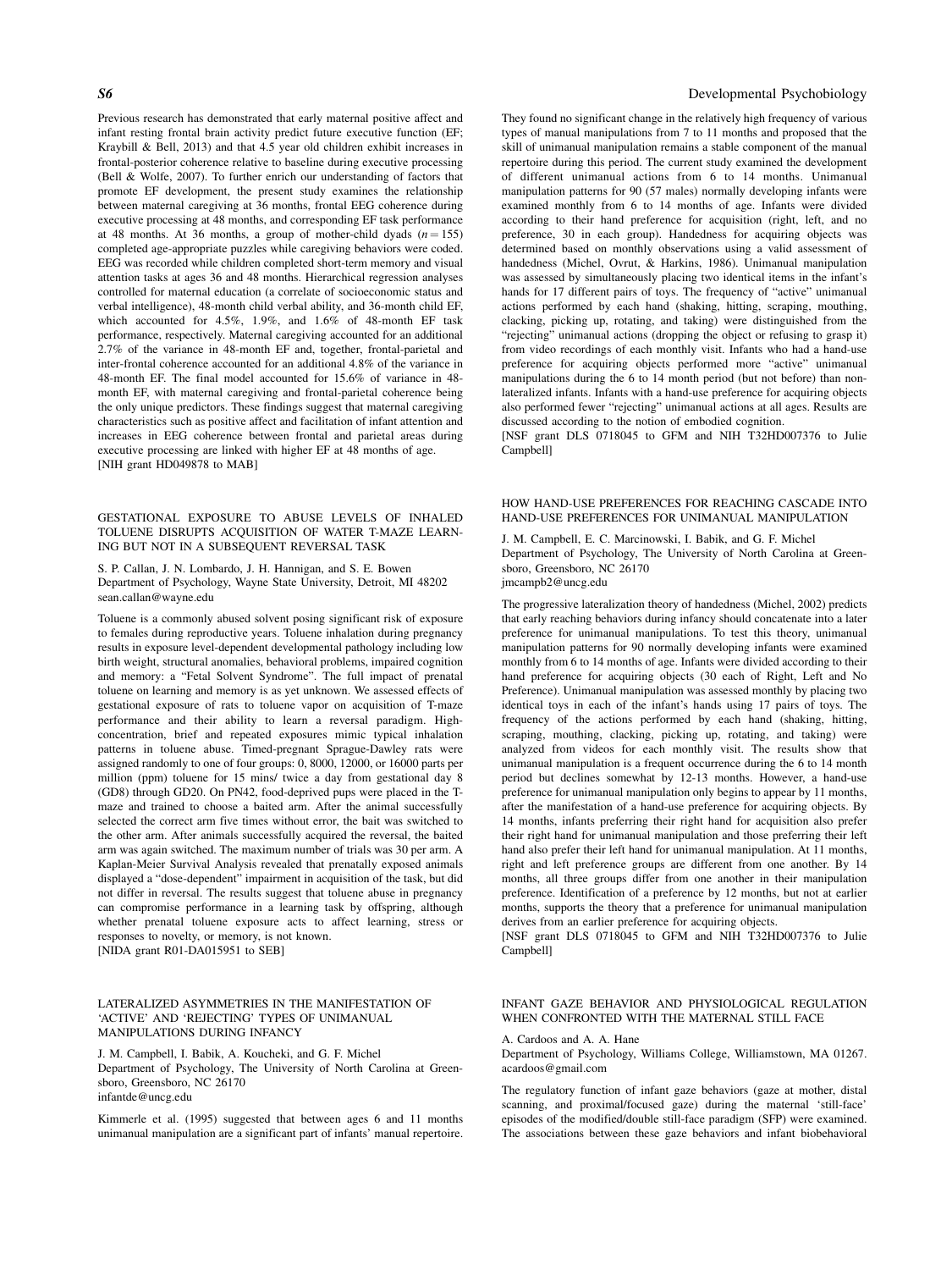responding (vocal distress, autonomic, and neuroendocrine) and maternal report of temperament were explored. Forty-seven mothers and their healthy, full-term infants (30 males) participated in the SFP when their infants were six months old. The proportion of time infants gazed at mother, scanned, and focused on proximal objects or the self, and duration of vocal distress were coded using Noldus Observational Software. Heart rate and vagal tone were acquired throughout the SFP. Saliva was collected from the infants immediately before (baseline) and 15- and 30-minutes after the SFP and later assayed for salivary cortisol concentration.

Higher proprotion of time spent in focused gaze during the 'still-face' episodes was significantly associated with: less vocal distress; less cardiac reactivity; augmented vagal tone; and maternal reports of less proneness to distress and better self-regulation. More time spent gazing at the 'stillfaced' mother was significantly associated with: more vocal distress; increased cardiac reactivity; and vagal suppression. More time spent scanning was significantly associated with: less vocal distress, but vagal suppression; higher basal cortisol levels; and maternal reports of increased proneness to distress. Infants who were able to periodically shift gaze away from the 'still-faced' mother and visually focus on proximal objects or the self showed a robust biobehavioral profile consistent with effective regulation, across multiple levels of measurement.

[Groff Foundation support for undergraduate neuroscience research at Williams College]

# GLUCOCORTICOID RECEPTOR EXPRESSION IS ASSOCIATED WITH GENERALIZED FEAR OF NOVELTY IN ADULT MALE SPRAGUE-DAWLEY RATS

M. J. Caruso<sup>1,2</sup>, R. A. Crouse<sup>1</sup>, and S. A. Cavigelli<sup>1,2,3</sup>

<sup>1</sup>Department of Biobehavioral Health, The Pennsylvania State University, University Park, PA 16802

<sup>2</sup>The Center for Brain, Behavior, and Cognition, The Pennsylvania State University, University Park, PA 16802

<sup>3</sup>The Huck Institutes for the Life Sciences, The Pennsylvania State University, University Park, PA 16802 mjc5038@psu.edu

Behavioral inhibition (BI) is characterized by fear of novelty. Several rodent models demonstrated that, like humans, rodents exhibiting BI-like behavior have elevated basal corticosterone, stress-induced hypothalamicpituitary-adrenal (HPA) axis hypersensitivity, and increased stress-induced hippocampal neuronal activation. Mineralocorticoid and glucocorticoid receptors (MR & GR) in the hippocampus regulate behavior and HPA axis activity and chronic corticosterone exposure impairs HPA axis regulation resulting in elevated serum corticosterone. Augmented amygdalar and

hippocampal corticotropin releasing hormone receptor 1 (CRHR1) activity also facilitates fear behavior. We hypothesized that HPA axis regulatory gene expression is associated with behavioral predisposition (BI) that is defined by a generalized fear. BI rats, that approach novelty slowly across different contexts, were predicted to exhibit downregulated hippocampal GR and MR mRNA expression and upregulated hippocampal and amygdalar CRHR1 mRNA expression relative to NON-BI rats. Thirty male rats were classified according to behavior in two exploration arenas with novel objects or a novel conspecific at postnatal day (P) 70 and gene expression was assessed on P135 with quantitative real-time polymerase chain reaction. Increased latencies to approach novelty in both arenas (i.e. BI) were associated with reduced hippocampal GR mRNA expression. Hippocampal GR mRNA expression was positively associated with hippocampal CRHR1 and MR mRNA expression. No temperament differences in hippocampal CRHR1, MR, or amygdalar CRHR1 mRNA expression were observed. The current study supports previous findings of BI-related hippocampal and HPA axis dysregulation in response to stress and adds to our knowledge of potential molecular mechanisms that underlie BI by implicating reduced hippocampal GR availability.

EXPERIMENTALLY-INDUCED ASTHMA SYMPTOMS DURING ADOLESCENCE CAUSE ADULT ANXIETY-LIKE BEHAVIOR AND DECREASED SEROTONIN TRANSPORTER EXPRESSION IN A MOUSE MODEL

S. A. Cavigelli<sup>1,2,3</sup>, A. August<sup>4</sup>, L. C. Klein<sup>1</sup>, R. H. Bonneau<sup>5</sup>, T. Craig<sup>6</sup>, K. C. Michael<sup>7</sup>, R. A. Crouse<sup>1</sup>, and M. J. Caruso<sup>1</sup>

<sup>1</sup>Department of Biobehavioral Health, The Pennsylvania State University, University Park, PA 16802

<sup>2</sup>Huck Institute for Life Sciences, The Pennsylvania State University, University Park, PA 16802

<sup>3</sup>Center for Brain, Behavior, and Cognition, The Pennsylvania State University, University Park, PA 16802

4 Department of Microbiology and Immunology, Cornell University, Ithaca, NY 14853

5 Departments of Microbiology and Immunology, and Pediatrics, Pennsylvania State University College of Medicine, Hershey, PA 17033

6 Departments of Medicine and Pediatrics, Penn State Hershey Allergy, Asthma & Immunology Section, Hershey, PA 17033

<sup>7</sup>Department of Psychology, University of Minnesota Morris, Morris, MN 56267

sac34@psu.edu

Human and animal studies have shown that physical challenges during adolescence can have significant influences on behavioral and neurological development associated with internalizing disorders such as anxiety and depression. Given the prevalence of asthma during adolescence and increased rates of internalizing disorders in humans with asthma, we used a mouse model to causally test which symptoms of adolescent allergic asthma (lung inflammation or bronchoconstriction) affect adult anxietyand depression-related behavior and brain function (elevated plus maze open arm time, sucrose preference, and brainstem serotonin transporter mRNA expression). To mimic symptoms of allergic asthma in young Balb/c mice (postnatal days [PND] 5-57), we induced lung inflammation with repeated intranasal administration of house dust mite extract (most common aeroallergen to induce allergies in humans) and bronchoconstriction with aerosolized methacholine (non-selective muscarinic receptor agonist). Three experimental groups were studied: (1) "Lung Inflammation", allergen exposure 3 times/week, (2) "Bronchoconstriction", methacholine exposure once/week, and (3) "Lung Inflammation and Bronchoconstriction", allergen and methacholine exposure on same schedules. Compared to controls, mice that experienced methacholine-induced bronchoconstriction during adolescence displayed a 30-50% decrease in elevated plus maze open arm time 3 days after the final methacholine treatment (PND 60) and a 25-30% decrease in brainstem serotonin transporter mRNA expression 2 weeks later and 3.5 months later (PND 75 and 165). The influence of allergen-induced lung inflammation was not significant. This is the first time that a clinical symptom of adolescent asthma (bronchoconstriction) has been shown to have a potentially long-term causal influence on anxietyrelated brain and behavior development.

[NIH grant R21MH092667 to SAC, AA, LCK, RHB, TC.]

#### NEONATAL EXPOSURE TO ANTIDEPRESSANTS CAUSES INCREASED FEAR LEARNING IN INFANT RATS

D. Chan and R. Richardson

School of Psychology, The University of New South Wales, Sydney, Australia, 2052

diana.chan@unsw.edu.au

Approximately 10% of pregnant women take selective serotonin reuptake inhibitors (SSRIs) for the treatment of depression. Whilst studies show that these medications can increase the effectiveness of 'talking' therapies and reduce the risk of relapse, it is concerning that SSRIs and their metabolites cross the placental barrier. Animal studies have recently shown that neonatal SSRI exposure causes the offspring to express increased anxietyand depression-related behaviours in adulthood. In the current experiment we examined whether this adult phenotype is associated with abnormalities in emotion regulation early in life. The results show that infant rats neonatally exposed to Fluoxetine (i.e., Prozac), which is the most commonly prescribed form of SSRI, had higher levels of conditioned freezing to a discrete cue when tested 1 day after training compared to controls. However, both Fluoxetine-treated and control animals exhibited rapid forgetting of this association, showing low levels of CS-elicited fear two weeks later. These results suggest that animals that have been neonatally exposed to SSRIs show an increased propensity to learn fear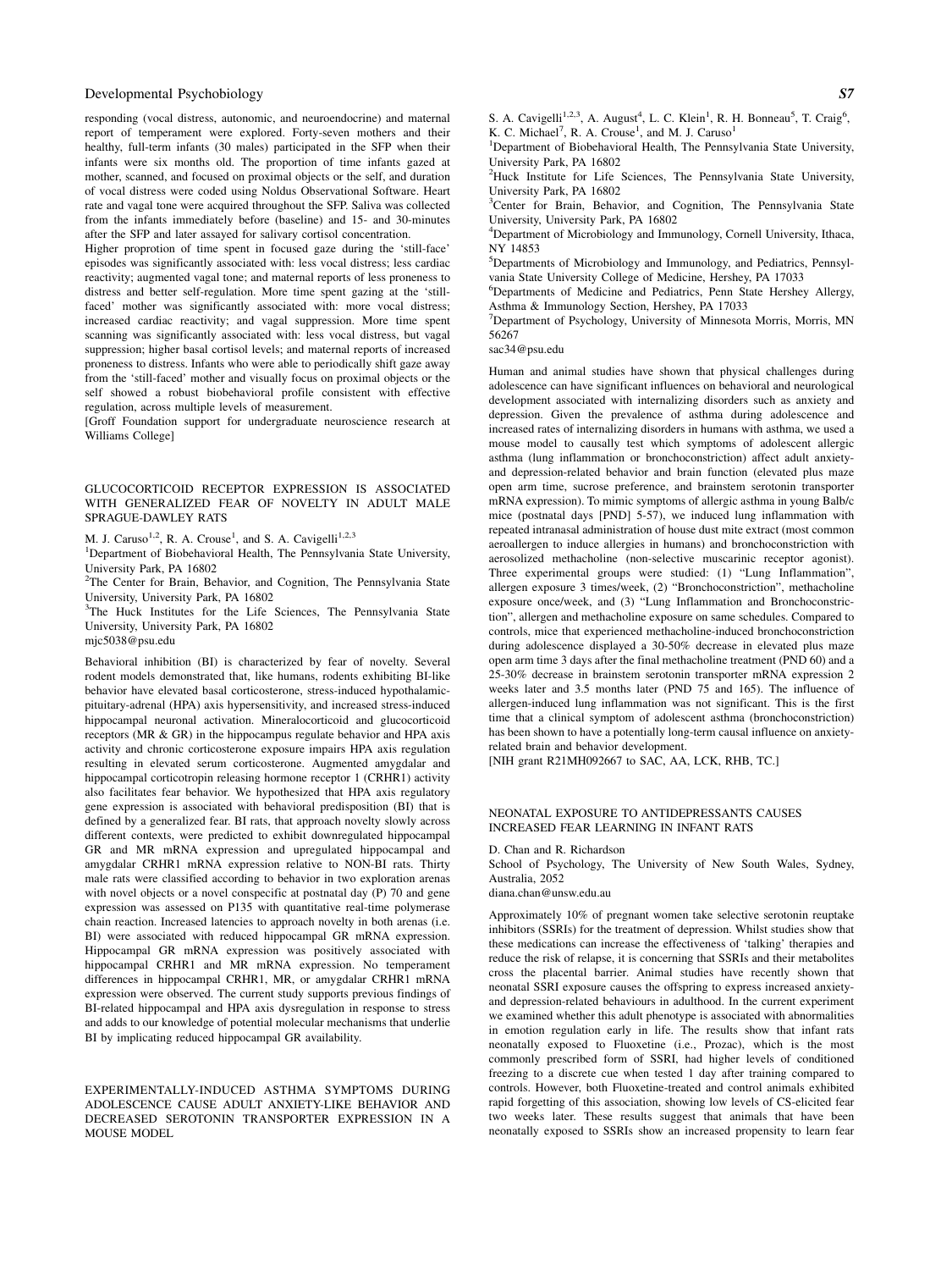associations during infancy. Nevertheless, mechanisms that protect against anxiety at this developmental stage (i.e., rapid forgetting) appear to remain intact. Future experiments will investigate whether this enhanced conditioning is due to associative learning and whether it is seen across the lifespan. The results of these experiments may assist health professionals and mothers to more accurately weigh the benefits of medicating for prenatal depression with the potential costs. [NHMRC grant APP1031688 to RR]

# HOW CHILDREN LEARN TO OPEN CONTAINERS

G. L. Y. Chan<sup>1</sup>, D. M. Comalli<sup>1</sup>, D. J. Kellier<sup>1</sup>, S. Radhakrishnan<sup>1</sup>,

L. B. Karasik<sup>2</sup>, C. Tamis-Lemonda<sup>3</sup>, J. J. Lockman<sup>4</sup>, S. R. Robinson<sup>1</sup>, and  $K$  E. Adolph<sup>1</sup>

<sup>1</sup>Department of Psychology, New York University, New York, NY 10003 <sup>2</sup>Department of Psychology, The College of Staten Island and the Graduate Center of City University of New York, New York, NY 10314

<sup>3</sup>Department of Applied Psychology, New York University, New York, NY 10003

4 Department of Psychology, Tulane University, New Orleans, LA 70118 gladys.chan@nyu.edu

Containers are pervasive and common in every culture. We examined how young children learn to open containers as a model system for understanding how children develop the necessary skills to manipulate the tools of their culture.

Opening a container requires critical perceptual-motor skills: Children must recognize important features of the container (e.g., closure type) and perform the necessary opening actions in the appropriate sequence (e.g., twisting actions for screw caps). In Study 1, we asked 12- to 54-month-old children to open screw-cap containers that varied in diameter. Twelvemonth-olds displayed a variety of futile actions that failed to open the containers, and 18-month-olds performed the appropriate twisting actions but still failed. By 24 months of age, infants successfully opened the containers  $M = 76\%$  of the time. Between 18-30 months of age, the larger and smaller containers proved most difficult to open; children knew the required actions but could not implement them effectively.

How do children learn these skills? In everyday life, mothers often "scaffold" children's activities by providing physical and verbal assistance or instruction. In Study 2, mothers taught their 12- to 54-month-old children to open Tupperware containers. Mothers' scaffolding reflected children's skill at opening and general comprehension level: Mothers of younger children spontaneously exhibited more gestures and modeling of the required pulling action  $(M = 1.7 \text{ actions/minute})$ , and mothers of older children used more action words like "pull" and "harder"  $(M = 4.6$  words/ minute)—replacing physical instruction with verbal as children become more receptive to verbal communication.

[NICHD R37-HD03348 to KEA][IHDSC Seed Award to CTL and KEA]

#### A CRITICAL ROLE FOR NUCLEUS ACCUMBENS CIRCUITRY IN ISOLATION-INDUCED VOCALIZATIONS IN THE INFANT RAT

M. O. Chohan<sup>1</sup>, J. M. Muller<sup>1,2,3</sup>, H. Moore<sup>1,3</sup>, and H. N. Shair<sup>2,3</sup>

<sup>1</sup>Departments of Integrative Neuroscience and <sup>2</sup>Developmental Neu-

roscience, New York State Psychiatric Institute, NY, NY 10032

<sup>3</sup>Department of Psychiatry, Columbia University College of Physicians and Surgeons, NY, NY 10032

chohanm@nyspi.columbia.edu

Mammalian infants vocalize when socially isolated. Vocalization guides the return of the caregiver and thereby maintains an environment critical to the infant's survival. Although the role of the periaqueductal gray area (PAG) in these vocalizations is well-established, other aspects of the relevant neural circuitry remain under-studied. Here we report that output from the nucleus accumbens (Acb) is necessary for social isolation-induced vocalizations in infant rats aged postnatal day [P] 12-14. Local inhibition via infusion of the  $GABA_A$  agonist muscimol (0.8  $\mu$ g/side) of the Acb, but not the dorsolateral striatum, blocked isolation-induced vocalizations, an effect that persisted when isolation occurred in a cold (10˚C) environment. Candidate neurocircuitry was examined with anterograde and retrograde tract tracers

### S8 Developmental Psychobiology

deposited into the Acb and PAG, respectively in pups at P12-14. A small direct projection from the Acb to the ventrolateral (vl) PAG and adjacent mesopontine reticular formation (MRt) was observed. More notable however was that major terminal fields of the Acb within the ventral pallidum, substantia innominata, lateral bed nucleus of stria terminalis, lateral hypothalamus, and the ventral tegmental area/substantia nigra pars reticulata overlapped with dense populations of neurons projecting to the vlPAG and MRN. In conclusion, Acb efferents are critical for social isolation-induced vocalizations in the infant rat and may exert this effect via modulation of basal forebrain and midbrain inputs to the vlPAG and MRN. These findings highlight a possible anatomical macrosystem mediating the mammalian infant response to social separation and, more generally, to the development of social attachment.

# THE RELATIONSHIP BETWEEN INFANT TEMPERAMENT AND MATERNAL AND INFANT PHYSIOLOGICAL STRESS

# M. Choksi and A. R. Tarullo

Department of Psychological and Brain Sciences, Boston University, Boston, Massachusetts, 02215

mmc2199@bu.edu

The hypothalamic-pituitary-adrenal (HPA) axis is immature at birth. This stress regulatory system continues developing across the first years of life, coincident with the development of temperament. The current study examined mother and infant cortisol levels in relation to temperament domains: surgency, effortful control, and negative affect. Mothers reported on infants' temperament  $(N = 53; 5.5-6.9$  months) using the Infant Behavior Questionnaire-Revised (IBQ-R). Maternal and infant salivary cortisol was collected at waking and bedtime on three days. Average cortisol slope, indexing diurnal cortisol change, and area under the curve with respect to ground (AUC)g, indexing total cortisol exposure, were calculated. Maternal cortisol was correlated with infant surgency and effortful control; mothers with a flatter diurnal slope had infants who were higher in surgency,  $r = -27$ ,  $p = .05$ , suggesting an association between maternal stress dysregulation and higher infant positive affect and activity level, while mothers with smaller AUCg had infants high in effortful control,  $r = -0.28$ ,  $p < 0.004$ , demonstrating that mothers with lower cortisol exposure had infants higher in self control. Negative affect was only correlated with infant cortisol; infants with larger AUCg, indicating higher cortisol exposure, exhibited more negative affect,  $r = .27$ ,  $p = 0.048$ . Results suggest that temperament domains vary in their connections with specific maternal and infant cortisol measures. Further research examining the interplay of both systems and the mother's role in infant stress regulation is necessary to elucidate if either temperament or cortisol levels could act as a marker for the development of the other, or if both systems influence each other in a bidirectional manner.

# OLD SKILL, NEW SKILL, LEARNING TRUE SKILL

W. G. Cole<sup>1</sup>, J. Young<sup>2</sup>, B. Vereijken<sup>3</sup>, S. R. Robinson<sup>1</sup>, and K. E. Adolph<sup>1</sup> <sup>1</sup>Department of Psychology, New York University, New York, NY, 10003 <sup>2</sup>Department of Anatomy and Neurobiology, Northeast Ohio Medical University, Rootstown, OH, 44272

<sup>3</sup>Faculty of Medicine, Norwegian University of Science and Technology, Trondheim, Norway

wgcole@nyu.edu

As the old saying goes, you never forget how to ride a bike. But what really happens to highly practiced skills after they are abandoned? We observed crawling in 27 11- to 12-year-old children and 13 adults who had not crawled in decades. We compared these "rusty" crawlers to two groups of habitual crawlers: 34 infants with 0.1-5.5 months of crawling experience, and a unique group of 5 Turkish adult siblings whose primary form of locomotion was crawling. Infants, children, and adults crawled over a laboratory walkway; Turkish adults were filmed during normal daily activities  $(M = 7 \text{ crawing sequences each})$ . Coders scored the timing and placement of steps from video. Infants crawled faster with experience,  $p < .05$ . But surprisingly, lack of recent experience did not hinder older children: Normalized for body size, children crawled faster,  $p < .01$ , and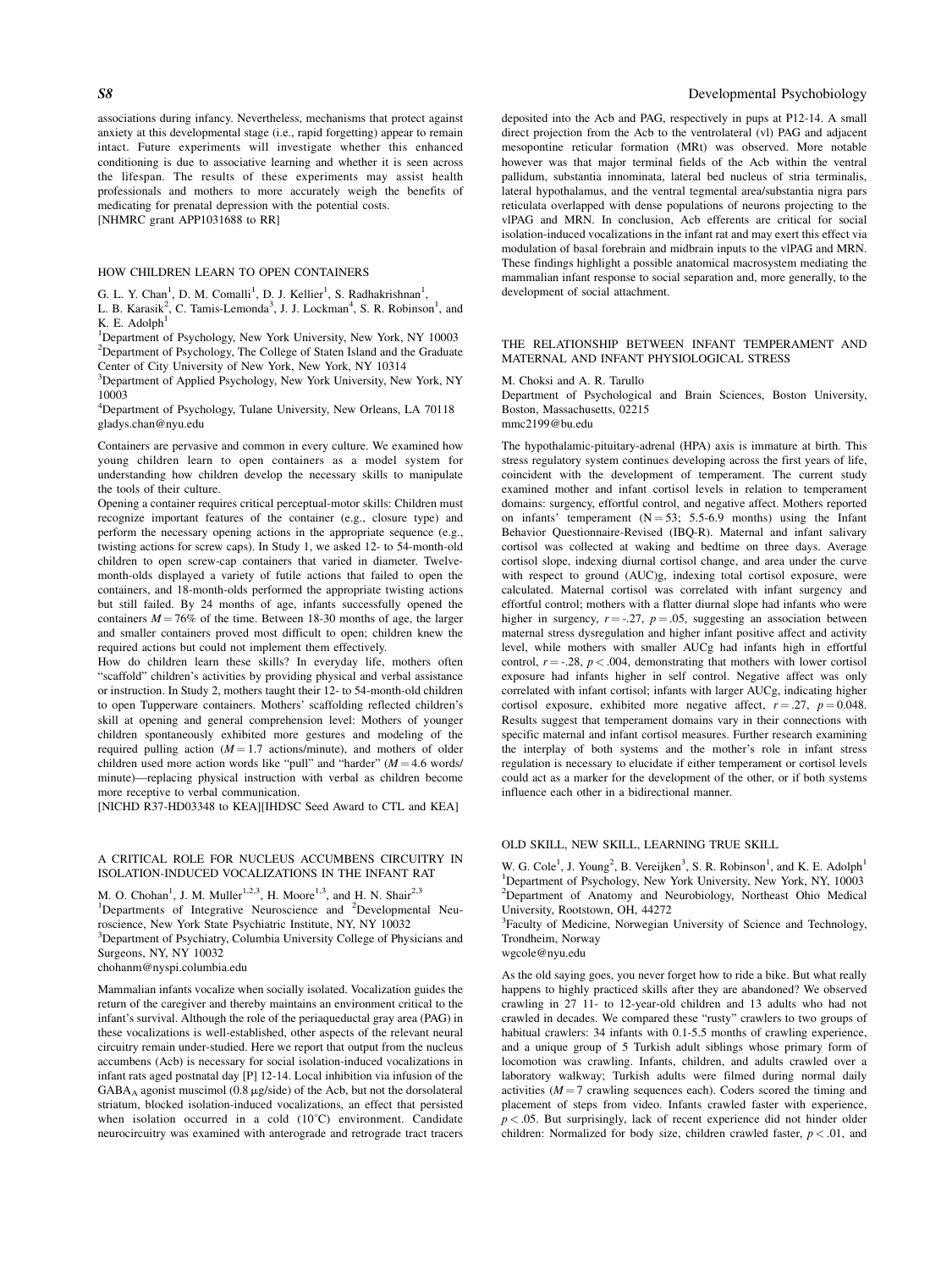displayed astonishing forms of quadrupedal coordination—running with periods of two, three, and all four limbs in the air. Moreover, both groups of rusty crawlers spontaneously produced a variety of crawling patterns, including gaits unexpected in humans. They paced (moved limbs on same side of body together) in 30.6% of strides and used asymmetrical gaits such as galloping like a horse (12.3% of strides) and bounding like a rabbit (.8% of strides). In contrast, infants and habitual adult crawlers favored symmetrical, trot-like gaits that afford greater stability (71.7% of strides). Children and adults assembled amazing patterns of coordination on the fly. Habitual crawlers were less impressive in speed and flight time, but showed greater stability.

[NICHD R37-HD03348 to KEA]

#### BOUTS OF STEPS: THE ORGANIZATION OF INFANT EXPLORATION

W. G. Cole, S. R. Robinson, and K. E. Adolph

Department of Psychology, New York University, New York, NY, 10003 wgcole@nyu.edu

Adults primarily walk to reach a new location, but walking in infants serves an exploratory function. What process guides infants' locomotor exploration? We observed 30 13-month-old and 30 19-month-old infants during natural walking in a laboratory playroom. We characterized the bout structure of walking—when infants start and stop walking—to examine how infants use walking to explore and why they choose to initiate walking. Locomotor activity was largely composed of brief spurts of walking. Half of 13-month-olds' bouts and 41% of 19-month-olds' bouts consisted of three or fewer steps—too few to carry infants to a distant goal. Survival analyses of steps per bout indicated that the probability of continuing to walk was independent of the length of the ongoing bout; infants showed no bias towards bouts long enough to carry them across the room to a goal. However, 13-month-olds showed an increased probability of stopping after 1-3 steps, and did not initiate walking more often to compensate for their frequent short bouts. Moreover, most of infants' walking bouts did not end at a discernable goal: In 40% of bouts, infants simply stopped walking in the middle of the floor. We propose that infants' natural walking is not intentionally directed at distant goals; rather, it is a random process that serves exploratory functions. Relations between the bout structure of walking and other measures of walking suggest that random exploration is constrained by walking skill in younger infants, but not in older infants. [NICHD R37-HD03348 to KEA]

# THE DEVELOPMENT OF TOOL USE: PLANNING FOR END-STATE **COMFORT**

D. M. Comalli<sup>1</sup>, E. Abraham<sup>1</sup>, R. Keen<sup>2</sup>, and K. E. Adolph<sup>1</sup> <sup>1</sup>Psychology, New York University, New York, NY 10003 2 Psychology, Virginia University, Charlottesville, VA 22904 davidcomalli@nyu.edu

Tool use requires planning an action sequence: grasping and implementing. Adults demonstrate end-state comfort: They plan their grasp so as to implement the tool comfortably and efficiently, even if it requires an uncomfortable initial grasp. Although infants show rudimentary means-end planning, young children fail to show end-state comfort in a variety of tasks. We tested 4-, 8-, and 12-year-old children and adults in four studies to investigate factors underlying children's failure to demonstrate sequential action planning in tool use. In Study 1, participants used a hammer to pound a peg. Four- and 8-year-olds showed less end-state comfort when the handle faced their non-dominant hand— "difficult" condition—than when it faced their dominant hand— "easy" condition; every adult and most 12-year-olds showed consistent end-state planning in both conditions. Four- and 8-year-olds showed substantial intra-individual variability in their initial grasp and implementation of the hammer. In Studies 2 and 3, participants used a spoon to feed themselves or to scoop beans into a bowl, respectively. In both studies, 4-year-olds rarely showed end-state comfort on difficult trials, indicating that Study 1's results were not due to unfamiliarity with the hammer. In Study 4, 4-year-olds were allowed to use only their dominant hand to hammer, resulting in a dramatic increase in end-state planning on difficult trials. Across studies, lack of endstate planning impeded implementation of the tool. Our findings indicate that the lack of end-state comfort in young children may be partly due to task design, not to inability to plan sequential actions. [NICHD R37-HD03348 to KEA]

# HOW MOTHERS TEACH CHILDREN TO OPEN CONTAINERS

D. M. Comalli<sup>1</sup>, G. L. Y. Chan<sup>1</sup>, D. J. Kellier<sup>1</sup>, S. Radhakrishnan<sup>1</sup>,

L. B. Karasik<sup>2</sup>, C. Tamis-Lemonda<sup>3</sup>, J. J. Lockman<sup>4</sup>, S. R. Robinson<sup>1</sup>, and K. E. Adolph<sup>1</sup>

1 Psychology, New York University, New York, NY 10003

<sup>2</sup>Psychology, College of Staten Island, Staten Island, NY 10314 <sup>3</sup>Applied Psychology, New York University, New York, NY 10003 4 Psychology, Tulane University, New Orleans, LA 70118 davidcomalli@nyu.edu

An important step for a child to become a member of society is to learn skills relevant to their culture. Containers are a common artifact across cultures, but the actions required to open them are not directly perceptible making it a difficult task for young children. Thus, the task of opening containers presents a rich model system for studying how children learn culturally relevant skills in a social context. One way that children might learn these skills is through direct instruction tailored to their ability, i.e. scaffolding. This study examined how mothers spontaneously scaffold their children's ability to open containers. Forty-two mothers were asked to teach their children (aged 12-54 months) to open overcap containers—Tupperware that require a pulling action to open. Mothers displayed both physical (pointing to container contents, stabilizing the container, modeling the opening action, etc.) and verbal (encouragement, describing features of the lid, opening action, etc.) scaffolding strategies. Overall maternal scaffolding —both physical and verbal—decreased with children's age. Across age and for both types of scaffolding strategies, mothers of younger children focused more on directing children's attention to the task (pointing to treats inside the containers, shaking the containers, encouragement, and describing treats inside the containers) and simplifying the task (stabilizing the base or loosening the lid) than on providing information about the appropriate actions required for opening. These findings suggest that mothers recognize their children's skill level and vary the amount and type of scaffolding based on children's ability to complete the task and comprehend verbal instruction.

[NICHD R37-HD03348 to KEA; IHDSC Seed Award to CTL and KEA]

#### STOP, DROP, AND CRAWL: DO INFANTS SELECT APPROPRIATE FORMS OF LOCOMOTION BASED ON THE HEIGHT OF AN OVERHEAD BARRIER?

D. M. Comalli, V. J. Foo, W. G. Cole, and K. E. Adolph Psychology, New York University, New York, NY 10003 davidcomalli@nyu.edu

Do infants perceive affordances for passage based on the constraints of various locomotor strategies relative to opening size? Furthermore, does experience with a mature locomotor strategy—walking—affect infants' strategy choice when passing under a low barrier that requires crawling? The current study examined whether infants select actions (walking, ducking, crawling) based on the height of an overhead barrier, and whether they modify gait effectively to avoid banging their heads. We tested 12 month-old experienced crawlers, 17-month-old experienced walkers, and a comparison sample of adults on a raised platform with an overhead barrier (the platform prevented infants detouring around the obstacle). An adjustable screen was raised and lowered to create various opening sizes: 130%, 90%, and 70% of standing height which permitted walking, shallow ducking, and deep ducking, respectively and 150% and 90% of crawling height, which required lowering the head and rump while crawling, respectively. In general, infants selected actions appropriate for the barrier height: They walked when the barrier was well above standing height, ducked to accommodate barriers just below head height, and crawled to fit through the openings that were too low for ducking. Interestingly, 17 month-old experienced walkers were less likely to belly crawl under the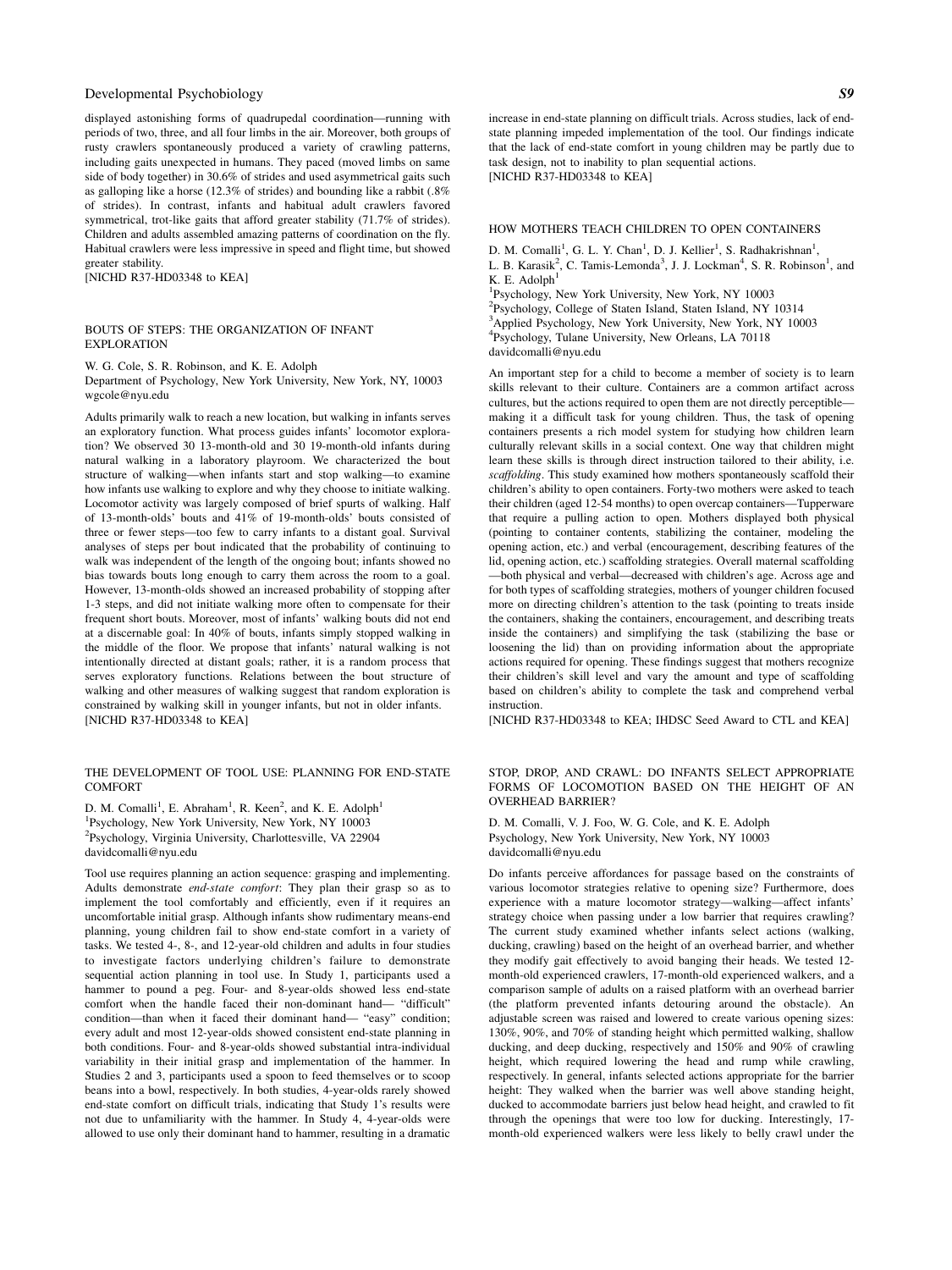lowest height than 12-month-old experienced crawlers and consequently bumped their heads more often. Adults rarely crawled at all except to pass under the lowest height, and they never bumped their heads at any height. These results suggest that as walking experience increases, willingness to revert to a less mature locomotor method decreases.

[NICHD R37-HD03348 to KEA]

#### INHERITING GUT FEELINGS: PROBIOTICS SAVE RATS FROM THE TRANSGENERATIONAL EFFECTS OF EARLY STRESS ON FEAR-RELATED BEHAVIOURS

C. S. M. Cowan, B. L. Callaghan, and R. Richardson

School of Psychology, The University of New South Wales, Sydney, Australia

c.cowan@unsw.edu.au

The adverse effects of early life stress (ELS) are pervasive, with mental and physical health consequences for both stressed individuals and their descendants. Previously, work from our lab has demonstrated that maternal separation (MS; a rodent model of ELS) alters the developmental trajectory of fear-related behaviours in two generations of male rats. In the current series of experiments, we show that these effects are attenuated by treatment with the probiotic compound Lacidofil<sup>®</sup>.

In the first generation, all rats were exposed to MS from P2-14. Throughout MS, either probiotic (Pro) or vehicle (Veh) was administered via the mother's drinking water. Replicating our previous findings, MS-Veh infants exhibited fear relapse and extended fear retention, an adult-like profile that may explain why these animals are prone to anxiety later in life. In contrast, MS-Pro infants exhibited age-appropriate resistance to relapse and infantile amnesia, similar to unstressed rats. Excitingly, probiotic treatment also normalised fear behaviours in the offspring of these animals, regardless of whether treatment was administered to their fathers (i.e., MS-exposed animals) or to the offspring themselves. These findings add to the growing body of research highlighting the importance of the brain-gut axis for mental health and emotional development. Further, they provide preliminary support for the use of probiotics to aid treatment of individuals affected by ELS and protect future generations against the consequences of ELS.

[Petre Foundation Award and UNSW Research Award to CSMC and an Australian Research Council grant (DP120104925) to RR]

### EFFECTS OF BIRTH ORDER AND NUMBER OF SIBLINGS ON PERSONALITY AND STRESS RESPONSE

K. Cruz Sánchez<sup>1</sup>, V. Reyes-Meza<sup>2</sup>, M. Martínez-Gómez<sup>3,4</sup>, R. Hudson<sup>3</sup>, and A. Bautista Ortega<sup>4</sup>

<sup>1</sup>Posgrado en Ciencias Biológicas, UATx<br><sup>2</sup>Focultad de Psicología, UPA EP

<sup>2</sup>Facultad de Psicología, UPAEP

<sup>3</sup>Instituto de Investigaciones Biomédicas, UNAM

 ${}^{4}$ Centro Tlaxcala de Biología de la Conducta UATx (México, 90070)

Siblings have an important effect in the physiological and behavioral development of individuals: younger children develop different behavioral strategies compared with their older brothers. Even in developed societies the presence of older siblings has negative effects through the dilution of resources, especially in younger children with a slower growth rate. The impact of the presence of siblings on personality and stress response in environmental contexts where resources are scarce has been poorly studied. We have tested personality and stress response on 506 adolescents (261 males, 245 females) from a town whose income is below the national average (Ixtenco, Tlaxcala). The study encompassed three stages: first, we collected information about the family structure of each participant; then, we evaluated personality using the Big Five Questionnaire; and finally, we analyzed their coping style (proactive/reactive) in a stress situation (speaking for 3 minutes in front of a video camera). The sample had an age range from 11 to 16 years with a mean of 12.79 years  $(SD = 0.94)$ ; the number of siblings ranged from 0 (only child) to 9 (SD = 1.5). Regarding birth order, 5.9% of subjects are only children, 33.8% are firstborn and 60.3% are lastborn (SD = 1.59). There is a significant difference between the average grade: firstborns have higher average than subsequent children

 $(n = 307, p = 0.004)$ . The results of stress test indicate that firstborns are more fluent during speaking in front of the camera  $(n = 60, p = 0.031)$ . Other behavioral variables associated with stress and personality are being currently analyzed.

[Financial support CONACyT (KCS)/554743]

# FUNCTIONAL CONNECTIVITY DURING AUDIO-VISUAL SPEECH INTEGRATION: COMPARISONS BETWEEN TD CHILDREN AND CHILDREN WITH ASD

K. Cuevas<sup>1</sup>, L. Bryant<sup>1</sup>, N. Landi<sup>1,2</sup>, and J. R. Irwin<sup>2,3</sup> 1 Psychology, University of Connecticut, Storrs, CT 06269 <sup>2</sup>Haskins Laboratories, New Haven, CT 06511 <sup>3</sup>Psychology, Southern Connecticut State University, New Haven, CT 06515

kimberly.cuevas@uconn.edu

Children and adolescents with autism spectrum disorder (ASD) show deficits in perception of audio-visual (AV) speech (Irwin et al., 2011). Weaker integration of the auditory and visual speech signals significantly impairs the ability to recover or disambiguate a speaker's message. Little is known about ASD-related differences in the functional networks recruited during perceptual processing. Measures of functional connectivity (EEG coherence) provide information about the synchrony of activation at the scalp level of two underlying brain regions (Thatcher et al., 1987). In typically developing (TD) individuals, functional connectivity involving a fronto-temporo-parietal network (superior temporal sulcus) is linked with AV speech perception (fMRI: Dick et al., 2010). In the present study, EEG was recorded while 6- to 10-year-olds were presented with stimuli (/ba/ versus reduced /ba/ heard as "/a/") designed to be distinguishable auditorily but indistinguishable when visual information from a speaking face is available. Preliminary analyses [based on a subset,  $n = 8$  (ASD), 10 (TD)] examine the gamma and beta frequency bands (Doesburg et al., 2008; Schepers et al., 2013). Left frontal-temporal gamma band coherence and right frontal-temporal beta band coherence were consistently higher for TD children  $(Ms = .44, .31)$  than children with ASD  $(Ms = .23, .13)$ . Comparisons of functional connectivity during intact and reduced /ba/ stimuli indicate increased left/right frontal-parietal beta band coherence for TD children during reduced /ba/; whereas children with ASD exhibit no changes in beta band coherence and decreased left temporal-parietal gamma band coherence. These findings indicate potential differences in the functional connectivity related to AV speech integration. [NIH grant R21DC011342 to JI.]

#### NEURONAL FIRING PROPERTIES OF THE RED NUCLEUS DURING SLEEP-RELATED TWITCHES AND WAKE MOVEMENTS IN NEW-BORN RATS

C. Del Rio-Bermudez, G. Sokoloff, and M. S. Blumberg Department of Psychology, University of Iowa, Iowa City, IA, 52242 mark-blumberg@uiowa.edu

Sensory feedback from sleep-related twitches is thought to play an important role in driving activity-dependent development in the infant brain. However, little is known about the neural pathways involved in the generation of myoclonic twitches. The red nucleus (RN), the source of the rubrospinal tract, has been suggested to be involved in the production of twitches during active sleep in adult rats and cats. Here we hypothesized that the RN is also a major source of motor output for twitching in early infancy, a period when twitching is most prominently expressed. We recorded extracellular neural activity in the RN during sleep and wakefulness in unanesthetized, head-fixed rats at 4 and 8 days of age. Neural activity in response to exafferent stimulation of the pup's limbs was also measured. Neurons in the RN fired phasically during periods of twitching and wake movements, as well as in response to peripheral stimulation of the contralateral limbs. Unit activity showed a peak at least 20 ms before the onset of twitches and wake movements. Interestingly, some of the units in the RN also exhibited a peak of activity after twitch onset, suggesting reafferent sensory processing. The temporal relation between limb twitches and neuronal firing in the RN suggests that this area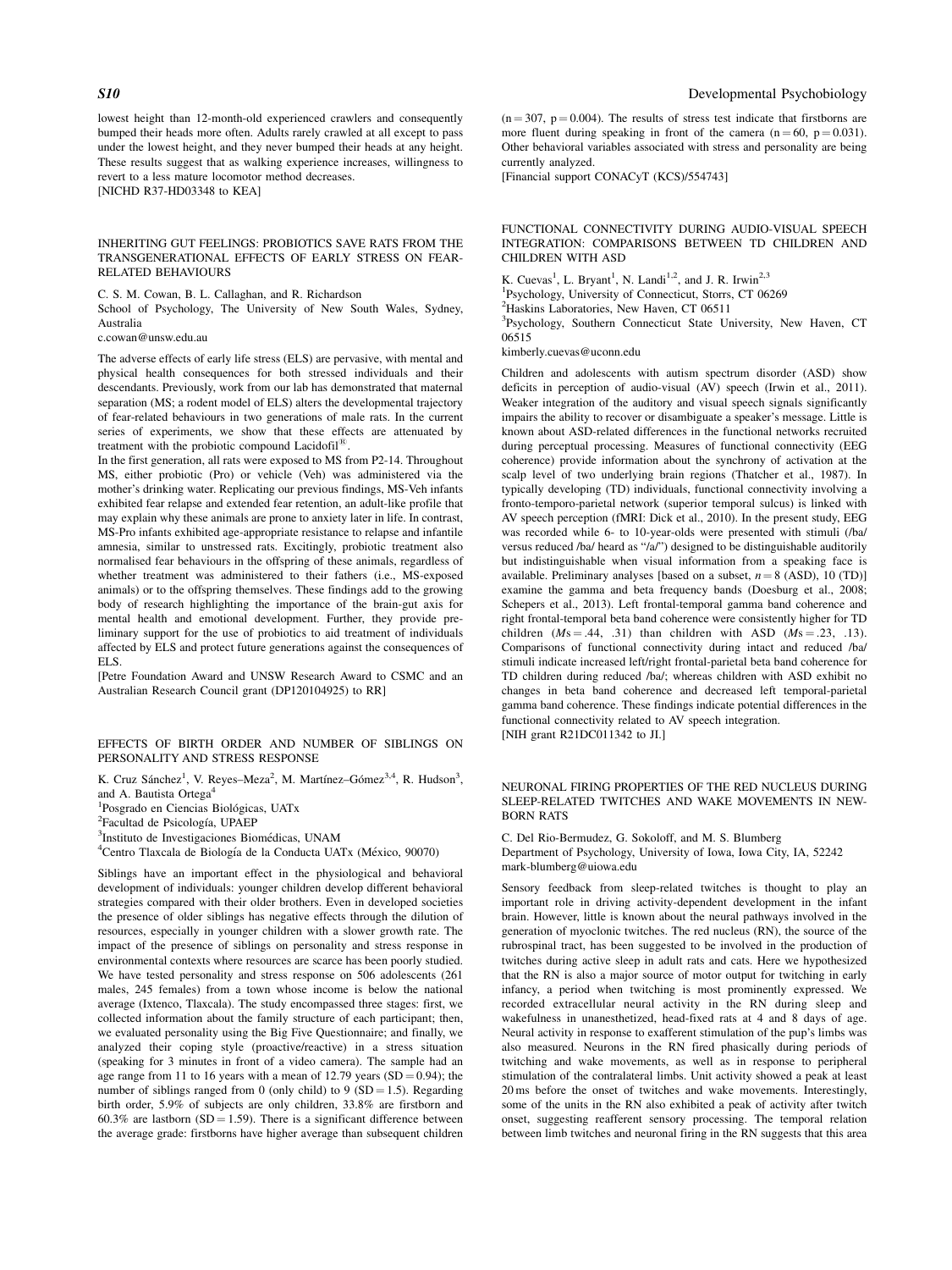plays a role in the generation of phasic motor activity during active sleep early in development. The phasic activation of RN neurons before and after twitches suggests that they contribute to the flow of information within a spino-cerebello-rubro-spinal loop.

[This work is supported by NIH grant HD63071 awarded to MSB. CDRB was supported by the Fulbright Program.]

#### PARITY AND INFANT SEX INTERACT TO INFLUENCE MATERNAL CORTISOL IN PREGNANCY AND INFANT SOCIAL BEHAVIOR IN RHESUS MONKEYS

A. M. Dettmer<sup>1</sup>, K. Rosenberg<sup>2</sup>, D. Guitarra<sup>1</sup>, M. A. Novak<sup>2</sup>, J. S. Meyer<sup>2</sup>, and S. J. Suomi<sup>1</sup>.<br><sup>1</sup>L aboratory, of C

<sup>1</sup>Laboratory of Comparative Ethology, Eunice Kennedy Shriver National Institute of Child Health & Human Development, National Institutes of Health, Poolesville, MD 20837

<sup>2</sup>Department of Psychology, University of Massachusetts Amherst, Amherst, MA 01003

Hypothalamic-pituitary-adrenal (HPA) axis activity is known to increase during pregnancy, and fetal exposure to high level of glucocorticoids is known to adversely affect subsequent infant neurological development. However, the influence of maternal HPA axis activity on the development of infant social behavior is not well understood. We studied 25 rhesus monkeys (Macaca mulatta; 13 primiparous, 12 multiparous) and their offspring (12 males, 13 females) to determine the influences of parity and infant sex on maternal hair cortisol concentrations (HCCs) during pregnancy and infant social behavior. Parity and infant sex significantly interacted to influence maternal HCCs during pregnancy  $(F_{(1)} = 11.07, p = 0.003)$ , such that primiparous mothers of males had higher HCCs during pregnancy, while multiparous mothers of females had higher HCCs. The same pattern was observed for the frequency of social behaviors engaged in by infants between 4-6 months: males belonging to primiparous monkeys were more social whereas females belonging to multiparous monkeys were more social. Moreover, we observed a trend for maternal HCCs during pregnancy to positively predict infant social behavior  $(R^2 = 0.187, p = 0.065)$  after controlling for infant sex and parity. These findings suggest that fetal sex may influence chronic maternal HPA axis activity depending on the mother's parity, and that maternal HPA axis activity during pregnancy may program subsequent infant social behavior, which collectively have important implications for studies of the maternal-fetal relationship. [This research was supported by the Division of Intramural Research at

NICHD and by grant R24OD01180-15 to MAN]

#### CONSISTENT FAMILIAL WARMTH PREDICTS CHILD CORTISOL LEVELS

Sarah M. Dinces<sup>1</sup>, Lauren N. Rowell<sup>1</sup>, John F. L. Pinner<sup>1</sup>, Sarah N. Hile<sup>1</sup>,<br>Melissa Emery Thompson<sup>2</sup>, Akaysha C. Tang<sup>1,3</sup>, Robert D. Annett<sup>4</sup>

<sup>1</sup>Department of Psychology, University of New Mexico, Albuquerque, NM 87131

<sup>2</sup>Department of Anthropology, University of New Mexico, Albuquerque, NM 87131

<sup>3</sup>Department of Neurosciences, University of New Mexico, Albuquerque, NM 87131

<sup>4</sup>Department of Pediatric Neurology, Children's Hospital of Colorado, Aurora, CO 80045

sdinces@unm.edu

Research from both animal models and humans has indicated that the quantity of nurturing (maternal care) offspring receive influences their Hypothalamic-Pituitary-Adrenal (HPA) development and function. Using the rodent model, reliability of maternal nurturing has also been shown to be influential in offspring HPA function and behavioral outcomes. Here, we attempt to conceptually translate these rodent findings to human children, and examine the relative contributions of both of these measures of nurturing to child HPA functioning. The present study included 55 children with mild/moderate asthma and caregivers from the NHLBI-funded randomized clinical trial (Childhood Asthma Management Program) who provided data for the analyses. Caregivers completed the Family

Environment Scale (FES) at enrollment and annually. Familial warmth was calculated from two subscales of the FES (Cohesion<sub>score</sub> minus Conflict<sub>score</sub>). Children's baseline and evoked cortisol levels were assessed at year three and utilized in the analyses. ANCOVAs revealed that variability in familial warmth across time, but not the amount of warmth, predicted child basal cortisol levels at year 3 (F(1,49) = 5.758, p = .02; F(1,49) = .733,  $p = .396$  respectively). As familial variability in warmth increases, child baseline cortisol also increases. Consistency in family warmth, but not the amount of warmth, predicted child baseline cortisol levels, suggesting that predictability in family behaviors influence the development of child HPA function. These findings confirm previous empirical work investigating maternal care reliability in rodents and emphasize the need to look beyond a single time point or single measurement in order to obtain an understanding of contributions of the family environment to child biological regulation. [Department of Health and Human Services, National Heart, Lung, and Blood Institute NHLBI-HR-90-13; National Heart, Lung, and Blood Institute, NO1-HR-16044, 16045, 16046, 16047, 16048, 16049, 16050, 16051, and 16052; The University of New Mexico General Clinical Research Center NCRR-GCRC grant M01-RR00997; Washington University General Clinical Research Center NCRR-GCRC grant 5-MO1- RR0003641]

CAREGIVER MALTREATMENT AND ITS EFFECTS ON CNS DNA METHYLATION AND FEAR-RELATED BEHAVIORS IN ADOLES-**CENCE** 

T. S. Doherty and T. L. Roth

Psychological and Brain Sciences, University of Delaware, Newark, DE 19716

tdoherty@psych.udel.edu

Quality of maternal care is one of a myriad of factors contributing to the development of behavior and, when disrupted, possibly the later development of psychiatric disorders. Environmentally-driven epigenetic changes may be an important mechanism underlying these behavioral outcomes. One such change, DNA methylation, typically results in transcriptional repression via the addition of methyl groups to cytosines. Previous work from our laboratory has shown within the adolescent medial prefrontal cortex gene-specific alterations in methylation levels in response to early-life stress (brief and repeated exposures to caregiver maltreatment). Our goal here was to examine whether there are both gene-specific and genome-wide changes in other regions of the adolescent brain. Infant male and female Long Evans rats were subjected to either nurturing care (from their biological mother or foster dam) or maltreatment from a foster dam for 30 minutes daily from postnatal day (PN) 1 to PN7. We then investigated methylation of the brain-derived neurotrophic factor (bdnf) gene in the hippocampus (dorsal vs. ventral) and amygdala (homogenate of central, lateral, and basolateral nuclei) of these rats once they reached adolescence (PN30, at baseline conditions). Results indicate significantly higher levels of methylated bdnf DNA in the ventral hippocampus and amygdala of female maltreated-rats. We are currently investigating global methylation and hydroxymethylation levels in these rats to determine if there are also differences in these two forms of cytosines across the genome in maltreated-rats. We are also examining adolescent fear behaviors in a separate cohort to assess the possibility of deficits in acquisition or extinction of conditioned fear in maltreated-rats.

[The University of Delaware Research Foundation and NIGMS 1P20GM103653 to TLR]

# CHANGES IN THE FUNCTIONAL ORGANIZATION OF THE NEO-CORTEX FOLLOWING LESIONS TO VISUAL CORTEX EARLY IN DEVELOPMENT

J. C. Dooley<sup>1</sup> and L. A. Krubitzer<sup>1,2</sup>

<sup>1</sup>UC Davis Center for Neuroscience, Davis, CA, 95618 <sup>2</sup>UC Davis Dept. of Psychology, Davis, CA, 95616 jcdooley@ucdavis.edu

To understand the extent of recovery of the neocortex following insult, our laboratory has previously used the short-tailed opossum (Monodelphis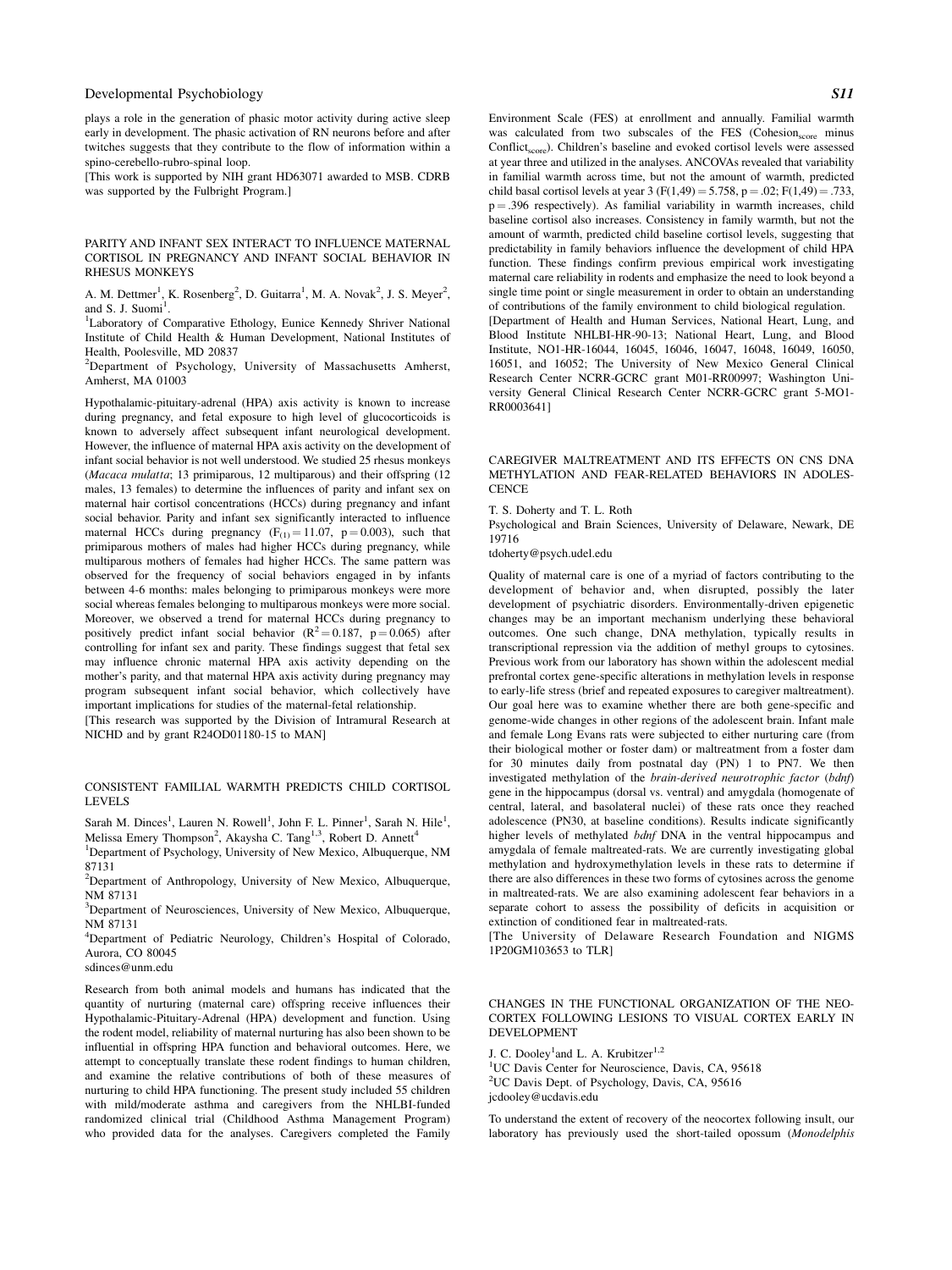domestica) as a model organism to investigate cortical reorganization. Opossums are born extremely early in development, which has allowed us to investigate the effects of lesioning the caudal pole of cortex before thalamocortical afferents have innervated cortex (postnatal day 4, P4). When examined in adulthood, these lesions result in a rostrally-shifted, compressed representation of somatosensory and auditory cortex and a small, caudally-located visual area. Thalamocortical projections also shifted rostrally such that inputs from the major sensory nuclei correctly projected to their cortical targets.

The studies presented here demonstrate how plastic changes to the neocortex differ when cortex is bilaterally lesioned after thalamocortical axons have innervated the neocortex (P12 in opossums). Functional organization of the neocortex was accessed in adulthood using electrophysiological recording techniques. P12 lesioned animals do not show a compression or a rostral shift of sensory areas. Additionally, only a small portion of cortex in which neurons responded to visual stimulation was found at the caudal-most portion of remaining cortex in some cases. Somatosensory cortex had a normal topography, with body and forepaw representations located medially and the face representation located laterally within S1. These results indicate that the extent of cross-modal plasticity following cortical insult is severely restricted once thalamocortical afferents have innervated the cortical subplate. Importantly, the persistence of a visual cortex is highly dependent on when cortical injury occurs relative to the development of thalamocortical axons.

RELATIONSHIPS AMONG MATERNAL DEPRESSION, HEART RATE, AND HEART RATE VARIABILITY DURING PREGNANCY AND FULL-TERM BIRTH WEIGHT

L. Ecklund-Flores<sup>1</sup>, M. M. Myers<sup>2</sup>, C. Monk<sup>2</sup>and W. P. Fifer<sup>2</sup> <sup>1</sup>Department of Psychology, Mercy College, Dobbs Ferry, NY 10522 2 Department of Psychiatry, Columbia University, New York, NY 10032 lecklundflores@mercy.edu

Many studies of maternal depression during pregnancy suggest that depression is associated with low birth weight. However, in those studies maternal depression is typically comorbid with other risk factors, including premature birth. In the research presented here, maternal depression was examined in low-risk pregnancies resulting in full-term births, and a different relationship is found. Data from four different cohorts were combined in which maternal heart rate (HR) and heart rate variability (HRV) was collected during a baseline period of rest. 227 pregnant women in their 36<sup>th</sup> week of pregnancy completed self reports of depressive symptoms, CES-D (Radloff, 1977). Maternal HR and HRV data were adjusted for differences between cohorts. Birth weight was adjusted for gestational age at birth and sex. A *positive* correlation between CES-D scores and birth weight was found  $(p = .015)$ . Maternal HR was significantly higher in depressed pregnant women  $(p < .001)$  and high frequency HRV was significantly lower ( $p = .004$ ). Birth weight was compared across maternal HR and HRV tertiles; women gave birth to heavier babies if they had higher HR ( $p = .014$ ) and lower HRV( $p < .001$ ). We hypothesize that elevated HR in depressed pregnant women is a potential mechanism for increased birth weight found in their newborns. Higher HR may indicate increased cardiac output and increased blood flow (oxygen and nutrients) to the fetus. This work suggests that a potential curvilinear relationship between maternal depression during pregnancy and birth weight warrants further exploration.

[This research was funded by NIH grants 1P20MD002717 (RIMI) and R37HD32774]

# EMBRYONIC ALCOHOL EXPOSURE IMPAIRS THE DOPAMINER-GIC SYSTEM AND SOCIAL BEHAVIOURAL RESPONSES IN ADULT ZEBRAFISH

Y. Fernandes<sup>1</sup>, M. Rampersad<sup>2</sup>, J. Jia<sup>3</sup>, and R. Gerlai<sup>1,2</sup>

yohaan.fernandes@mail.utoronto.ca

# S12 Developmental Psychobiology

The zebrafish is a powerful neurobehavioural genetics tool with which complex human brain disorders including alcohol abuse and fetal alcohol spectrum disorders may be modeled and investigated. Zebrafish innately form social groups called shoals. In the present work we build on our past research, which demonstrated that, a single exposure (24 hours postfertilization) to low doses of alcohol  $(0, 0.25, 0.50, 0.75, 0.4\,1\%$  v/v) for a short duration (2 hours) lead to impaired group forming, or shoaling in adult zebrafish. Using a similar dosing regime, in the current experiment we exposed zebrafish embryos to two concentrations of alcohol (0.5% and 1% v/v) for two hours, after 24 hours post fertilization. Once fish were approximately between the ages of 8 to 12 months we tested their response to an animated shoal to access shoaling. Using high-pressure liquid chromatography (HPLC) we measured dopamine and its metabolite DOPAC (3,4-dihydroxyphenylacetic acid). We found that embryonic alcohol exposure lead to exposed fish swimming at farther distances from the stimulus compared to untreated controls and that exposed fish had lower levels of dopamine and DOPAC in response to the stimulus presentation compared to controls. These findings suggest that zebrafish may become a useful translational tool for the analysis of the mechanisms behind the changes seen in fetal alcohol spectrum disorders.

#### THE EFFECTS OF EARLY SOCIAL EXPERIENCES ON THE DEVEL-OPMENT OF MIRROR NEURONS IN MONKEYS

P. F. Ferrari<sup>1</sup>, R. E. Vanderwert<sup>2</sup>, G. Coudè<sup>1</sup>, E. A. Simpson<sup>1,2</sup>, F. Festante<sup>1</sup>, A. Cilia<sup>1</sup>, A. Paukner<sup>3</sup>, S. J. Suomi<sup>3</sup>, and N. A. Fox<sup>4</sup>

<sup>1</sup>Dipartimento di Neuroscienze, Università di Parma, Parma, 43125, Italy <sup>2</sup>Leheratories, of Cognitius Neuroscience, Children's Hospital, Boston <sup>2</sup>Laboratories of Cognitive Neuroscience, Children's Hospital Boston, Boston, MA 02215

<sup>3</sup>Laboratory of Comparative Ethology, NICHD, Poolesville, MD, 20837 <sup>4</sup>Department of Human Development and Quantitative Methodology, University of Maryland, College Park, MD 20742 pierfrancesco.ferrari@unipr.it

Our studies in monkeys and humans have investigated the issue of how mirror neurons (MN) emerge during development and which experiences could be critical for their formation. Electroencephalographic findings in newborn macaques showed that a mirror mechanism operates in the early stages of postnatal development and that early adverse social experiences affect its developmental trajectory. This mechanism therefore could be used as a marker of social skills in postnatal development with critical implications for psychopathologies. These studies provide an original account of basic aspects of social cognition, and offer new insights on the interactions between brain plasticity and early experience.

# DYNAMIC NEUROPSYCHOLOGICAL EMOTION REGULATION PROFILES AMONG YOUTH, 10-22 YEARS OLD

J. Flannery, N. Giuliani, J. Flournoy, and J. Pfeifer Department of Psychology, University of Oregon, Eugene, OR, 97405 jflanner@uoregon.edu

The ability of the prefrontal cortex (PFC) to appropriately modulate the amygdala(AMY) and ventral striatum (VS), key regions for affective, motivational and reward processing, is critical for normative emotional regulation (ER). Successful ER also depends on the hypothalamuspituitary-adrenal (HPA) axis functioning during stress, as measured by cortisol<sup>1</sup>. Cortisol directly influences neural structures via glucocorticoid (GC) receptors<sup>1</sup>, with chronically high concentrations of GCs dampening PFC and increasing AMY function<sup>1</sup>. Finally, adolescence is a critical period for both the development of AMY-PFC functioning/connectivity<sup>2,6,7</sup>, and plasticity and possible recalibration of HPA functioning<sup>13</sup>, making it an important window to assess changing relationships between ER and underlying neurobiology. Prior work in this area has relied heavily on ER paradigms using static, adult faces<sup>8</sup>. This developmental fMRI study  $(N = 60$  neurotypical female youth, evenly distributed between 10-22 years of age) utilized a peer-matched, dynamic video affect-labeling paradigm. For measures of pubertal development and HPA response, we assayed salivary measures of testosterone, dehydroepiandrosterone-sulfate and cortisol. Because high levels of stress are known to adversely impact brain

<sup>&</sup>lt;sup>1</sup>Department of Psychology and <sup>2</sup>Department of Cell and System Biology, University of Toronto-Mississauga, Mississauga, Ontario, L5L 1C6, Canada <sup>3</sup>Department of Health Sciences, McMaster University, Hamilton, Ontario L8S 4L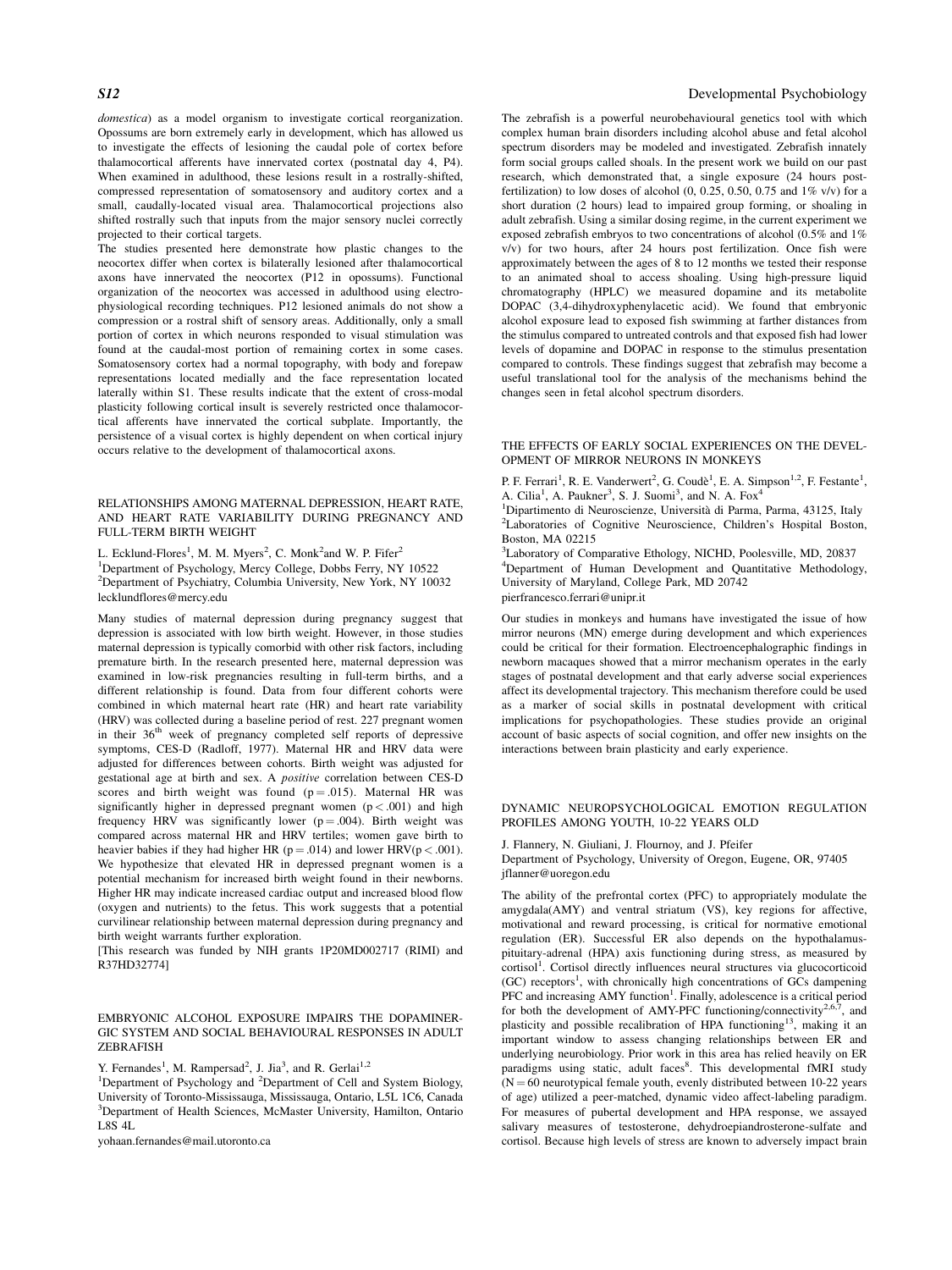development<sup>1,2</sup>and neuroendocrine functioning<sup>3,4</sup>, all of which can have detrimental effects on behavioral outcomes<sup>3</sup>, we also asked participants to report on adverse childhood experiences (ACEs). Preliminary results indicate that the dynamic peer affect-labeling paradigm reliability recruits AMY, ventral striatum (VS), and both ventromedial and lateral PFC. The results of this study will have important implications for future studies of high-risk youth in which we will examine whether cortisol reactivity (and recovery) during the affect labeling paradigm mediates the relationship between ACES and behavioral or neural ER profiles.

[Funded by Oregon Medical Research Foundation New Investigator Grant]

#### FRENCH FRIES: HEALTHY OR UNHEALTHY? PREDICTORS OF CHILDREN'S ABILITY TO EVALUATIVELY CATEGORIZE FOODS

C. A. Forestell, C. L. Osborne, L. A. Cusumano, and N. Karcher Psychology Department, The College of William & Mary, Williamsburg, VA 23185

caforestell@wm.edu

Children begin to synthesize health-related knowledge about food from an early age. By the time they are 4 years old, they begin to cross-classify foods into taxonomic, script, and evaluative categories. The goal of the present study was to determine whether factors, such as children's BMI, food neophobia, and maternal feeding styles, predict children's ability to evaluatively categorize foods. Sixty six 3-8 year old children participated in a task in which they were asked to categorize a series of pictures of food as healthy or unhealthy. Additionally, mothers completed a series of questionnaires to assess their perceptions of their children's eating habits and their approaches to feeding her child. Results indicated that for girls, parental feeding styles that involved less restriction and pressure predicted more accurate evaluative categorization of the foods over and above the baseline predictor of age. For boys, neither levels of neophobia, nor maternal restriction or pressure produced significant increases in the proportion of variance explained by age. These findings suggest that while the use of controlling feeding strategies may not predict boys' evaluative categorization abilities, the use of these strategies with girls may be negatively associated with their ability to learn about the healthfulness of foods.

#### POSTNATAL PATTERNED VISUAL EXPERIENCE AFFECTS PERCEPTUAL DISCRIMINATION AND SOCIAL INTERACTION IN ZEBRAFISH LARVAE

R. D. Foushée and K. K. Abbas

Department of Behavioral Sciences, Fontbonne University, St. Louis, MO 63105

rfoushee@fontbonne.edu

In recent years, zebrafish (Danio rerio) have emerged as a powerful animal model for studying the developmental mechanisms of early neural, physiological, behavioral, and social organization in vertebrates. Genetically regulated influences on species-typical developmental trajectories in this model organism are well documented. However, systematic explorations of how emergent sensory capacities and ontogenetic experiences affect developing neural, behavioral, and social systems are less prevalent in the literature. Reliable behavioral measures for studying the broad range of early adaptive capacities in zebrafish are still emerging, particularly during the larval and juvenile stages of development. Zebrafish visual capacities are known to demonstrate high degrees of plasticity during the embryonic, larval, juvenile and pre-adult developmental stages (days post fertilization, dpf: 1–42). In this study, we examined how altered visual experience affects early patterns of perceptual discrimination and social interaction in larvae and juveniles. Experimental subjects were exposed to three different types of enhanced patterned visual stimulation during the early stages of development (dpf: 5–30). Results suggest that young zebrafish can discriminate between distinct visual stimuli, and these early perceptual abilities are affected by the type of patterned visual stimulation encountered during development. Preliminary tests also reveal that early visual experience differentially affects perceptual preferences and social interaction patterns during early development, depending on the type of enhanced visual experience encountered. Zebrafish show excellent promise as a reliable animal model for exploring how dynamic variations encountered in early environments affect perceptual system functioning, behavioral adaptation, and neurobiological plasticity in organized systems.

#### DEVELOPMENT OF HAND-USE PREFERENCE FOR TOOL-USE IN INFANCY

F. Fraz, I. Babik, J. Varholick, and G. F. Michel

Department of Psychology, The University of North Carolina at Greensboro, Greensboro, NC 27402

f\_fraz@uncg.edu

Tool-use is a complex manual skill that children master during the first two years of their life. According to the cascade theory of handedness development (Michel, 2002), hand-use preference for a manual skill becomes more prominent as the skill is being mastered. The goal of the current study was to understand the development of the tool-use skill, and hand-use preference for tool-use in a sample of sixty infants (20 righthanders, 20 left-handers, and 20 without a stable hand-use preference for object acquisition) tested monthly from 10 to 14 months. Both unsuccessful tool-use attempts and successful tool-use actions were recorded. The multilevel data analysis showed that, as infants developed, left-handers decreased the number of tool-use attempts while other infants slightly increased it. The number of tool-use actions increased significantly, and handedness for attempted tool-use became more lateralized with age in all infants. That is, infants with right hand-use preference or no preference for acquisition became more right-handed while attempting tool-use, whereas infants with left-hand preference for acquisition became more left-handed while attempting tool-use. In contrast, all infants preferred the right hand more with age for successful tool-use. We conclude that the skill of tool-use continues to develop during the second year of the child's life, and further change in hand-use preference for tool-use is expected during that period. [NSF grant DLS 0718045 to GFM].

# FEEDBACK-BASED LEARNING IN THE ADOLESCENT STRIATUM

A. Galván

Department of Psychology, University of California, Los Angeles, Los Angeles, CA 90095 agalvan@ucla.edu

Characteristic peaks in striatal sensitivity to feedback and reinforcement have been linked to heightened reward sensitivity in adolescents. However, less attention has been given to the role that heightened striatal sensitivity has in feedback-based learning. This talk will highlight recent fMRI research examining this question in a sample of adolescents and adults. Applying a reinforcement learning model to the data revealed ontogenetic differences in feedback-based learning and striato-hippocampal activation, with greater neural sensitivity in adolescents versus adults. These data suggest that unique neurodevelopmental changes during adolescence may facilitate the heightened learning that occurs during this significant developmental window.

#### SALIVARY ALPHA-AMYLASE AND BEHAVIORAL REACTIVITY TO STRESS IN INFANTS EXPOSED TO INTIMATE PARTNER VIOLENCE

A. G. Garcia, J. S. Lonstein, G. A. Bogat, and A. A. Levendosky Department of Psychology, Michigan State University, East Lansing, MI, 48824

#### garci227@msu.edu

Research indicates that prenatal and postnatal exposure to stress may affect biobehavioral functioning in infancy. Two components of biobehavioral functioning are sympathetic nervous system reactivity and behavioral distress, but the two systems are not necessarily coordinated (e.g., Spinrad et al., 2009) and may serve distinct functions. The current study examined whether infants who were exposed to a specific type of stressful event, maternal exposure to intimate partner violence (IPV), prenatally and/or postnatally display distinct patterns of salivary alpha-amylase (sAA) and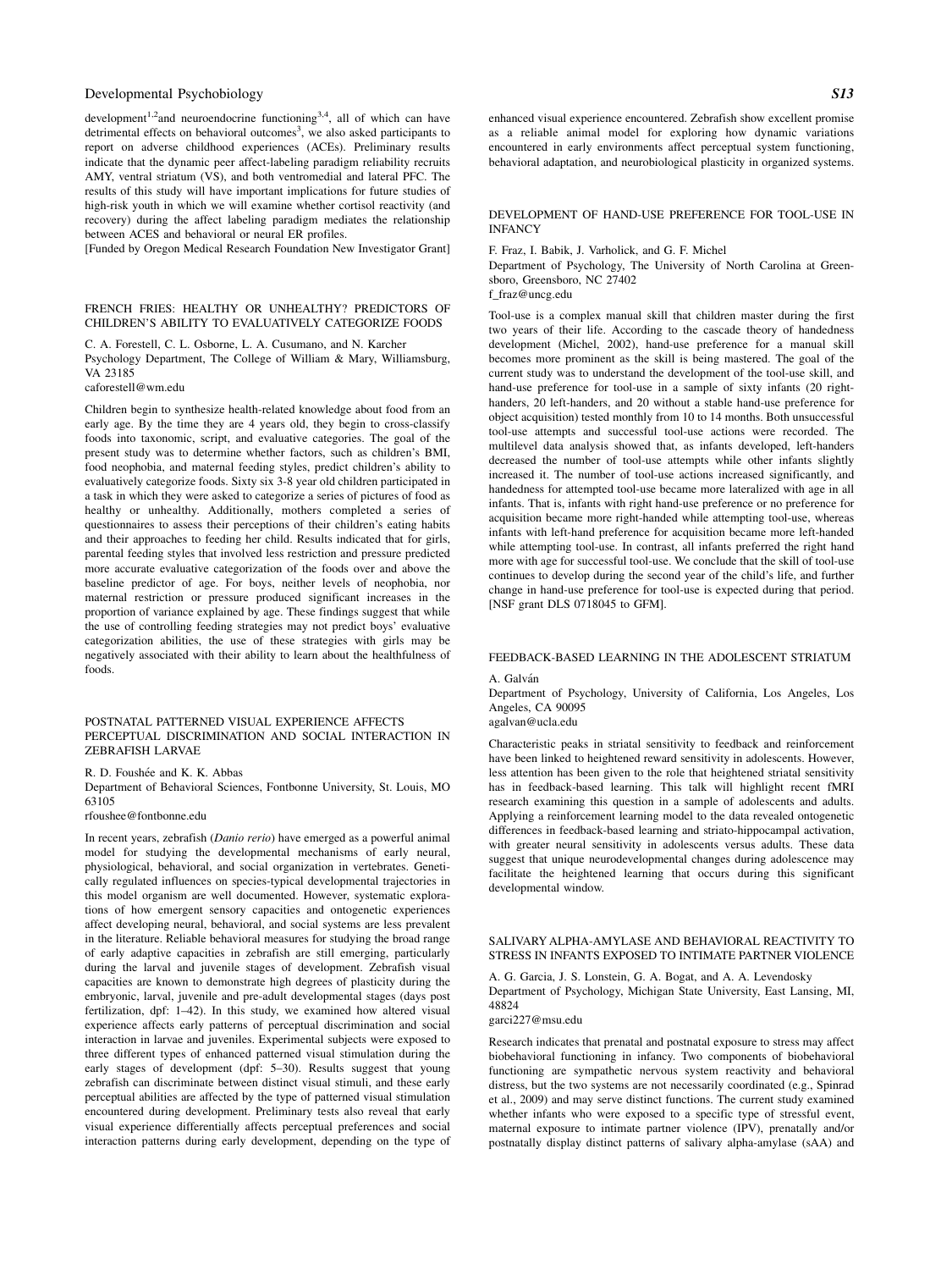behavioral reactivity compared to non-exposed infants when undergoing a laboratory stress task. Subjects were 182 mothers and their 12-month-old infants. sAA samples were taken before and after infants participated in an arm-restraint task designed to elicit frustration. Behavioral coding of the same task provided measures of infant emotion reactivity and regulation. Latent profile analysis was used to create profiles of infants' sAA and behavioral responses; a four-class solution emerged. Postnatal IPV and mother-reported internalizing symptoms predicted infant membership in a group characterized by high emotion reactivity, high emotion regulation, and moderate sAA reactivity. Nurturing parenting was associated with a profile characterized by moderate emotion reactivity, low emotion regulation, and moderate sAA reactivity. Thus, IPV and parenting influence infants' patterns of behavioral distress but are dissociated from their sAA responses. Further, the results indicate that sAA reactivity is not necessarily a marker of behavioral distress.

#### EARLY BRAINSTEM DYSFUNCTION AND 4-MONTH ATTENTION REGULATION ARE RELATED TO LATER DIAGNOSIS OF ASD IN NICU INFANTS

J. M. Gardner<sup>1</sup>, I. L. Cohen<sup>1</sup>, B. Z. Karmel<sup>1</sup>, H. T. T. Phan<sup>1</sup>, P. M. Kittler<sup>1</sup>, S. Parab<sup>2</sup>, and A. Barone<sup>2</sup>

<sup>1</sup>Infant Development, NYS Institute for Basic Research in Developmental Disabilities, Staten Island, NY 10314

<sup>2</sup>Pediatrics, Richmond University Medical Center, Staten Island, NY 10301 gardnerkarmel@gmail.com

We compared neonatal ABR abnormality, later regulation of attention [4 month arousal-modulated-attention (AMA) in visual preferences], and subsequent outcome risk [2-3 month performance (Bayley Infant Neurobehavioral Screener, BINS; Mullens Scales of Early Learning, MSEL)] in three groups: 1. ASD-diagnosed [two samples: previously reported  $n = 28$ ; recent  $n = 26$ ], 2. Younger siblings of ASD (baby-sibs);  $NICU = 22$ ; non-NICU = 15); and 3. overall NICU sample (n > 2000). Infants also were characterized by CNS injury before hospital discharge [ABRs in NICU; 4-month AMA: looking functions derived from pairs of 1- ,3- and 8-Hz on/off illuminations presented under higher and lower arousal conditions]. More abnormal ABRs [invariably normalize] were related to ASD diagnosis in NICU infants (91% vs 25%). Both ASD sub-samples had lower gestational age, higher proportions of abnormal ABRs, but did not differ on any neonatal behaviors. At 4-months (adjusted), ASDs showed more looking at higher rates than rest of NICU population (effect size  $r = 0.244$ ), and a small but significant increase in abnormal scores on the BINS (effect size  $r = 0.278$ ). Baby sibs (NICU vs. non-NICU) did not differ from overall sample on proportion abnormal neonatal ABRs, arousal regulation (effect size  $r = 0.025$ ), or increased early risk (BINS abnormality effect size  $r = 0.021$ ). Disruption in early brainstem development appears associated with ASD. Lack of baby sibs' effects may be due to being too subtle at this age and/or small sample size. However, lower gestation at birth, higher proportions of initial abnormal ABRs, along with poorer arousal regulation after the neonatal period remain linked to ASD with increased sample sizes.

[Autism Speaks grant #7598 to JMG]

#### NEONATE RATS CRAWL TOWARDS VANILLA OR ETHANOL ODOR AFTER PRENATAL EXPOSURE TO THESE STIMULI: THE ROLE OF THE OPIOID SYSTEM

M. Gaztañaga, P. E. Aranda-Fernandez, and M. G. Chotro Faculty of Psychology, University of the Basque Country UPV/EHU, Donostia-San Sebastian, Spain

mirari.gaztanaga@ehu.es

Rat fetuses can perceive chemosensory stimuli derived from their mother's diet, and they may learn about those stimuli. In previous studies we have observed that prenatal exposure to ethanol the last days of gestation (GD17- 20) increases acceptance of ethanol flavor in infant and adolescent rats. Whereas these results were not found after prenatal exposure to vanilla, cineole or anise, which suggests that the pharmacological properties of ethanol, mediated by the opioid system, underlie the effects observed with

# S14 Developmental Psychobiology

this drug. However, considering that other studies report enhanced acceptance of non-ethanol flavors experienced prenatally when subjects were tested before infancy, we explore the possibility of observing similar results if testing neonate rats exposed to vanilla during GD 17-20. Results of Experiment 1 show that rat neonates exposed prenatally to vanilla or ethanol ¿crawl¿ for a longer distance towards the experienced odor than control pups. In Experiment 2, ethanol or vanilla were administered prenatally with antagonists of kappa or mu opioid receptors. Blocking mu, but not kappa receptors, reduced responding to vanilla odor in pups exposed to vanilla. While the response to ethanol in neonates exposed prenatally to this drug was affected by both antagonists. Results confirm that exposure to a non-ethanol odor enhances neonatal response to it and that kappa opioid receptor system plays an important role in this effect. Results also suggest that with ethanol exposure the prenatal opioid system is wholly involved, which could explain the longer retention of the enhance response to ethanol after prenatal experience with the drug.

# ACETALDEHYDE SEQUESTERING WITH D-PENICILLAMINE DE-CREASES OPERANT RESPONSE TO ETHANOL IN 5 DAY-OLD RATS EXPOSED PRENATALLY TO ETHANOL

M. Gaztañaga<sup>1</sup>, P. E. Aranda-Fernandez<sup>1</sup>, N. E. Spear<sup>2</sup>and M. G. Chotro<sup>1</sup> 1 Faculty of Psychology, University of the Basque Country UPV/EHU, Donostia-San Sebastian, Spain

2 Department of Psychology, Binghamton University, Binghamton, NY 13902

mirari.gaztanaga@ehu.es

Ethanol exposure during the last days of gestation increases ethanol acceptance in neonate, in infant and in adolescent rats. Recent studies with neonate rats evidenced the crucial effect of acetaldehyde, the first metabolite of ethanol, in ethanol reinforcement at this early age. In this study we investigated the role of acetaldehyde on the reinforcing properties of ethanol exposure during the prenatal stage. Therefore, we administered dams during gestational days 17-20 with water, ethanol or ethanol + D-Penicillamine (DP) and tested the offspring on postnatal day 5 in an operant conditioning test. The test consisted in a 15-minute operant training phase (intraoral ethanol 3% as the reinforcer) followed by a 6-minute extinction phase. The results show that in the training phase, pups exposed prenatally to ethanol respond more to ethanol comparing to water-exposed pups and than pups exposed to ethanol and DP, while the latter group did not differ from the water control group. Similarly, on the extinction phase, only ethanol exposed pups showed an increased response on the first minutes, compared to pups from all remaining groups. In conclusion, results show that eliminating acetaldehyde after prenatal ethanol exposure reduces the postnatal positive response to ethanol, highlighting the important role of acetaldehyde on ethanol reinforcing properties.

DEVELOPMENTAL SSRI EXPOSURE DECREASES SEROTONIN AND 5-HIAA LEVELS IN THE PFC, BUT NOT THE HIPPOCAMPUS, OF PRENATALLY STRESSED JUVENILE OFFSPRING

M. Gemmel<sup>1</sup>, I. Rayen<sup>2</sup>, E. van Donkelaar<sup>2</sup>, H. W Steinbusch<sup>2</sup>, N. Kokras<sup>3</sup>, C. Dalla<sup>3</sup>and J. L. Pawluski<sup>1,2,4</sup>

<sup>1</sup>Department of Biological Sciences, Ohio University, Athens, Ohio 45701 2 Department of Neuroscience, Maastricht University, Maastricht, Netherlands

<sup>3</sup>Department of Pharmacology, Medical School, University of Athens, Athens, Greece

<sup>4</sup>GIGA-Neurosciences, University of Liège, Liège, Belgium mg021812@ohio.edu

Selective serotonin reuptake inhibitor (SSRI) medications are the most frequently used antidepressant for maternal mood disorders during pregnancy and postpartum period. SSRIs cross the placental barrier suggesting impact on fetal development. Likewise, serotonin plays a significant role in stress regulation and fetal development. Investigation of SSRIs and their effects on the serotonergic system is crucial in understanding development. The aim of this study was to determine effects of the SSRI medication, fluoxetine, on maternal and offspring serotonergic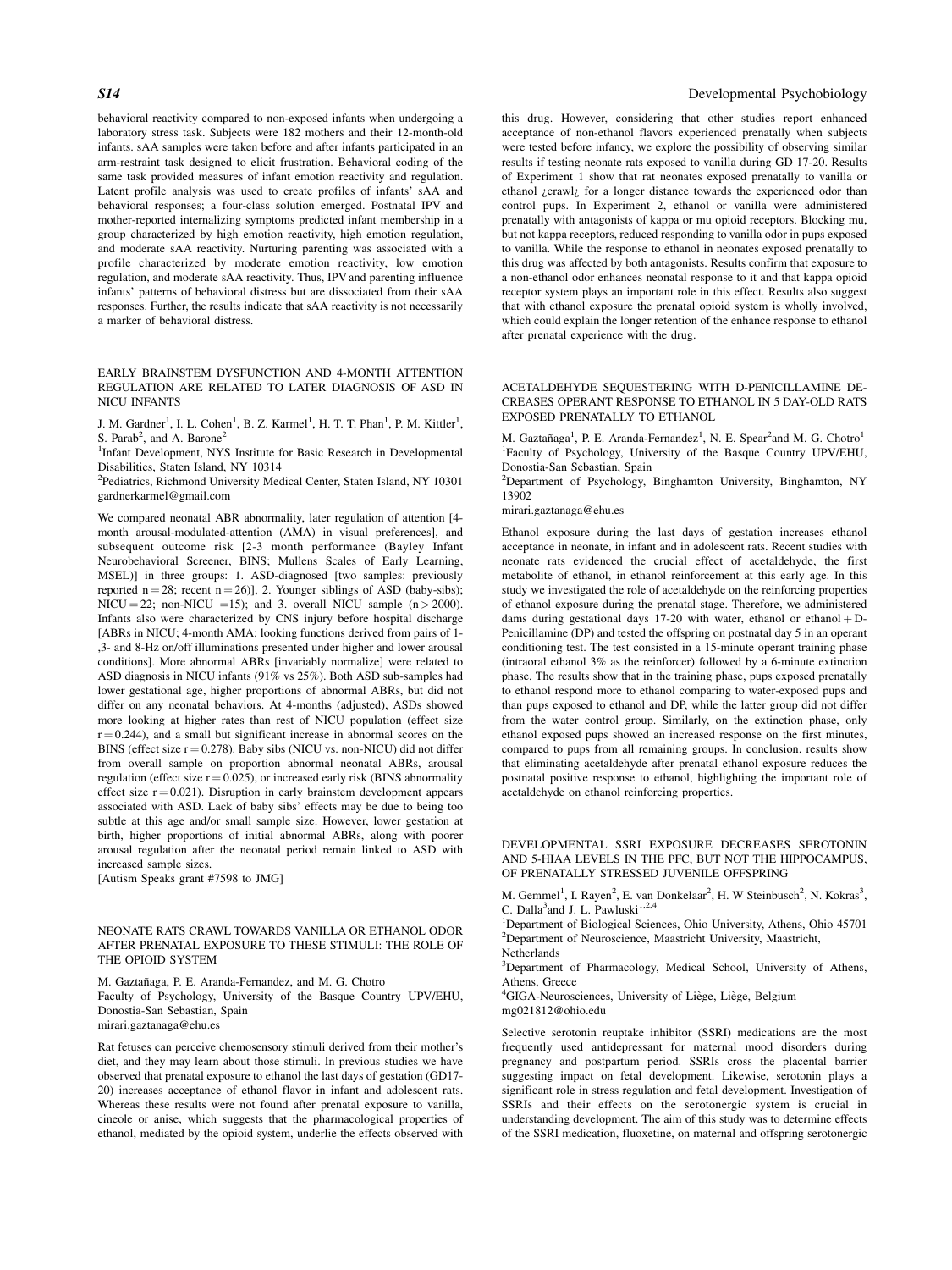systems. Rat dams were subjected to gestational stress and fluoxetine (5mg/ kg/day) or vehicle treatment via osmotic mini-pumps. At weaning, brains of dam, male and female offspring were collected. Half-brains were used to assess levels of serotonin (5-HT) and its metabolite, 5-hydroxyindoleacetic acid (5-HIAA), in the hippocampus and prefrontal cortex (PFC). Results show developmental fluoxetine exposure markedly decreased 5-HT  $(p = .06)$  and 5-HIAA levels  $(p = .02)$  in the PFC of prenatally-stressed offspring ( $p = .02$ ), with no significant differences between groups in 5-HT or 5-HIAA levels in the hippocampus. In dams, the ratio of 5-HIAA/5-HT, an indication of 5-HT metabolism, was significantly lower in the PFC of fluoxetine-treated dams ( $p = .036$ ). Furthermore, in the hippocampus there was a significant interaction effect of stress/fluoxetine ( $p = .006$ ) with Prenatal-Stress/Vehicle dams having significantly higher 5-HT metabolism compared to Control/Vehicle and Prenatal-Stress/Fluoxetine dams. Further work will investigate the effect of fluoxetine exposure on neuronal plasticity in the hippocampus and PFC. Understanding the impact of developmental SSRI exposure on serotoninergic systems and neurodevelopmental processes will enhance understanding of the benefits and risks of these medications.

# EFFECTS OF NEONATAL FLUOXETINE EXPOSURE ON AFFECTIVE AND SOCIAL BEHAVIOR IN HIGH AND LOW VOCALIZING RATS

S. C. Germeyan and B. Zimmerberg

Psychology Department, Williams College, Williamstown, MA 01267 bzimmerb@williams.edu

Although current medical practice is to continue psychotropic medication of pregnant women with depression despite concerns about its behavioral teratology, there are few animal studies focused on long-term behavioral effects of prenatal antidepressant exposure. In addition, studies have not looked at individual differences in baseline affective state as a source of response variability. In this study, fluoxetine, a selective serotonin reuptake inhibitor (SSRI), was administered to rat pups from postnatal day 2 to 7 to model exposure to antidepressants in the human third trimester. Four behavioral measures were conducted from the neonatal to adult age periods in Low and High lines selectively bred for their rate of ultrasonic vocalizations after brief maternal separation. Neonatal fluoxetine administration decreased distress calls in both lines, but to a greater extent in High line rats than Low line. Neonatal fluoxetine also impaired motor coordination in neonates. There was no neonatal fluoxetine-related reduction in anxiety when tested in older subjects. However, neonatal fluoxetine altered social behavior in both juvenile and adult subjects. As expected, High line subjects displayed more anxiety behavior than Low line subjects at all three test ages. These results suggest that there are long-term behavioral consequences of antidepressant use during late pregnancy, and that baseline maternal affect may be an important indicator of sensitivity to these adverse effects in neonates.

#### EARLY LIFE STRESS IN MALE RATS LEADS TO ALTERED INSULIN/IGF1 SIGNALLING AND IMPAIRED MITOCHONDRIAL **FUNCTION**

S. Ghosh, K. K. Banerjee<sup>,</sup> U. Kolthur- Seetharam, V. A. Vaidya Department of Biological Sciences, Tata Institute of Fundamental Research, Mumbai – 400005, Maharashtra, India shreya@tifr.res.in

Numerous epidemiological studies have shown that affective disorders are strongly comorbid with metabolic disorders, and exposure to chronic psychological stress can lead to altered metabolic states in preclinical models. We used the rodent models of maternal separation (MS) and chronic unpredictable stress (CUS) to examine effects of early and adult stress, respectively, on serum metabolite levels, insulin/IGF1 signaling, and muscle mitochondrial content. MS induced a significant elevation in circulating triglyceride levels, a decline in circulating IGF1 levels, decreased phosphorylation of Akt in the muscle, and increased transcription of FOXO-responsive genes in the liver and muscle. Taken together, these results suggest a deficit in peripheral lipid clearance and decline in signaling through the insulin/IGF1 pathway. Furthermore, MS caused an

overall reduction in mitochondrial mass as indicated by mitochondrial DNA content in the muscle, along with transcriptional downregulation of several genes involved in the regulation of mitochondrial biogenesis and function. Since mitochondria have been shown to be important in maintaining synaptic plasticity and modulating neuronal survival, we also checked whether mitochondrial content and function were affected in the hippocampus and medial prefrontal cortex. We observed robust but distinct transcriptional regulation of mitochondria-associated genes in these two brain regions. Animals that were exposed to CUS in adulthood were identical to controls in insulin/IGF1 signaling and mitochondrial function in the muscle. These results indicate that adverse experience in early life can evoke persistent changes in peripheral metabolic pathways and establish mitochondrial abnormalities, which may enhance predisposition for the development of metabolic dysfunction in adulthood.

#### HOW CHILDREN AND ADULTS ALTER THEIR WALKING PAT-TERNS TO MEET TIMING CONTRAINTS

S. V. Gill

Department of Occupational Therapy, Boston University, Boston, MA 02215

simvgill@bu.edu

Walking requires adapting to keep pace with task constraints. When children are between 5- and 7-years old, their walking approximates adult walking in the absence of constraints. To examine how children and adults adapt their walking to meet timing constraints, 57 5- to 7-year olds and 20 adults walked to two audio metronome paces (slow and fast). Both children and adults modified their walking when faced with timing constraints. However, children demonstrated more difficulty actually meeting constraints. At the slow pace, children had more trouble matching the metronome compared to adults, which was associated with altered footfall patterns  $(p < .01)$ . The youngest children's walking patterns deviated most from the slow metronome pace  $(p < .001)$ , but practice did not improve their ability to meet the constraint  $(p > .05)$ . Five-year old children were the only group that did not display carryover effects of walking to the metronome paces. Findings are discussed in relation to what contributes to the development of adaptation in children.

SENSORY, MOTOR AND COGNITIVE DEVELOPMENT IN THE 5XFAD MOUSE MODEL OF FAMILIAL ALZHEIMER'S DISEASE

A. K. Glenn, S. Shin, J. C. Whitehead, K. R. Stover, A. A. Wong, and R. E. Brown

Department of Psychology and Neuroscience, Dalhousie University, Halifax, NS, Canada B3H 4R2 richard.brown@dal.ca

The 5xFAD mouse model of familial Alzheimer's disease (AD), shows amyloid beta plaques at 2 months of age and cognitive deficits at 4-6 months of age. Because of the early onset of pathology, we examined the neurodevelopmental profile of 5xFAD mice and their wildtype (WT: C57BL6xSJL) littermates. A neurodevelopmental test battery assessing sensory-motor, motor activity, and memory development was performed on 62 pups (both sexes, approximately half 5xFAD and half WT) from 2 to 24 days of age. Early in development, the 5xFAD pups performed better on the righting reflex than WT pups, and later in development, WT females showed increased activity in the open field compared to 5xFAD mice. There were no significant genotype or sex differences detected for physiological milestones such as eye opening, pinnae detachment, acoustic startle, grasp reflex or loss of cross extensor reflexes. Both genotypes and sexes had similar performance in novel object recognition, homing and forelimb grip strength. As expected, males weighed more than females over the course of development and the growth rate did not differ between 5xFAD and WT mice. In our studies of the development of 3xTg-AD mice, we found deficits in sensory development and novel object recognition, but advanced development of motor reflexes. Unlike the 3xTg-AD mice, the 5xFAD mice showed no neurodevelopmental deficits and may therefore act as an appropriate model to study the progression of the disease.

INVESTIGATION OF THE ANTIDEPRESSANT PROPERTIES OF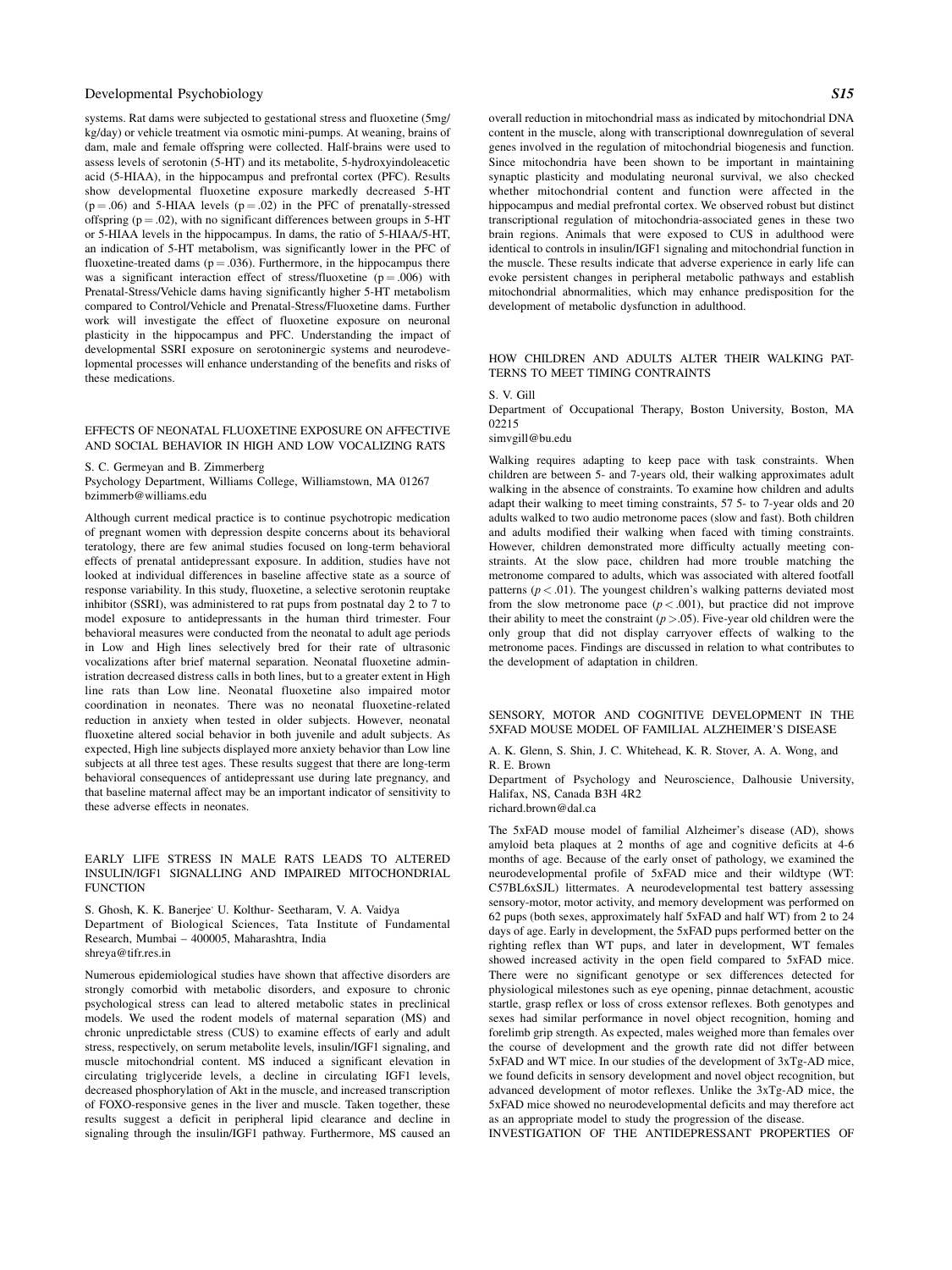PRENATAL CHOLINE SUPPLEMENTATION IN A GENETIC RAT MODEL

M. J. Glenn, A. Brown, W. Yu, A. A. Batallan Department of Psychology, Colby College, Waterville, Maine 04901 jglenn@colby.edu

Major depressive disorder is one of the most common mental disorders in the United States with several consistent behavioral features in both humans and animal models, such as anhedonia, memory deficits, and stress-coping difficulties. There are also well-established neural markers, which include increased stress reactivity and decreased neural plasticity. These behavioral and neural markers of depression are linked with dysfunction in the expression and functioning of the neurotrophin, brainderived neurotrophic factor (BDNF). To counteract the behavioral and neural insults of depression, the nutrient choline may act as a dietary alternative or augmentation to conventional antidepressant drug therapies. Supplemental choline in the maternal diet has enduring benefits on neural function—including increasing BDNF expression in adulthood, resulting in counter-depressant cognitive, physiological, and neurochemical changes in the offspring. In the present study, we sought to investigate whether supplements in dietary choline during prenatal development may counteract the behavioral and neural defects in a genetic rat model; rats in this model had a monoallelic deletion in the BDNF gene  $(BDNF+/-)$ . A battery of behavioral tests assayed anhedonia and memory. The findings were that rats all  $BDNF + / -$  rats displayed anhedonia, but prenatal choline supplementation prevented memory deficits and differential responses to stress seen in standard-fed  $BDNF + / -$  rats. Effects on neural plasticity are still under investigation but the evidence gathered so far expands our understanding of the extent to which choline-induced increases in BDNF buffers against depressivelike symptoms.

[NIH grant P20GM1034323 to MJG]

#### MATERNAL ANTIDEPRESSANT USE ALTERS HIPPOCAMPAL NEUROGENESIS THROUGHOUT DEVELOPMENT IN MALE AND FEMALE OFFSPRING

A. R. Gobinath<sup>1</sup>, J. L. Workman<sup>2</sup>, C. Chow<sup>2</sup>, S. E. Lieblich<sup>2</sup>, and L. A. M. Galea<sup>1,2</sup>

<sup>1</sup>Program in Neuroscience, University of British Columbia, Vancouver, British Columbia, Canada, V6T 1Z3

<sup>2</sup>Department of Psychology, University of British Columbia, Vancouver, British Columbia, Canada, V6T 1Z4

agobinath@psych.ubc.ca

Postpartum depression (PPD) disrupts healthy maternal care and consequently represents a form of early life adversity for developing offspring. Antidepressants such as fluoxetine are commonly prescribed for treating PPD. However, fluoxetine can remain active in breast milk, raising serious concerns for breastfeeding mothers. Unfortunately, little is known regarding the consequences of developmental exposure to antidepressants and whether it differentially affects males and females. In this study, we utilized a rodent model of PPD in which dams were treated with high levels of corticosterone to induce a depressive-like phenotype as well as concurrent fluoxetine to model treatment of PPD. We then examined hippocampal neurogenesis in the post-weaning, adolescent, and adult male and female offspring. Preliminary findings reveal that maternal postpartum corticosterone diminished expression of doublecortin, an endogenous marker of immature neurons, in the ventral hippocampus of adult male but not female offspring. Maternal postpartum corticosterone tended to diminish doublecortin expression only in the presence of concurrent maternal postpartum fluoxetine in the dorsal hippocampus of both male and female offspring. We predict that maternal postpartum corticosterone and fluoxetine will also affect post-weaning and adolescent offspring and that males and females may be differentially sensitive to these effects. This study will provide a better understanding of how maternal corticosterone and its pharmacological treatment impact development of the hippocampus.

[Funded by Coast Capital to JLW and LAM]

18–24 MONTHS HANDEDNESS PREDICTS 36 MONTHS EXPRES-

SIVE LANGUAGE SKILLS

S. L. Gonzalez<sup>1</sup>, E. L. Nelson<sup>1</sup>, J. M. Campbell<sup>2</sup>, E. C. Marcinowski<sup>2</sup>,

S. Coxe<sup>1</sup>, and G. F. Michel<sup>2</sup>

<sup>1</sup>Department of Psychology, Florida International University, Miami, FL 33199

<sup>2</sup>Department of Psychology, University of North Carolina at Greensboro, Greensboro, NC 27403

sgonz219@fiu.edu

Previous longitudinal work found that a consistent right hand preference for object acquisition in early infancy (6 to 14 months) predicted advanced language ability at 24 months. Here we are reporting on handedness trajectories for role-differentiated bimanual manipulation (RDBM) when children were toddlers (18 to 24 months) and language outcomes at 36 months. To date, 44 children have completed the 36-month language assessment as measured by the Preschool Language Scales, 5<sup>th</sup> edition (PLS-5; Zimmerman et al., 2011). The PLS-5 measures expressive and receptive language separately on two subscales. Latent class growth analysis on toddler handedness scores revealed four classes in the sample: consistent left hand preference (8.5%), mixed left hand preference (14.5%), mixed right hand preference (24%), and consistent right hand preference (53%). Planned  $t$ -tests compared the combined consistent hand preference group (61.5%) and the combined mixed hand preference group (38.5%) on 36-month expressive and receptive language skills. Children with a consistent hand preference trajectory as toddlers had higher PLS-5 Expressive Communication scores ( $M = 109.44$ ,  $SE = 3.34$ ) compared to children who exhibited a mixed hand preference trajectory as toddlers  $(M = 93.83, SE = 3.56;$  $p = 003$ ,  $d = 1.16$ ). By contrast, PLS-5 Auditory Comprehension scores did not differ by toddler handedness trajectory ( $p = .121$ ,  $d = 0.49$ ). The preliminary findings suggest that consistency in handedness trajectory continues to be linked with language development through 36 months of age. [NIH/NICHD T32-HD-007376 to ELN]

ADOLESCENTS' INTERNALIZING AND EXTERNALIZING PSY-CHOPATHOLOGY PREDICT THEIR AFFECT-SPECIFIC HPA AND HPG AXES REACTIVITY: DUAL-AXES COUPLING

G. Han<sup>1,2</sup>, J. G. Miller<sup>1,2</sup>, P. Cole<sup>3</sup>, C. Zahn-Waxler<sup>4</sup>, and P. D. Hastings<sup>1,2</sup> <sup>1</sup>Department of Psychology, UC Davis, Davis, CA 95616

<sup>2</sup>Center for Mind and Brain, UC Davis, Davis, CA 95616

<sup>3</sup>Department of Psychology, Pennsylvania State University, University Park, PA 16802

4 Waisman Center, UW Madison, Madison, WI 53706

hghan@ucdavis.edu

We examined adolescent psychopathology-neuroendocrine associations within a developmental framework that acknowledged the interdependence of stress (HPA) and gonadal (HPG) hormone systems in the regulation of responses to everyday affective contexts. 51 youths ( $M = 13.47$ ,  $SD = .60$ years), who had been recruited as preschoolers with varying levels of behavior problems, completed an anxiety induction in the lab and an anger induction at home. Salivary samples were collected to evaluate HPA (cortisol/DHEA ratio) and HPG (testosterone) responses to both affect inductions. Preschool-age internalizing and externalizing problems did not predict adolescent hormonal responses, whereas concurrent problemhormone relations were evident. Dual axes coupling during anxiety induction was normative, whereas youths with comorbid internalizing and externalizing problems exhibited selective activation of the HPA axis. Decoupling of the stress and gonadal axes was normative during anger induction, whereas adolescents with high externalizing problems marshaled dual axes co-activation. This is some of the first evidence suggesting affective context determines whether dual axes coupling is reflective of normative or problematic functioning in adolescence.

#### FAMILY NURTURE INTERVENTION IMPROVES MATERNAL CAREGIVING BEHAVIOR IN THE NICU

A. A. Hane<sup>1</sup>, M. M. Myers<sup>2,3,4</sup>, M. A. Hofer<sup>2,4</sup>, R. J. Ludwig<sup>3</sup>,

M. S. Halperin<sup>3</sup>, A. D. Kaplan<sup>3</sup>, M. R. Firestein<sup>3</sup>, J. E. Chafkin<sup>3</sup>, J. Austin<sup>5</sup>, M. G. Welch<sup>2,3,4,6</sup>

<sup>1</sup>Department of Psychology, Williams College, Williamstown, MA, 01267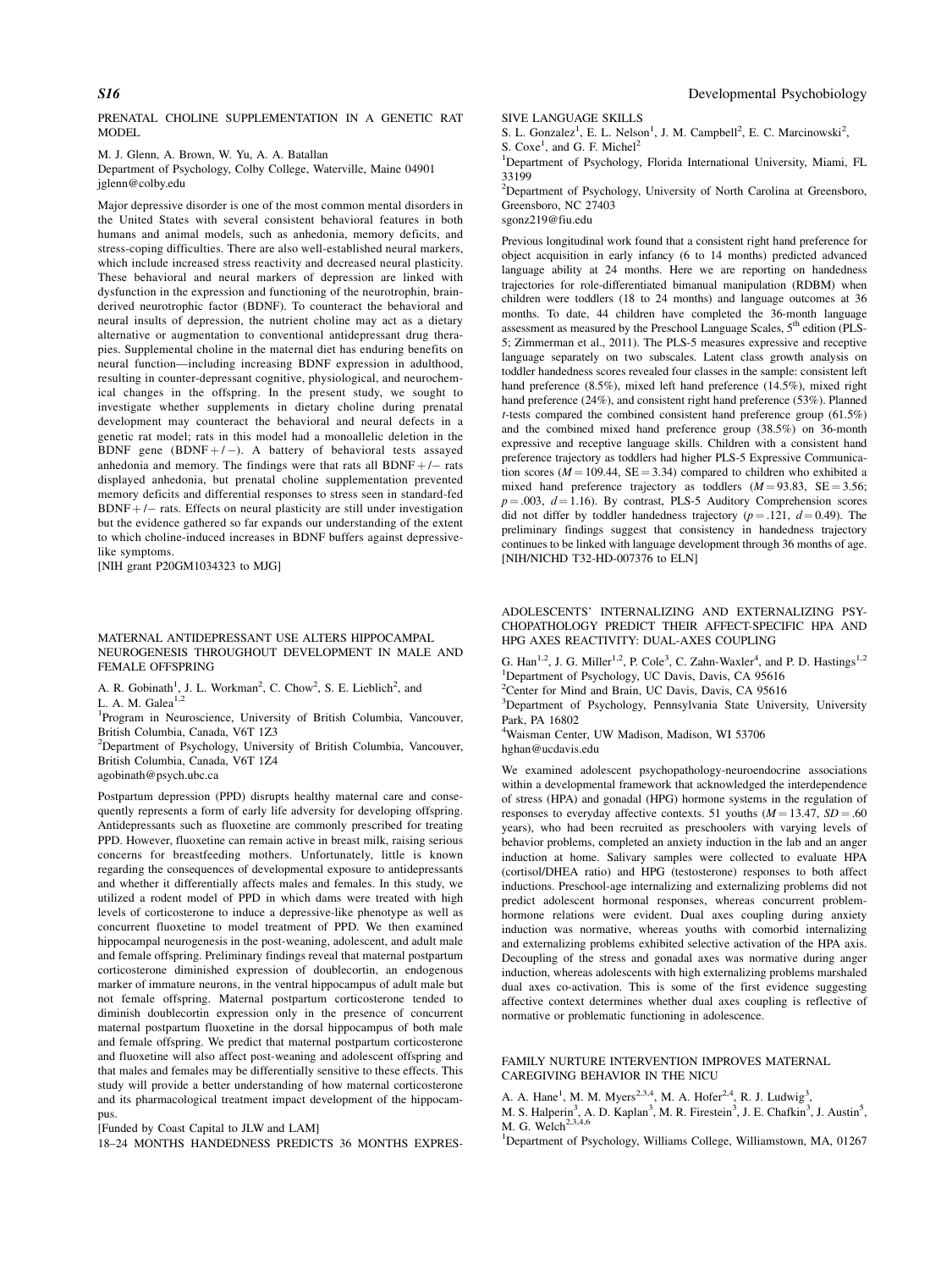<sup>2</sup>Department of Psychiatry, Columbia University College of Physicians & Surgeons, New York, NY, 10032

<sup>3</sup>Department of Pediatrics, Columbia University College of Physicians & Surgeons, New York, NY, 10032

4 Department of Developmental Neuroscience, New York State Psychiatric Institute, New York, NY, 10032

5 Mailman School of Public Health, Columbia University, New York, NY, 10032

6 Department of Pathology & Cell Biology, Columbia University College of Physicians & Surgeons, New York, NY, 10032

ahane@williams.edu

The Family Nurture Intervention (FNI) is an intervention model recently used in a randomized, controlled trial study conducted in the neonatal intensive care unit (NICU) at Columbia. The intervention is designed to facilitate affective communication and co-regulation between mothers and their premature infants. Our hypothesis is that FNI will help re-establish physiological and psychological co-regulation between mother and infant, which is initiated in utero and interrupted by premature birth. FNI begins shortly after birth, continues until discharge and involves mutual calming sessions that include scent-cloth exchange, vocalizations, eye contact, holding, and family-based support sessions. The current analyses assessed the impact of FNI upon quality of maternal caregiving behavior (MCB). MCB was coded during single sessions  $(\sim 30 \text{ min})$  involving holding and feeding interactions in the NICU prior to discharge at 36 weeks gestational age (GA). Seventy mothers and their premature infants met inclusion criteria for this study (FNI,  $n = 37$ ; standard care (SC,  $[n = 33]$ ), which included premature birth between 26 and 34 weeks GA, weight >third percentile for GA, and no congenital defects.

Relative to mothers in the SC condition, those in the FNI group showed significantly higher quality MCB, which remained significant when controlling for birth order, maternal depression, and maternal anxiety. A significant condition-by-twin status interaction showed that FNI had greater effects on MCB of mothers of singletons  $(n = 50)$ . This is the first study to demonstrate that in-unit MCB can be enhanced by hospital-based intervention. Implications for sustained benefits to both mothers and infants are discussed.

[This research was supported by the Columbia University Nurture Science Program and the Einhorn Family Charitable Trust. Author M. M. Myers received salary support from the New York State Office of Mental Health]

LOCOMOTOR EXPLORATION IN INFANTS (AND THEIR MOTHERS)

S. Hasan, D. K. Lee, W. G. Cole, S. R. Robinson, and K. E. Adolph Psychology, New York University, New York, NY 10003 shohan.hasan@nyu.edu

Traditionally, researchers study infant locomotion by collecting standard gait measures (e.g., step length and speed) as infants walk continuously along a straight, uniform path. Consequently, the traditional story about the development of locomotion concerns improvements in gait. We took a different approach. We investigated developmental changes in infant locomotion when movements are not restricted to a straight continuous path—natural locomotion as infants freely explore a space and interact with toys, furniture, and caregivers. Here, we report preliminary data from 22 13 and 19-month-old infants and their mothers. Dyads were videotaped together for ten minutes in a laboratory playroom. We tracked infants' and mothers' location in the room by digitizing their left heel location frame-byframe from video. On average, younger infants traveled a smaller total distance (39.0 m vs.  $67.5$  m), covered a smaller area of the room (8.4 m<sup>2</sup>vs.  $12.8 \text{ m}^2$ ), and moved less during each walking bout (128.4 cm vs. 170.1 cm). Rather than walking in a straight line, infants in both age groups produced a wide range of curved paths (bout displacement/distance was <.9 for 57% of bouts). Mothers traveled larger distances than their infants (64.0 m and 76.0 m, for mothers of 13- and 19-month-olds, respectively) but covered similar areas of the room  $(9.2 \text{ m}^2 \text{vs. } 11.1 \text{ m}^2)$  compared with infants. Findings indicate that natural locomotion differs in important ways from standard gait measures. Natural infant walking is locomotor exploration and mothers' movements are influenced by their infants' exploration. [NICHD R37-HD03348 to KEA]

ELEVATED PRENATAL PROGESTERONE ALTERS PERCEPTUAL

AUDITORY LEARNING IN BOBWHITE QUAIL (COLINUS VIRGI-NIANUS) EMBRYOS AND NEONATES

#### J. A. Herrington, R. Lickliter, and Y Rodriguez

Department of Psychology, Florida International University, Miami, Florida 33199

#### joshuahvt@gmail.com

Recent studies have established that elevated yolk hormones of maternal origin affect offspring phenotype. To test the effects of elevated yolk progesterone on prenatal and postnatal auditory learning, three experimental groups were formed: bobwhite quail chicks hatched from eggs with artificially elevated progesterone (P), chicks hatched from an oil-vehicle control group (V), and chicks hatched from a non-manipulated control group (C). In two experiments of prenatal and postnatal auditory learning, individual chicks were either passively exposed to an individual maternal assembly call for 24-hrs prior to hatching, or for 24-hrs after hatching, respectively. Chicks were then tested individually for their preference between the familiarized maternal call and a novel call at 24 and 48-hrs following hatching. Analysis of yolk hormone levels using high performance liquid chromatography with tandem mass spectroscopy found that progesterone levels were significantly elevated in P-treated eggs and were also present in the egg yolk longer into prenatal development than the two control groups. Chicks from the P group failed to demonstrate a preference for the familiar bobwhite maternal assembly call at 24 or 48-hrs after hatch, while chicks from the C and V groups demonstrated a significant preference for the familiarized call. Chicks from the P group showed an enhanced preference for a familiar maternal call presented for 24-hrs after hatch compared to the two control groups. The results of these experiments suggest that elevated maternal yolk hormone levels in preincubated bobwhite quail eggs can influence auditory perceptual learning in embryos and neonates.

[NSF grant BCS 1057898 to RL]

#### EYETRACKING, CLOSED CIRCUIT HDTV, AND IMITATION: PARSING THE VIDEO DEFICIT

D. Hipp, G. Taylor, A. Moser, P. Gerhardstein

Department of Psychology. Binghamton University, Binghamton, NY 13902

#### dhipp1@binghamton.edu

Tests of children's imitation learning from video reveals a "video deficit effect", wherein children fail to transfer what they learn across dimensions (i.e. 2D-3D or 3D-2D). Understanding the source of this generalization decrement is becoming important as technology and online learning increasingly pervade children's lives. Competing theories suggest that physical or social discrepancies between 2D and 3D demonstrations may control this effect, as may the diminished representational flexibility of children. However, discriminating between these competing accounts remains difficult using current methods. Towards this end, we combined eyetracking with a High Definition Closed Circuit Television setup, which, along with careful psychophysical controls, enables us to independently vary social and physical factors related to learning. Our question: is it the absence of social information, or is it a physical limitation of the 2-D medium itself that places an upper limit on how effective social learning can be in video demonstrations? We collected eye-tracking data during demonstration and assessed imitation performance of 18 and 24 month olds (in live, CCTV, and yoked video groups) using a puppet task established in the literature as appropriate for 6-24 month old infants. Preliminary data suggest that the VDE may result from a perceptual impoverishment due to the 2D screen, rather than the lack of social interaction. These data speak to how to improve video learning for young children, and to the limitations of screen media more generally.

# DEVELOPMENT OF FEAR CONDITIONED RESPONSES IN CHILDREN

T. Jovanovic<sup>1</sup>, D. Cross<sup>1</sup>, K. Gamwell<sup>1</sup>, M. Nylocks<sup>1</sup>, S. D. Norrholm<sup>1,2</sup>, K. J. Ressler<sup>1,3,4</sup>, B. Bradley<sup>1,2</sup>

<sup>1</sup>Department of Psychiatry & Behavioral Sciences, Emory University,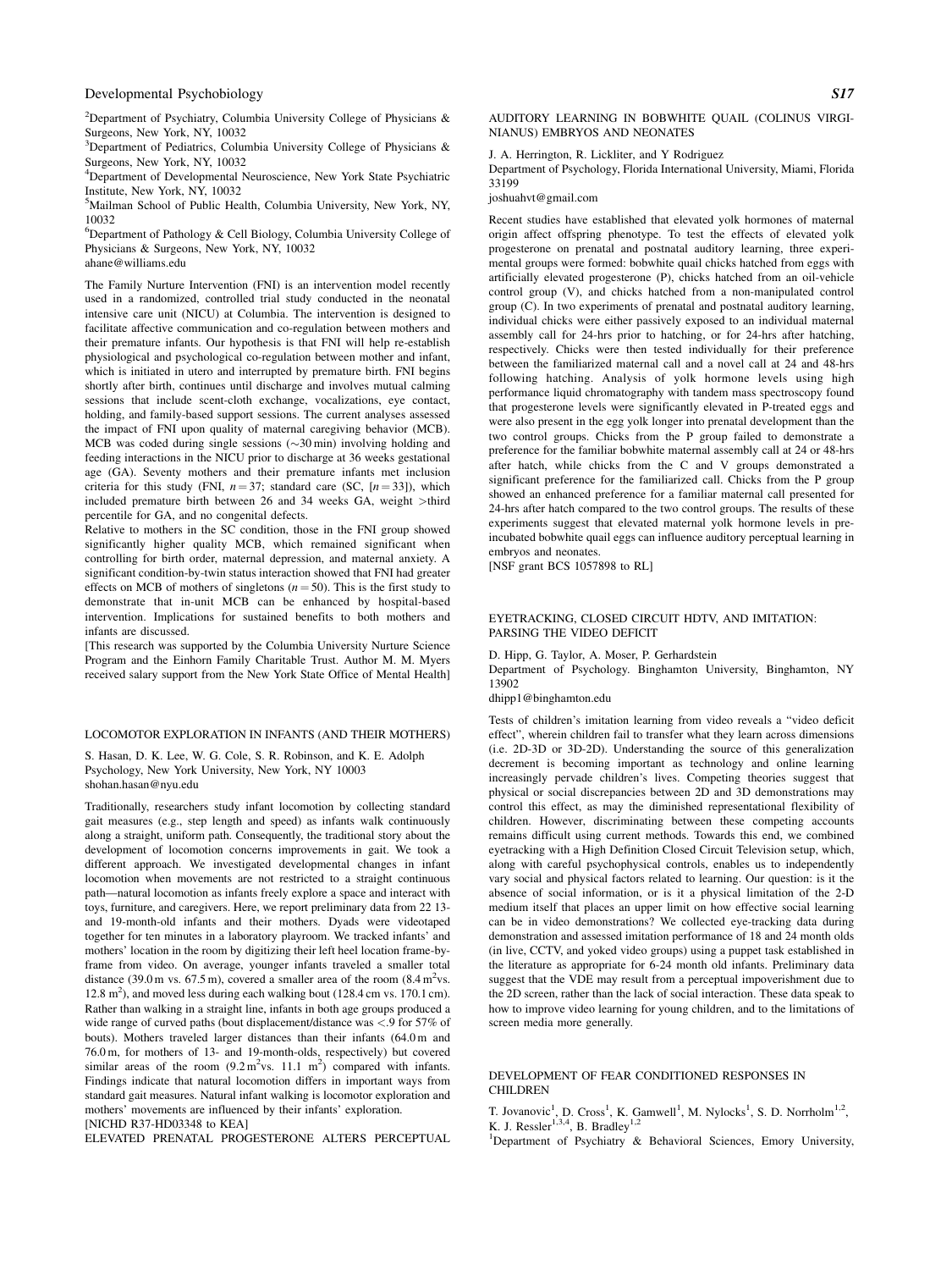Atlanta, GA, 30322 2 Atlanta VA Medical Center, Decatur, GA, 30033 3 Yerkes National Research Center, Atlanta, GA 30322 4 Howard Hughes Medical Institute, Chevy Chase, MD 20815 tjovano@emory.edu

Fear conditioning paradigms can offer insight into neurobiological ontogeny of anxiety. This presentation will include research that examined fear conditioning and extinction using fear-potentiated startle and skin conductance response in children. The results of these studies indicate significant interaction effects of age and anxiety. Children under 10 years of age show poor discrimination between reinforced conditioned stimuli (danger cues) and non-reinforced stimuli (safety cues), and anxiety increases fear responses during conditioning. Fear-potentiated startle to the safety cue significantly predicts child anxiety levels, suggesting that impaired safety signal learning may be a risk factor for anxiety disorders in adulthood.

[This research was supported with funding from NARSAD, NIH MH071537, MH100122, HD071982, and HHMI]

#### CORTISOL RESPONSE TO FAMILY INTERACTION AS A BIOMAR-KER FOR ADJUSTMENT DURING LATE ADOLESCENCE

V. Kahen Johnson and S. E. Gans

Department of Psychology, West Chester University, West Chester, PA 19383

sgans@wcupa.edu

There is a growing body of literature that aims to demonstrate associations between function of the hypothalamic-pituitary-adrenal (HPA) axis and psychological outcomes during late adolescence/emerging adulthood. A separate literature links family functioning and late adolescent outcomes. The present study integrates these two lines of research, investigating the interacting contributions of HPA axis and family functioning to the emergence of internalizing and externalizing symptoms during late adolescence. Late adolescents  $(N = 101)$  between the ages of 17 and 19 were assessed at three time points across their first college year; during the summer before college, and once during the fall and spring semesters, respectively. During the summer assessment two parents accompanied the late adolescent child, and all family members provided four saliva samples each at 20-minute intervals. Later assessments of late adolescents included measures of internalizing and externalizing symptoms. Family functioning moderated the relationship between cortisol response and anxiety during the fall and spring semesters. The highest-risk group was late adolescents with increasing cortisol who came from families that were observed to be distant and negative. The approach taken by this study provides a first step toward understanding how interrelationships among elements of physiology and family functioning contribute to later symptomology.

#### PRIOR MATERNAL STRESS ALTERS THE TRAJECTORY OF FEAR DEVELOPMENT IN SUBSEQUENT INFANT RAT OFFSPRING AND HAS SPECIFIC EFFECTS ON SUBSEQUENT MATERNAL **BEHAVIOUR**

J. M. Kan, B. L. Callaghan, and R. Richardson

School of Psychology, The University of New South Wales, Sydney, NSW, Australia, 2052

janice.kan@unsw.edu.au

Earlier work showed that maternal separation (MS) affects maternal behaviour, and more recent work has shown that MS causes an early emergence of adult-like fear retention and fear inhibition in the infant offspring. Little is known about whether either of these effects are transmitted to subsequent generations. In the first stage of this research, female rats were bred and then exposed to maternal separation (MS) or standard-rearing (SR). Females were then bred again but were not separated from that subsequent litter. Pups from subsequent litters (MS-2 and SR-2) were fear conditioned at postnatal day 17 and tested for fear retention, or were extinguished and tested for the renewal effect. The results show that MS-2 infant rats exhibited more adult-like fear behaviour (better retention of fear and more relapse following extinction) despite never being exposed

#### S18 Developmental Psychobiology

to any direct environmental stressors themselves. We also examined various aspects of maternal behaviour directed towards these subsequent litters. Four behaviours were examined: arched-back nursing (ABN), lickinggrooming (LG), time off nest, and pup retrieval. Preliminary evidence indicates that dams of MS-2 litters do not differ systematically from SR-2 dams on measures of ABN, LG, or time off nest. However, dams of MS-2 litters retrieved their offspring faster compared to dams of SR-2 litters. Taken together, these findings demonstrate the potent and long-lasting impact of maternal trauma, and indicates that a mother's previous experiences can be a key mediator of offspring fear development. Further, the findings suggest that prior maternal stress may have specific influences on subsequent maternal behaviour.

[NHMRC grant APP1031688 to RR]

# THE ASSOCIATION OF PARENTAL CHRONIC PHYSIOLOGICAL STRESS WITH CHILDREN'S EXECUTIVE FUNCTIONING

K. Kao<sup>1</sup>, J. S. Meyer<sup>2</sup>, S. N. Doan<sup>1</sup>, and A. R. Tarullo<sup>1</sup> 1 Psychological and Brain Sciences, Boston University, Boston, MA 02446

<sup>2</sup>Department of Psychology, University of Massachusetts Amherst, Amherst, MA 01003 katiekao@bu.edu

The current study investigated the relation of parental chronic physiological stress to young children's executive functioning (EF) performance. EF is highly related to early school achievement, emotion regulation and social competence (Blair & Razza, 2007). We collected hair cortisol samples from children and parents as a biomarker of chronic hypothalamic-pituitaryadrenocortical (HPA) activity and measured children's and parents' EF using the NIH Toolbox Flanker Inhibitory Control and Attention Test. This behavioral measure of EF requires focus on a particular stimulus while inhibiting attention to stimuli flanking it. In our preliminary sample  $(N = 31, 16$  males,  $M = 4.17$  years), a conditional process model  $(F(4, 26) = 6.59, p = <.001)$  predicting child EF from parental hair cortisol, age, and gender yielded a main effect of age ( $p = <.001$ , 95%) CIs:0.56, 1.95), demonstrating that older children performed better on EF. There was a significant child gender x parent hair cortisol interaction  $(p = .01, 95\% \text{ CIs: } 4.91, 32.10)$ , revealing a conditional effect of parent's hair cortisol on child's flanker scores for boys ( $p = <.001$ , 95% CIs: 8.29, 28.95) but not for girls. Thus, if parents had higher chronic physiological stress, male children showed better EF ability. Parents' EF and children's own chronic stress were not significantly related to children's EF. Results indicate the importance of considering gender because of potential genderspecific pathways in predicting EF. Follow-up studies should explore possible mechanisms underlying the link between parental chronic stress and boys' EF performance, such as differences in parental expectations for child's performance.

#### SOMATIC AND NEUROENDOCRINE CHANGES IN RESPONSE TO CHRONIC CORTICOSTERONE IN ADOLESCENT MALE AND FEMALE RATS

E. T. Kaplowitz and R. D. Romeo

Department of Psychology and Neuroscience and Behavior Program, Barnard College of Columbia University, New York, NY 10027 rromeo@barnard.edu

The stress response activated by the hypothalamic-pituitary-adrenal (HPA) axis is known to lead to neurobehavioral and metabolic changes. Exposure to chronic stress can promote the development of physiological and behavioral dysfunctions, including alterations in feeding behavior and body weight, effects further modified by the sex of the individual. The profound changes in physical growth and sexual maturity that occur during puberty triggered by the hypothalamic-pituitary-gonadal (HPG) axis are intimately related to the functioning of the HPA axis. Due to this close connection between the two axes, and their respective roles in reproductive function and metabolism, we hypothesize that chronic CORT exposure may affect males and females differentially during adolescence. In this experiment, we explored the effects of a 28-day exposure to CORT (150 or  $300 \mu g/ml$ ) dissolved in drinking water on the physiology and neuroendocrine function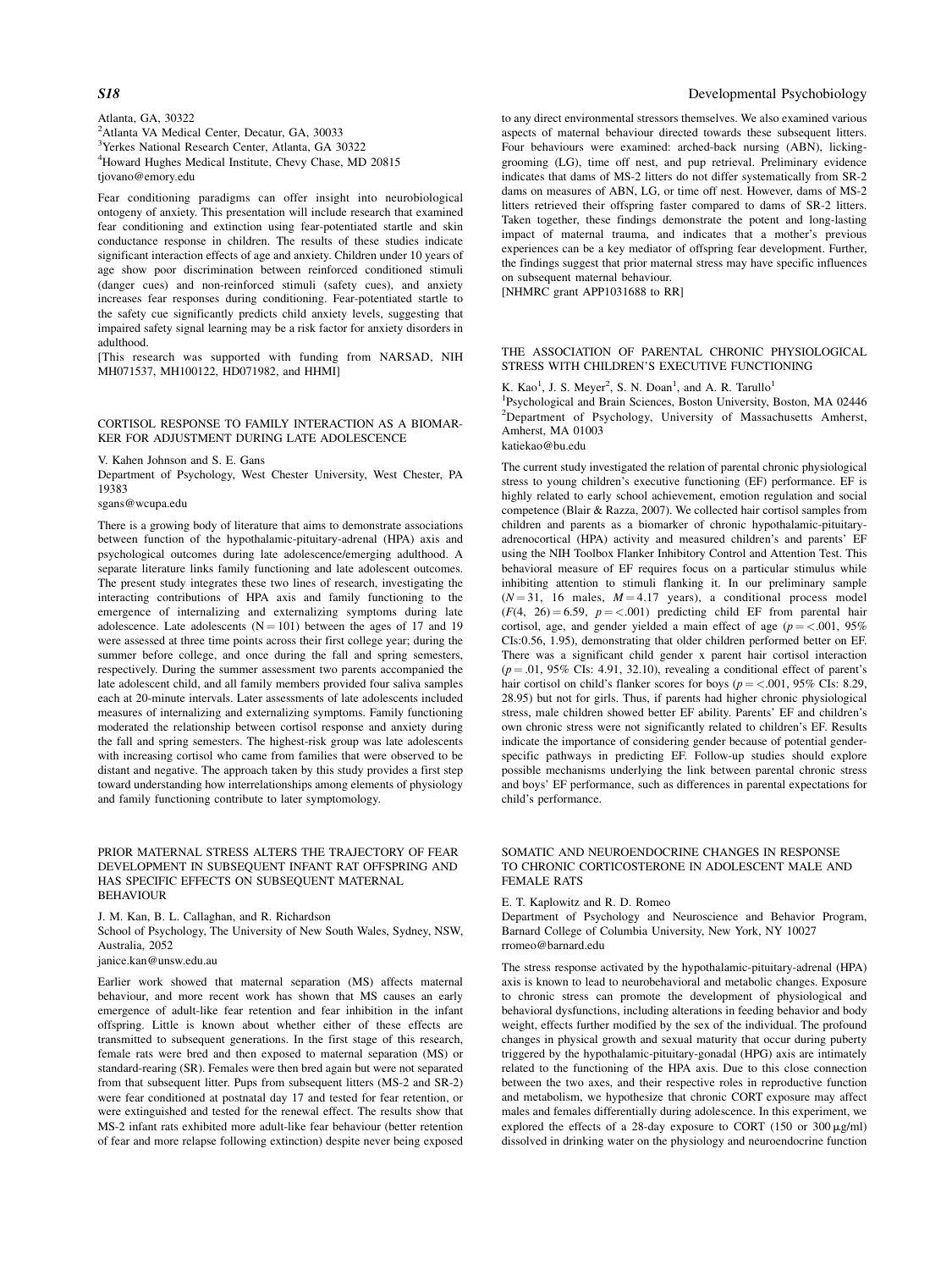of adolescent male and female rats. We used this approach as a non-invasive method of altering plasma CORT levels. We found that CORT-treated males and females showed significantly reduced weight gain, food intake, water intake, and adrenal gland weight than control animals, with males showing a greater response than females. Additionally, CORT-treated males, but not CORT-treated females, demonstrated a significant decrease in plasma ACTH concentration, thymus gland weight, and plasma testosterone concentration. These data indicate that chronic CORT administered non-invasively to rats through their drinking water results in numerous somatic and neuroendocrine changes in a sex-dependent manner.

BABY IN A BIND: TRADITIONAL CRADLING PRACTICES AND INFANT MOTOR DEVELOPMENT

L. B. Karasik<sup>1</sup>, S. R. Robinson<sup>2</sup>, E. Abraham<sup>1</sup>, D. Mladenovic<sup>1</sup>, C. S. Tamis-LeMonda<sup>2</sup>, and K. E. Adolph<sup>3</sup>

<sup>1</sup>Department of Psychology, College of Staten Island, City University of New York, Staten Island, New York 10314

2 Department of Applied Psychology, New York University, New York 10003

<sup>3</sup>Department of Psychology & Neuroscience, New York University, New York 10003

lana.karasik@csi.cuny.edu

Prominent theories of infant development are built on the premise that freedom to move is essential (e.g., Gibson, 1988; Piaget, 1954). Accordingly, cross-cultural and experimental studies show that exercise facilitates infant motor skill and restricted movement inhibits skill acquisition. However, previous work on restricted movement is limited to children reared under conditions of social deprivation. We examined a traditional childrearing practice in Central Asia that restricts infant movement without depriving infants of loving caregivers—the gahvora cradle. We report preliminary data from  $N = 119$  infants (0-24 months of age) in Tajikistan on: the cradling process (mothers were video-recorded placing infants into the gahvora); extent of restriction (based on 24-hour time diaries); and effects of gahvora use on motor development (demonstrated motor skills during spontaneous activity). We found that cradling is a 7-step, highly organized process. Restrictive components included: swaddling infants' legs, arms, and torsos; binding the limbs to the gahvora; and using blankets and opaque coverings that obstructed visual surrounds. Restrictive components remained constant across age. Cradle use decreased with infants' age, from 17 hours/day at birth to 6 hours/day at 24 months of age. Unrestricted time on the ground increased with age from 7 hours/day at birth to 15 hours/day at 24 months. More gahvora use predicted less mature motor skills, statistically controlling for infants' age. Cradle use initially delays motor development relative to Western norms, but by 2 years of age, most Tajik infants walk. Possibly decreases in cradle use and increases in ground time mitigate effects of cradling. [NSF 1349044 to LBK; NICHD R37-33486 to KEA]

# MATERNAL BEHAVIOR INFLUENCES THE DEVELOPMENT OF A REFLEXIVE ACTION PATTERN IN THE NEWBORN RAT

S. D. Kauer<sup>1</sup>, J. T. Allmond<sup>1</sup>, S. C. Belnap<sup>1</sup>, A. M. Van Orden<sup>1</sup>, T. S. Doherty<sup>2</sup>, R. B. Kempe<sup>1</sup>, S. M. Conway<sup>1</sup>, and M. R. Brumley<sup>1</sup> <sup>1</sup>Department of Psychology, Idaho State University, Pocatello, ID 83209 <sup>2</sup>Department of Psychological and Brain Sciences, University of Delaware, Newark, DE 19716 kauesier@isu.edu

In neonatal rats, the leg extension response (LER) is a spinal-mediated coordinated action pattern characterized by bilateral hyperextension of the hindlimbs that occurs in the context of maternal-infant interactions. The LER occurs in response to maternal anogenital licking (AGL) of the pup's perineum. Certain cues influence the mother to perform AGL on the pup, one of which is olfaction. Past research has examined the role of olfaction in these interactions and has found that intranasal application of zinc sulfate (ZnSO4) to the dam induces hyponosmia, thereby reducing the incidence of AGL. The purpose of this experiment was to examine the effect of reduced AGL on the expression and postnatal development of the LER. Pregnant

dams received an intranasal application of air (control), distilled water (control), or ZnSO4 on the day before birth and every other day thereafter until postnatal day 9 (P9). The LER was experimentally evoked in pups, using a vibrotactile device, at P1, P5, or P10. Pups born to ZnSO4-treated dams showed significantly shorter bilateral LER durations and significantly smaller ankle angles than pups born to control dams. Effects were apparent until P10. These results suggest that variations in maternal behavior affect the expression of early motor behavior, including reflexive action patterns. [NIH Grant #R15HD062980-01 to MRB and ISU CPI to RBK, JTA, and TSD]

PRENATAL MATERNAL STRESS AND BDNF METHYLATION IN **NEWBORNS** 

D. A. Kertes<sup>1,2</sup>, S. S. Bhatt<sup>1</sup>, H. S. Kamin<sup>1</sup>, N. C. Rodney<sup>3</sup>, D. A. Hughes<sup>4</sup>, and C. J. Mulligan $2,3$ 

<sup>1</sup>Department of Psychology, University of Florida, Gainesville, FL, 32611 2 University of Florida Genetics Institute, University of Florida, Gainesville, FL, 32611

<sup>3</sup>Department of Anthropology, University of Florida, Gainesville, FL, 32611

4 Institute of Evolutionary Biology (CSIC - Universitat Pompeu Fabra), PRBB, Barcelona, Catalonia, 08003, Spain dkertes@ufl.edu

The BDNF gene codes for a neuronal growth factor involved in neural development, cell differentiation, and synaptic plasticity. BDNF protein is present in the brain and periphery and is important for placental and fetal development. Rodent studies show that early life stress, including prenatal stress, induces altered BDNF methylation. To date there have been no studies examining prenatal psychosocial stress exposure on BDNF methylation in humans. This study examined the effect of prenatal exposure to maternal stress on BDNF methylation at CpG sites distributed across the BDNF gene region. Participants were mothers and newborns in the eastern Democratic Republic of Congo, a region with extreme conflict and violence to women. Umbilical cord blood, placental tissue, and maternal venous blood were collected after birth, and maternal interviews assessed culturally relevant chronic and traumatic war-related stressors. Prenatal stress exposure showed broad effects in cord blood and placental tissue but not maternal blood, suggesting an intergenerational effect of stress exposure. Prenatal stress associations with methylation differed in cord blood vs. placenta. Most significant associations were observed at CpG sites situated in transcription factor binding sites. Results suggest prenatal exposure to maternal stress predicts BDNF methylation, especially in evolutionarily conserved and functionally relevant regions of the BDNF gene.

[NSF grant BCS 1231264 and grants from the NIH/NCATS Clinical and Translational Science Award to the University of Florida UL1 TR000064, UF College of Liberal Arts and Sciences, and a UF Research Opportunity Seed Fund award]

# EFFECTS OF PERINATAL STRESS AND FLUOXETINE IN ADULT **MICE**

V. Kiryanova<sup>1,2</sup>and R. H. Dyck<sup>1,2,3</sup>

<sup>1</sup>Department of Psychology, <sup>2</sup>Hotchkiss Brain Institute, <sup>3</sup>Cell Biology and Anatomy; University of Calgary, Calgary, Alberta, Canada rdyck@ucalgary.ca

We have found that late prenatal/early postnatal exposure to fluoxetine has long-term behavioural effects, in mice, when they are assessed in adulthood. These behavioural effects appear limited, but some have the potential to be beneficial. Chronic maternal stress during the early developmental period results in sustained, etrimental consequences for the offspring, as adults. This presentation will discuss findings that show that some of the long-term, stress - related consequences can be reversed by fluoxetine administration, when administered to the mother during the perinatal period.

[NSERC PGS-D and AIHS doctoral scholarships to VK and NSERC Discovery and CIHR operating grants to RHD]

WEANLING GUINEA PIG PERFORMANCE ON A SPECIES-RELE-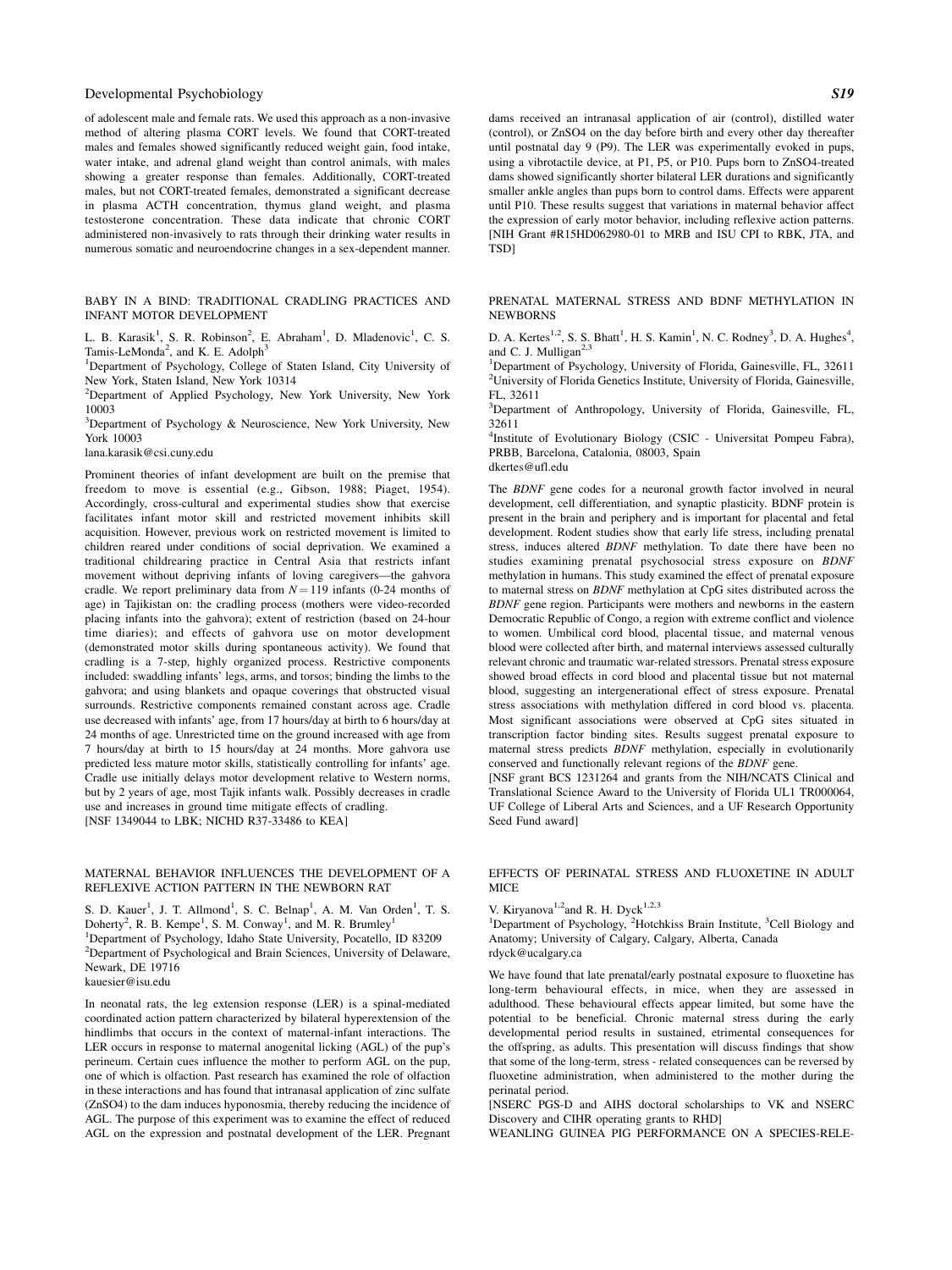# VANT MEMORY FOR LOCATION TASK

G. A. Kleven, J. Lane, and S. A. Bellinger Wright State University, Department of Psychology, Dayton, OH 45325 gale.kleven@wright.edu

Early cognitive testing of adult guinea pigs Cavia porcellus revealed that this species is capable of performance at least equal to that of rats and mice, but only with methods that use species-relevant tasks and stimuli. In this study we test the hypothesis that weanling guinea pigs also possess memory for location and can learn simple associations by hiding bits of romaine lettuce in colored tunnel blankets. Similar blankets, constructed of Polar Tek fleece (Monsanto), serve as burrows in their home cages. The apparatus for testing was a cage sized arena with either one (training) or two (testing) tunnel blankets of contrasting colors. All blankets were rubbed with lettuce prior to testing in order to mask the location. Weanling guinea pig pups were placed in the arena and given two trials per day on a single blanket until they successfully located the lettuce on two consecutive days. Pups were then tested with two trials per day for 5 days per condition with two days rest in between. The conditions were: (a) one blanket location, (b) lettuce in one of two blankets, (c) the second of two blankets, (d) lettuce switched back to the original location, but with the opposite blanket color. All seven weanlings were able to locate the lettuce successfully for most conditions, and savings was apparent on successive testing days. These results suggest that weanling guinea pigs have memory for location and the ability to learn simple associations.

[NIH grant NR010798 to GAK]

# SOCIAL PREFERENCES FOR FAMILIAR INDIVIDUALS WITHIN BROWN-HEADED COWBIRDS (MOLOTHRUS ATER) ACROSS CHANGING GROUP CONDITIONS

#### G. M. Kohn

Department of Psychological and Brain Sciences, Indiana University, Bloomington, IN 47408

gmkohn@indiana.edu

Social interaction is an important component in the development and expression of species-typical behavior. Nonetheless, across many species little is known about the within-group interaction patterns that shape an individual's social experience. Many vertebrates inhabit loosely structured groups where both group size and composition fluctuate over short timescales. In such groups the ability to recognize and preferentially associate with familiar individuals may construct the social networks necessary for group cohesion. In a series of two studies we explored the strength and persistence of social preferences in brown-headed cowbirds across a series of introductions between groups of novel and familiar conspecifics. Across introductions females maintained significant preferences to approach familiar conspecifics, and the individual variation in the strength of those preferences remained consistent. Male preferences changed across the introductions. During the first introduction males showed a significant preference to approach familiar conspecifics, but increased their approaches towards novel conspecifics in subsequent introductions. These studies suggest that within cowbird flocks female social networks may be important in maintaining group cohesion, whereas male social networks may be important in the integration of novel conspecifics into the group.

SERTRALINE (AN SSRI ANTIDEPRESSANT) DURING PREGNANCY IN AN ANIMAL MODEL OF MATERNAL STRESS AND DEPRES-SION: EFFECTS ON LITTER CHARACTERISTICS, MATERNAL CARE, AND MATERNAL DEPRESSIVE-LIKE BEHAVIOR

J. M. Kott, S. M. Mooney-Leber, F. A. Shoubah, J. M. Young, S. Brummelte Department of Psychology, Wayne State University, Detroit, MI 48202 sbrummelte@wayne.edu

Depression is twice as prevalent in women as in men and the highest risk for women to develop a depressive episode is during her reproductive years. However, less research has been done to study the effects of antidepressants in females. In males, antidepressants often increase neurogenesis in the

### S20 Developmental Psychobiology

dentate gyrus. This study aims to investigate the effects of sertraline  $(Zoloft^{\circledR})$ , a selective serotonin reuptake inhibitor, SSRI) given to pregnant rats on depressive-like behavior, maternal care, and hippocampal neurogenesis levels. First, all animals received corticosterone or vehicle (40mg/kg, s.c.) for three weeks to induce 'stress/depressive-like' behavior. After 16 days of treatment with CORT or vehicle, animals were then treated with sertraline or vehicle (water) (20 mg/kg, p.o.). Following 21 days of CORT or oil treatment, rats were mated until pregnant. One group receiving sertraline was discontinued from treatment on gestational day 16, and another group continued sertraline treatment throughout pregnancy. This was done to assess the effects of discontinuing antidepressant treatment during pregnancy. Maternal care was observed from postpartum day (PD) 2-8 and Forced Swim testing was conducted before and after pregnancy to assess the effects of sertraline on depressive-like behavior. One day after the pups were weaned (PD 21), animals were sacrificed via perfusion to investigate neurogenesis levels in the dentate gyrus. We hypothesize that corticosterone administration will alter forced swim test behavior, maternal care, and hippocampal neurogenesis levels, and this will be modified by successive treatment with sertraline. This study will help us to further our understanding of the association between maternal stress, depressive-like behavior and antidepressant treatment, and the consequences for the wellbeing of the mother.

# A COMPARATIVE INTERPRETATION OF THE FETAL RESPONSE TO **SPEECH**

C. Krueger

College of Nursing, University of Florida, Gainesville, FL., 32601 ckrueger@ufl.edu

The objective of this study was to compare two current interpretations of the fetal cardiac response to repetitive speech in fetuses tracked from 28 to 38 weeks gestational age (GA). Study methods allowed for interpretations using Richard's and colleagues four phases of attention (automatic interrupt, stimulus orienting, sustained attention, and attention termination) and the behavioral learning process, habituation. Using a longitudinal single-subject design, all mothers recited a short passage (twice a day, repeated 3 times) from 28 to 34 weeks GA and their fetuses were tested at 28, 32, 33, 34 weeks GA. Following discontinuation of recitation at 34 weeks GA, testing continued at 36 and 38 weeks GA. Experimental subjects were tested with a recording of a female stranger speaking the assigned passage and control subjects tested with a novel passage. Habituation of the cardiac response to the passage was demonstrated rarely and never beyond 34 weeks GA. The cardiac response transitioned from phase 1 (automatic interrupt) to phase 2 (stimulus orienting) in both experimental and control groups from 28 to 38 weeks GA. Only experimental subjects demonstrated a transition in the cardiac response from phase 1 to phase 3 (sustained attention); occurring between 34 to 38 weeks GA. This comparison between interpretations of the fetal cardiac response to speech, has provided evidence for the longitudinal application of Richards and colleagues' phases of visual attention to auditory attention, however, further investigation into the role a behavioral learning process other than habituation (eg. respondent or operant conditioning) is needed. [National Science Foundation 0721303, NIH General Clinical Research Center MO1 RR00082]

THE INFLUENCE OF MATERNAL EDUCATION ON LIFETIME VULNERABILITIES FOR CHRONIC STRESS AND HEIGHTENED PHYSIOLOGICAL REACTIONS TO STRESSORS

# H. E. Lapp, C. L. Moore, and K. M. O'Brien

Department of Psychology, University of Massachusetts Boston, Boston, MA 02125

hannah.lapp001@umb.edu

We examined parental education as predictors of vulnerability to biological and perceived chronic stressors into adulthood. Measures included hair cortisol (hCORT) and cardiovascular parameters as indicators of chronic stress and overall health. The community subjective social status ladder was included to examine relationships between maternal education and assessments of social standing in adult offspring. Participants  $(N = 107;$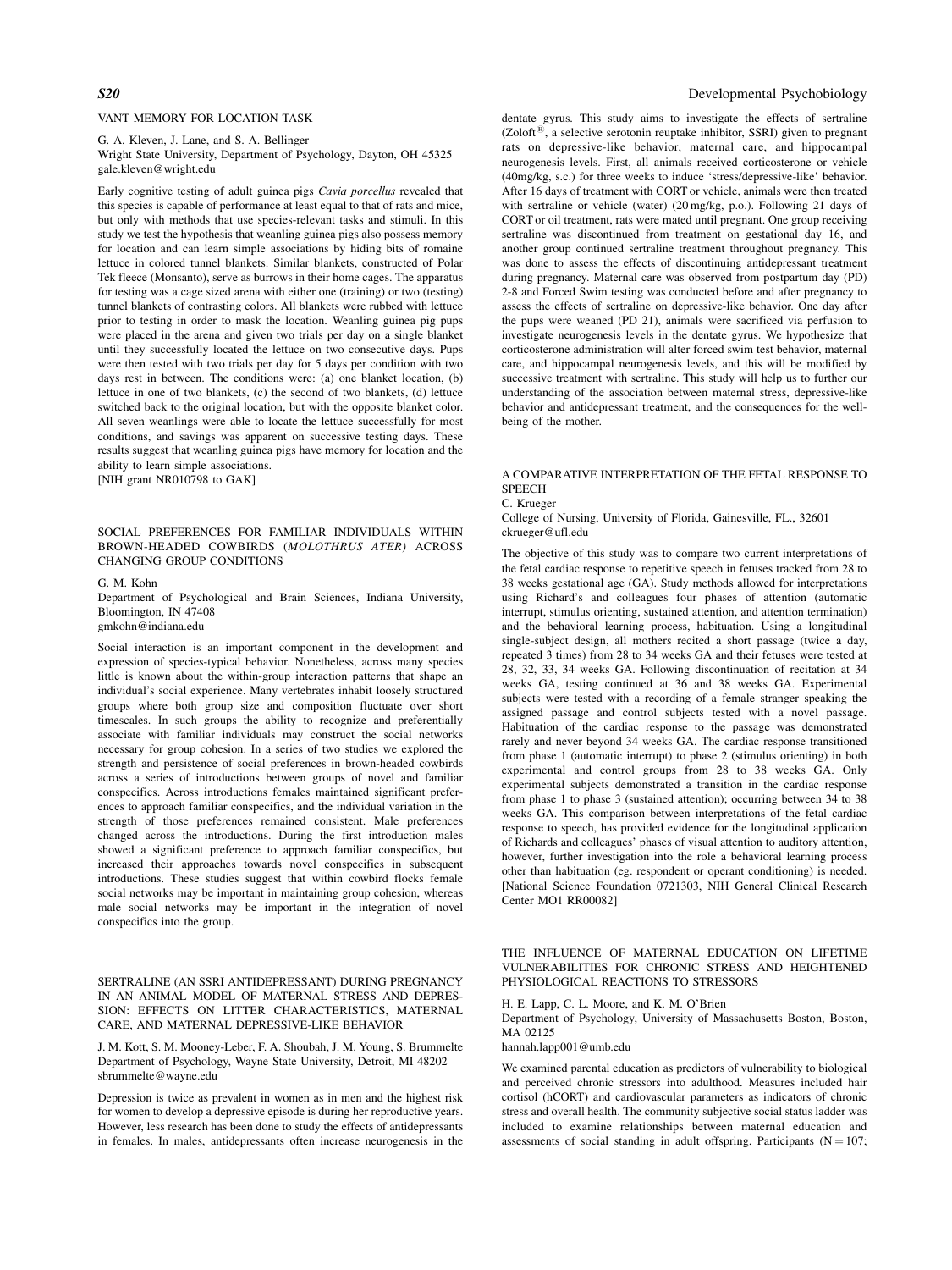ages 18-30; M = 22.23, SD = 3.01; 50.4% female) were recruited from an urban public university and residents of surrounding low-income areas in Boston, MA. Maternal and paternal education were positively associated with change in sympathetic nervous system (SNS) recovery after a cognitive challenge task (rM = .22, p < .05, rP = .45, p < .001). Maternal education also predicted SNS resting and reactivity changes before and after the cognitive challenge (lower maternal education, higher resting SNS) (SymREST:  $F(2, 90) = 3.46$ ,  $p < .05$ ); and increased SNS reactivity during a cognitive stress task (SymTASK:  $F(2, 89) = 2.06, p < .05$ ). Maternal education was negatively associated with hCORT (B = -.215, t(1, 104)  $=2.24$ ,  $p < .05$ ) (higher maternal education, lower hCORT). Additionally, maternal education predicted one's present subjective status (higher maternal education, higher reported status on the SSS ladder) (F(2,  $106$ ) = 3.20, p < .05). These findings support work that finds parental education is a unique predictor that may influence vulnerabilities across biological and perceived domains in adulthood and call for analysis of underlying developmental mechanisms. [Supported by NIMHD 5P20MD002290 and Center for Clinical and Translational Sciences at University of Massachusetts Medical School]

#### DIFFERENT ESTIMATES OF INFANT HAND PREFERENCES RE-SULT FROM DIFFERENT HAND PREFERENCE ASSESSMENTS

J. A. Latta, J. M. Campbell, E. C. Marcinowski, and G. F. Michel Department of Psychology, The University of North Carolina at Greensboro, Greensboro, NC 26170 jalatta@uncg.edu

A general consensus has arisen that restricts reliable handedness assessment to the period beyond infancy. However, some evidence indicates that infant hand-use preferences for acquisition are stable across assessments for infants as early as eight to 14 months of age. The development of these preferences can be studied using a variety of assessments and classification criteria, and this variation in methodology may contribute to differences in the apparent stability of hand preference. This project compares two procedures for assessing infant hand-use preferences and classifying them into groups. One hundred and fifty infants were assessed in two tasks; one using nine presentations of objects, the other using 32 presentations. Monthly classifications of hand preference for each task were then determined by either a commonly used proportional decision criterion (one hand used 50% more often than the other) or a criterion based on a conventional alpha probability of 0.05 that the use of the two hands diverge by chance. While both tasks reveal a large proportion of the infants having no hand preference, the nine presentation task shows greater fluctuation from month to month than does the 32 presentation task. Using a group based trajectory model, the nine presentation task was not able to distinguish more than two latent classes (one showing no preference, the other trending toward right-hand preference). However, when a 32 presentation task was used, an additional latent class of left-preference infants was distinguished. These differences would create confusion about the stability of infant hand-use preference and its development.

[NSF Development and Learning Sciences judged this research to be noncompetitive and Julie Campbell was supported by NIH T32HD007376]

#### ASSESSMENT OF EMOTIONAL EXPERSSION (AMEE)

A. E. Learmonth, M. Gordon, D. Kobylarz, N. Caltabellotta

Department of Psychology, William Paterson University, Wayne, NJ 07470 learmonth.amy@wpunj.edu

One key symptom of Autism Spectrum Disorders (ASD) is difficulty recognizing and processing emotions (Gliga, et al, 2014). This presentation will explore some early stage findings for an assessment of emotion perception that does not rely on verbal ability and thus could be a nonverbal screening tool for ASD. Typically developing children and adults participated in a matching task in which they were required to match the emotion of different schematics and human faces. The first study measured how typically-developing children and adults detect emotional expressions. The results of that initial assessment are being used in the development of assessment tool for emotion processing disorders. The focus of this presentation will be the data from our adult and typically developing children and the creation of an app to run the task on an Android operating system.

The first assessments were done with a population of college students. The task was presented over 4 tiers of increasing difficulty. The college students learned the task across all four difficulty levels  $(F(3, 976) = 36.33$ ,  $P < 001$ ).

Following the college students typically developing children were tested. The children showed age differences (F(4, 6) = 16.63, p < .001), indicating the task can differentiate between the emotion recognition of three, four and five year olds.

The next steps include putting the task onto an easy to use app format and testing it with a population of young children with ASD.

# EFFECTS OF OVERWEIGHT STATUS ON INFANTS' MOTOR MILE-**STONES**

O. L. Majumder, D. K. Lee, C. Jimenez-Robbins, W. G. Cole, S. Hasan, and K. E. Adolph

Department of Psychology, New York University, New York, NY 10003 dkl2@nyu.edu

This study examined effects of body dimensions, ethnicity, and socioeconomic status on infant motor development. Overweight status in infancy is a growing public health concern, and low income is a risk factor, but little is known about effects of overweight status and SES on motor development—in particular onset ages for independent mobility (belly crawling, hands-knees crawling, cruising, and walking). We report preliminary data on motor milestones in 36 infants from predominantly middle-class families and 28 infants from predominantly low-income, immigrant families at 10, 13, and 19 months of age. The middle-class infants showed expected age-related changes in onset ages: On average, belly crawling at 6.4 months, hands-knees crawling at 8.2 months, and cruising at 9.8 months. In contrast, of the low-SES infants who achieved each milestone, onset ages for belly crawling, hands-knees crawling, and cruising were not staggered and occurred at approximately the same age (8.3–8.8 months). Although onset age for walking was similar between groups (12.40 months), 60% of low-SES infants had not achieved handsknees crawling at 10 months, whereas all of the middle class infants had. Moreover, in low-SES infants, overweight status was associated with delays in onset ages for locomotor milestones: Babies with larger WHO weight-for-length percentiles began crawling on belly and hands-knees, cruising, and walking at older ages. The overweight effect in motor milestones did not exist in middle class infants for hands-knees crawling, cruising, or walking. Results suggest that interactions between overweight status and sociocultural factors may contribute to delays in independent mobility.

[NICHD R37-HD03348 to KEA]

# EARLY LIFE STRESS IMPAIRMENT OF SELECT HIPPOCAMPUS DEPENDENT FUNCTIONS IS SEX AND AGE SPECIFIC

# G. Manzano-Nieves<sup>1</sup> and K. Bath<sup>2</sup>

<sup>1</sup>Department of Neuroscience, Brown University, Providence, RI 02906 <sup>2</sup>Department of Cognitive, Linguistic, and Psychological Sciences, Brown University, Providence, RI 02906

gabriela\_manzano\_nieves@gmail.com

Acute traumatic events as well as prolonged stress during early life have been shown to lead to increased risk of affective pathology and have been associated with cognitive impairments in both humans and animal models. The emergence of some forms of pathology appears to be sensitive to developmental status, with a significant increase in risk for affective disorders during adolescence. Expression of pathology may be linked to disturbance in the development and functioning of basic learning systems, which may be related to comorbidity with cognitive impairments. However, the effect of early life stress on the development of learning during development is not well understood. To study the effects of early life stress (ELS) on hippocampal function during development we used maternal bedding restriction from postnatal day 4 to 11. We then tested control and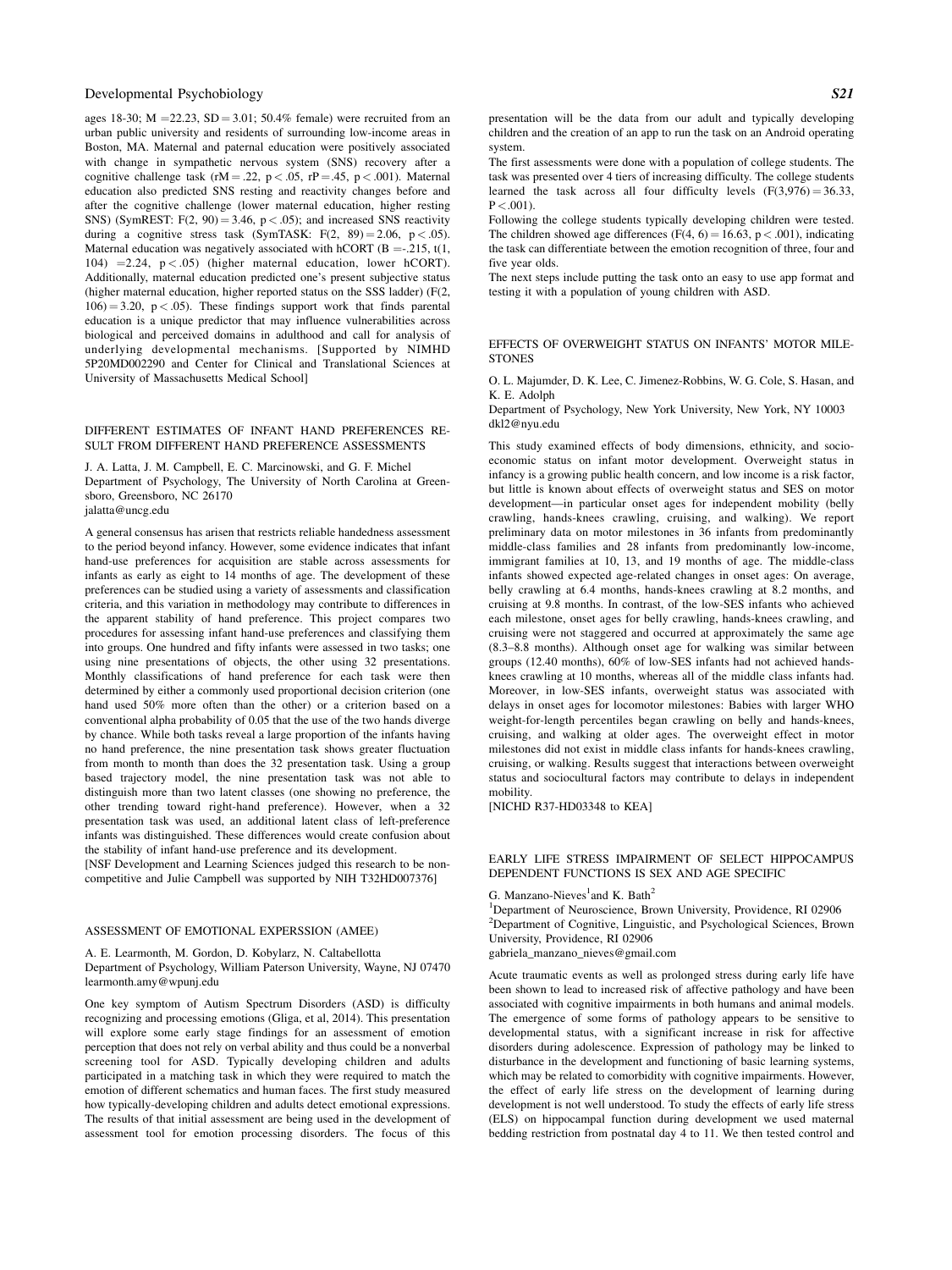ELS female and male mice on various hippocampus-dependent tasks across multiple developmental time-points. Our results show that compared to controls, ELS males, but not females, have impairments in the novel object location task. However, no impairment were observed for either sex in the novel object identity task, suggesting that early life stress may have profound and sex selective effects on hippocampal development and functioning. These studies identify sex differences in the impact of early life stress on hippocampal function and may provide a system in which to study factors that confer risk or resilience to early life stress.

DOES DIRECTION OR CONSISTENCY OF HAND PREFERENCE PREDICT TODDLER STACKING ABILITY?

E. C. Marcinowski<sup>1</sup>, M. Soula<sup>2</sup>, E. L. Nelson<sup>2</sup>, J. M. Campbell<sup>1</sup>, and G. F. Michel $<sup>1</sup>$ </sup>

<sup>1</sup>Department of Psychology, University of North Carolina at Greensboro, Greensboro, NC 26170

2 Department of Psychology, Florida International University, Miami, FL 33199

#### ecmarcin@uncg.edu

The Modified Progressive Theory of Handedness suggests that a hand preference results from a history of cascading manual asymmetries for a variety of actions throughout infancy. An infant who consistently uses one hand across multiple action types could gain proficiency using their preferred hand and perform more expertly on challenging manual tasks. This project will test the relation between early handedness consistency will predict performance on a challenging manual task (stacking). Forty-two infants (17 females) were assessed for a hand preference from 6-14 months of age (object acquisition) and subsequently from 18–24 months of age (role-differentiated bimanual manipulation) across 16 monthly visits. Toddlers were also administered an age-appropriate, stacking task from 18-24 months, which comprised small blocks, large blocks, wood rings, and seriated cups. Using a multilevel Poisson longitudinal model, stacking increased linearly across the 18–24 month ages. Preliminary results also indicate that consistent toddlers  $(n = 22)$  stacked more items than inconsistent toddlers  $(n = 20)$  initially; however there were no differences in how toddlers increased their ability. Although a consistent hand preference affects initial stacking achievement, both groups increase stacking ability in similar ways. With the addition of more toddlers, further analysis will specify if the direction of handedness (right or left) and consistency interact to predict toddler stacking ability.

#### AN ATTENTIONAL BUT NOT RACIAL BIAS UNDERLIES THE OTHER-RACE EFFECT IN INFANCY

J. Markant and D. Amso Cognitive, Linguistic, and Psychological Sciences, Brown University, Providence, RI 02912 julie\_markant@brown.edu

Over the first postnatal year, infants' ability to discriminate faces from unfamiliar races decreases, reflecting the origins of the Other-Race Effect. Despite several examples of this pattern, the underlying mechanism remains unclear. We propose that this seeming loss of function results from a developing selective attention bias to frequently experienced own-race faces. Selective attention enhances online visual acuity, contrast sensitivity, and early visual processing. Increased selective attention to own-race faces would yield more effective online processing of those faces versus otherrace faces. Therefore, biasing attention to a face, either naturally or experimentally, would improve online visual processing and subsequent discrimination of that face, regardless of race. In the present study we used a classic spatial cueing paradigm to experimentally bias 9 month-old infants' selective attention to own- versus other-race faces and examined their subsequent discrimination of those faces. Results showed that infants discriminated both own- and other-race faces when they were the focus of the attention bias but failed to discriminate either own- or other-race faces when those faces appeared outside the attention bias. These data are consistent with an attentional bias mechanism underlying the ORE that exploits the benefits of attentional enhancement of vision, allowing for a

powerful yet efficient way to increase the gain to daily relevant faces while retaining flexibility if other-race faces become relevant.

[NIGMS-NIH grant P20 GM103645 to DA; James S. McDonnell Foundation Scholar Award in Understanding Human Cognition to DA]

#### EARLY DEVELOPMENT OF FUNCTIONAL BRAIN CONNECTIVITY IN INFANTS' RECOGNITION OF FAMILIAR FACES

C. Mash<sup>1</sup>, M. H. Bornstein<sup>1</sup>, and M. E. Arterberry<sup>2</sup>

<sup>1</sup>Section on Child and Family Research, Eunice Kennedy Shriver National Institute of Child Health and Human Development, National Institutes of Health, Bethesda, MD 20892

<sup>2</sup>Department of Psychology, Colby College, Waterville, ME 04901 mashc@mail.nih.gov

Whereas adult studies have revealed that face recognition is dependent on the coordination of activity among networks of brain cell assemblies, research on the neural correlates of face recognition in infancy has largely focused on localized responses at individual recording sites. The present work examined functional connectivity in the infant brain that subserves the recognition of familiar faces. To investigate functional connectivity and its development in early infancy, we examined EEG coherence between spatially separate scalp recording sites in infants 3 and 6 months of age. Infants viewed images of their mothers' faces and of appearance-matched female strangers while EEG was recorded. Coherence was examined across frequency bands between posterior temporal sites, and between longerrange occipital to frontal connections. Analyses revealed functional connections in the developing infant brain that differentiate familiar and unfamiliar faces. The topography of those connections corresponds closely to those reported for adults. Although posterior alpha coherence differentiated faces across ages, theta and beta effects were observed only at 6 months, indicating a critical age span of network development in face processing. Theta coherence differentiated faces between posterior temporal sites, and beta coherence did so between occipital-frontal sites. These findings provide new insight into the formation of functional connections in the human brain, and the utilization of those connections in face recognition over the early months of life.

[This work was supported by the Intramural Division of the NICHD/NIH.]

#### OBSTACLE AVOIDANCE IN 9-MONTH-OLD INFANTS' REACH TO GRASP

C. Mash<sup>1</sup>, R. Tamaroff<sup>2</sup>, and M. H. Bornstein<sup>1</sup>

<sup>1</sup>Section on Child and Family Research, Eunice Kennedy Shriver National Institute of Child Health and Human Development, National Institutes of Health, Bethesda, MD 20892

<sup>2</sup>College of Medicine, State University of New York Downstate Medical Center, Brooklyn, NY 11203

mashc@mail.nih.gov

Adults have a propensity when reaching for objects to circumnavigate other objects in the vicinity even when those objects are not on the direct path to the target. Lesion studies with neurological patients suggest that the dorsal stream vision-for-action pathway is involved in guiding the automated avoidance seen in healthy subjects. The present work examined 30 9 month-old infants in a reach-to-grasp task involving multiple objects. Research on infants and young children has suggested that the dorsal stream may have a more protracted developmental time course than other visual system structures. Infants were outfitted with motion-analysis sensors on their wrists and presented with a visually salient target object when either no other objects were present in their manual workspace or when a simple, smaller, and less salient object was placed in the workspace at one of four positions around the target object. None of the four positions of the second object occluded infants' direct reach toward the target. Reach movements were compared between target-only and target-with-other conditions. Target-only reaches were straighter than when a second object was present in the manual workspace, and target-only reaches also took less time to complete. By 9 months, infants' non-target accommodation in reach-tograsp movements has begun to resemble that of adults when multiple objects are present in the workspace. To the extent that the behavioral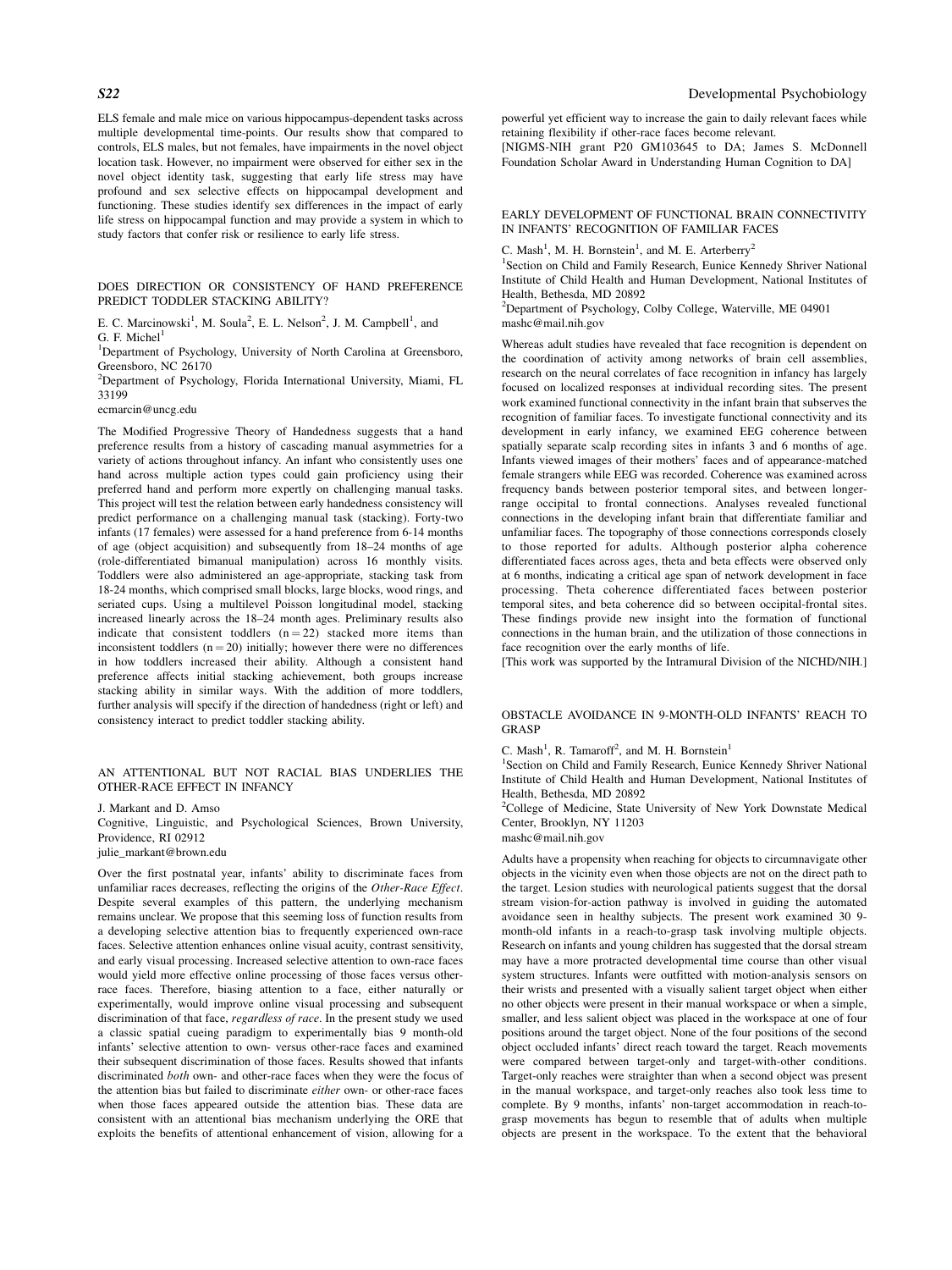propensity to accommodate extra objects in the workspace is guided by dorsal stream activity, the development of such function appears likely underway by 9 months of age.

[This work was supported by the Intramural Division of the NICHD/NIH.]

### INDIVIDUAL DIFFERENCES IN CAREGIVER REDIRECTION AND INFANT GAZE SHIFTING IN A NATURALISTIC SOCIAL SETTING

G. M. Mason, J. A. Schwade, and M. H. Goldstein Cornell University, Ithaca, NY 14853 gmm89@cornell.edu

At-risk populations demonstrate specific patterns of caregiver behavior. For instance, maternal depression has been associated with decreased sensitivity, in which caregivers share joint focus with infants' current focus of attention, and increased redirectiveness or intrusiveness, in which caregivers try to shift infants' focus. Differences in sensitivity and redirectiveness, both in connection with and separate from depression, predict later cognitive and behavioral outcomes in children (e.g., language comprehension, hyperactivity). However, the proximal mechanisms underlying these relationships are not well understood. We posit that increased redirectiveness coupled with lower sensitivity might disrupt focused joint attention in the context of early social interactions and impair learning. To investigate this, we identified individual differences in redirective and sensitive behaviors within a nonclinical parent sample during a 15-min naturalistic dyadic interaction with their 5-month-old infants, and explored whether infants' visual responses (contingent gaze shifts) to caregivers' actions varied with parent behavior. Parents' overall responsiveness and sensitive and redirective responding were coded. Caregivers with extreme patterns of sensitivity and redirectiveness  $(n = 12)$  were subsequently selected for analysis. Infants of caregivers exhibiting high redirectiveness and low sensitivity  $(n = 6)$  were more likely to shift gaze in response to their caregivers' overall responsiveness than infants with highly sensitive and minimally redirective caregivers  $(t(10) = -t)$ 2.66,  $p = 0.02$ ). This result held when controlling for gaze shifts that occurred contingently on redirections  $(t(10) = -3.29, p = 0.01)$ , suggesting that infants had generalized gaze-shifting to non-redirective parental responses. Future work will assess how variation in gaze shifting during naturalistic social interactions predicts development outcomes. [NSF#0844015 to GMM]

#### ACUTE MODERATE-TO-VIGOROUS PHYSICAL ACTIVITY RESULTS IN SPECIFIC EXECUTIVE FUNCTION GAINS IN PRESCHOOLERS

L. J. Schlueter McFadyen-Ketchum and S. Enos Watamura Psychology Department, University of Denver, Denver, Colorado, 80208 lisa.mcfadyen-ketchum@du.edu

Although there is a well-established relationship between physical activity and cognitive function in adults, few studies have examined this relationship in very young children approaching the transition to formal schooling. In a sample of preschool children  $(N = 81)$  randomly assigned to an active or passive videogame condition, we examined whether acute moderate-tovigorous (MVPA) physical activity resulted in improved task performance across six executive function domains (information processing, memory, inhibitory control, task switching, ideation fluency, and task persistence) following each activity condition. Increased physical activity (MVPA condition) resulted in domain specific executive function gains. Specifically, preschoolers persisted longer in a frustrating task and were able to recall more words following the active (vs. the passive) activity condition. Results demonstrate that short bouts of MVPA may be insufficient to produce global executive function gains in very young children, but may be helpful for enhancing performance in specific school-relevant domains. Therefore, these findings suggest the importance of re-establishing and maintaining MVPA opportunities in school settings.

CONTRIBUTIONS OF THE HOME ENVIRONMENT TO EARLY DISPARITIES IN LANGUAGE DEVELOPMENT

S. A. Melvin<sup>1</sup>, N. H. Brito<sup>1</sup>, L. J. Mack<sup>2</sup>, L. E. Engelhardt<sup>3</sup>, W. P. Fifer<sup>4,5,6</sup>, K. G. Noble<sup>1,6</sup>, and A. J. Elliott<sup>2</sup>in Collaboration with the PASS Network <sup>1</sup>G H. Sergiaucky Conter, Columbia University, New York, NV 10032 <sup>1</sup>G.H. Sergievsky Center, Columbia University, New York, NY 10032

2 Sanford Health, Sioux Falls, SD 57117

<sup>3</sup>Psychology, University of Texas, Austin, TX 78712

4 Developmental Neuroscience, New York State Psychiatric Institute, New York, NY 10032

5 Psychiatry, College of Physicians and Surgeons, Columbia University, New York, NY 10032

6 Pediatrics, College of Physicians and Surgeons, Columbia University, New York, NY 10032

sam2322@columbia.edu

Infants who perceptually tune to the phonemes of their native language at an earlier age, thereby losing the ability to discriminate non-native phonemes, develop stronger language skills later in childhood. We hypothesized that socioeconomic disparities, which have been associated with differences in the quality and quantity of language in the home, would account for individual differences in phonetic discrimination. Eighty-eight infants were assessed on measures of phonetic discrimination at 9-months and the quality of the home environment (HOME) at 15-months. Receptive and expressive language abilities were assessed at both ages. Although socioeconomic disparities in phonetic discrimination were not found, socioeconomic disparities were significantly associated with HOME scores  $(p < .001)$ . After adjustment for SES, HOME scores accounted for unique variance in phonetic discrimination ( $R^2 = .14$ ,  $p < .001$ ), suggesting that infants from warmer, linguistically richer home environments at 15-months were more tuned to their native language and therefore less able to discriminate non-native contrasts at 9-months relative to infants whose home environments were less responsive. This association persisted when controlling for 9-month language abilities ( $p = .002$ ), rendering it less likely that infants with better language abilities were simply engendering higher quality home interactions. Finally, a trend was found between phonetic discrimination skills at 9-months and language ability at 15-months, potentially supporting previous evidence that early speech discrimination may predict later language abilities. These findings suggest that nurturing home environments may be more critical than SES in contributing to language perception, with implications for language development more broadly.

[NIH Grant UL1TR000040 to CTSA]

#### DYSREGULATION OF THE CORTISOL DIURNAL RHYTHM SOON AFTER ADOPTION PREDICTS ADHD SYMPTOMS YEARS LATER IN KINDERGARTEN FOR INTERNATIONALLY-ADOPTED CHILDREN

S. B. Mliner, C. E. Pitula, K. J. Koss, and M. R. Gunnar

Institute of Child Development, University of Minnesota, Minneapolis, Minnesota 55455

newma039@umn.edu

Internationally adopted children are at increased risk for attention problems and Attention Deficit Hyperactivity Disorder (ADHD; Wiik et al., 2011). Presumably this reflects the impact of early life stress. Chronic stress is associated with alterations in the cortisol diurnal rhythm: lower early morning peak levels and flatter slope. The present study examined whether internationally-adopted children with this diurnal pattern would, years later, exhibit more attention problems. Eighty children (45% female) reared in orphanages/foster homes overseas for 6-36 months  $(M = 19.4 \text{ mos.})$  before US adoption and 35 non-adopted (NA; 54% female) comparison children completed four assessments over a two-year period, followed by a kindergarten classroom assessment. Morning cortisol levels and diurnal slope were aggregated across participants' first four assessments. Kindergarten teachers completed the ADHD subscale of the MacArthur Health and Behavior Questionnaire (Essex et al., 2002).

Preliminary analyses were conducted with 47 adopted and 22 NA children (remaining participant data still being processed will be re-analyzed for conference presentation). Preliminary results indicate that, compared with NAs, adopted children showed greater ADHD symptoms,  $F(1,65) = 7.69$ ,  $p < .01$ . Adopted children were also more likely to show the cortisol pattern of low morning levels and flatter slope than were NAs,  $\chi^2(1, \ N = 67)$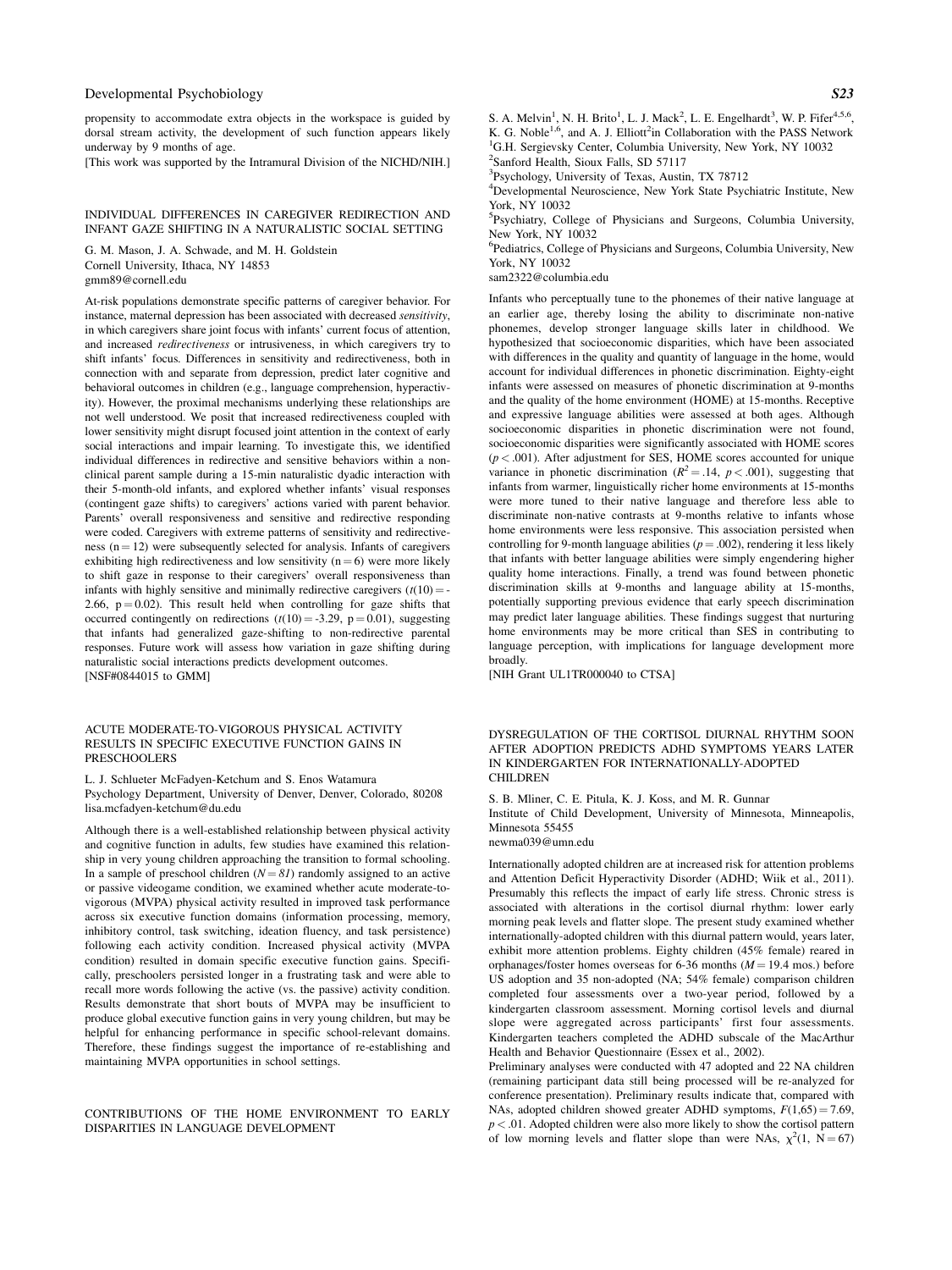$=$  5.09,  $p <$  0.05. Notably, this pattern predicted more ADHD symptoms in kindergarten,  $F(1, 63) = 4.65$ ,  $p < .05$ . A formal test of mediation will be conducted within the final sample. Results suggest that early life stress is associated with an altered diurnal pattern of cortisol production and an increased risk for attention problems.

[NIH Grants R01MH080905 and P50MH078105 to Gunnar]

#### EFFECTS OF IN UTERO ANTIDEPRESSANT (SERTRALINE) EX-POSURE ON OFFSPRING OUTCOME IN AN ANIMAL MODEL OF MATERNAL STRESS AND DEPRESSION

S. M. Mooney-Leber, J. M. Kott, F. A. Shoubah, and S. Brummelte 1 Psychology, Wayne State University, Detroit, MI, 48202 sbrummelte@wayne.edu

Exposure to maternal medication in utero may have a crucial impact on the maturation of the undeveloped brain of the fetus. Currently, many women suffering from depression are successfully treated with antidepressants. However, the impact of antidepressants and the cessation of antidepressant administration during pregnancy on the developing fetus are still unclear. In the present study, we sought to investigate the impact of sertraline (a selective serotonin reuptake inhibitor; SSRI), given during pregnancy on the offspring's biological and behavioral development. First, female rats were treated with either chronic vehicle (oil) or corticosterone (CORT, 40mg/kg, s.c.) for 21 days to induce depressive like-behavior. Following 16 days of CORT administration, animals were further divided into either daily sertraline administration (20mg/kg, oral gavage) or vehicle (water). After cessation of the CORT or oil treatment, the female rats were mated with males until pregnant. One group of sertraline treated animals were continually treated with sertraline for 21 days (until parturition), while the other group discontinued sertraline treatment on gestational day (GD) 16. Offspring of each sex were sacrificed either on postnatal (PD) day 1, PD 30 or as adults after being tested in a battery of behavioral tests starting at PD90. We hypothesize that offspring of sertraline treated dams will show alterations in neurochemical profiles and differences in behavioral tests depending on the length of in utero sertraline exposure. Results from this study may help elucidate some of the potential impacts of exposure of antidepressants during pregnancy.

MODELING HIV-1-ASSOCIATED NEUROCOGNITIVE DISORDERS AND THE THERAPEUTIC EFFECTS OF THE PHYTOESTROGEN METABOLITE S-EQUOL IN THE HIV-1 TRANSGENIC RAT

L. M. Moran, R. M. Booze, and C. F. Mactutus

Behavioral Neuroscience, Department of Psychology, University of South Carolina, Columbia, SC 29208

moranl@email.sc.edu

Combination antiretroviral therapy (cART) has been highly successful in reducing mother-to-child-transmission (MTCT) of AIDS in the U.S.; however, globally, MTCT is presently responsible for  $>1000$  new HIV-1 infections each day. Longitudinal studies are critical for systematically addressing pediatric HIV-1/AIDS, and are also fundamental to our understanding of chronic HIV-1-associated neurological disorders (HAND). For the first experiment, ovariectomized Fischer HIV-1 transgenic (Tg) rats  $(ns = 41-43)$  were tested for prepulse inhibition (PPI) of the auditory startle response (ASR) bimonthly (2-8 months), using auditory and visual prepulses, and were also tested on a series of operant tasks tapping attention and executive function. Deficits were revealed in the development of perceptual sharpening, sustained attention, and core components of executive function. Daily oral treatments of the phytoestrogen metabolite Sequol (0.2 mg), administered to the animals at 6-8 months of age, improved the performance of the HIV-1 Tg animals on the sustained attention task. Assessment of neuronal networks with diOlistic labeling of pyramidal neurons in the PFC suggested that S-equol also ameliorated synaptodendritic alterations in the HIV-1 Tg animals. In experiment 2, treatment with S-equol. begun at 2-3 months of age, significantly protected against deficits in sustained attention and had enduring effects on performance one month after the treatment ended. In summary, the HIV-1 Tg rats displayed impaired performance in preattentive processing, attention, and executive

function, prior to clinical signs of wasting. S-equol was effective in both ameliorating and preventing attentional deficits, suggesting that the microbiota-gut-brain axis may be an important venue for potential therapeutics for HAND.

[NIH Grants DA031604 and HD043680 to CFM; and NIH Grant DA13137 to RMB]

# HEART RATE-MOVEMENT COUPLING IN HUMAN INFANTS: EFFECTS OF SLEEP POSITION

J. D. Nugent<sup>1</sup>, M. M. Myers<sup>1,2,3</sup>, T. Thai<sup>2</sup>, J. R. Isler<sup>3</sup>, D. J. Rodriguez<sup>2</sup>, and W. P. Fifer<sup>1,2,3</sup>

<sup>1</sup>New York State Psychiatric Institute, Department of Developmental Neuroscience

2 Department of Psychiatry, Columbia University, New York, NY, 10032 3 Department of Pediatrics, Columbia University, New York NY 10032 nugentd@nyspi.columbia.edu

The prone sleep position is a risk factor for Sudden Infant Death Syndrome (SIDS); however, it is unclear why prone sleeping increases SIDS risk. The ability of the autonomic nervous system to coordinate changes in heart rate (HR) with body movements (MOV), HR-MOV coupling, develops early and increases throughout gestation. Factors that decrease coupling between HR and MOV might place infants at greater risk. This study tested the hypothesis that coupling would decrease in the prone sleep position. The fidelity of HR-MOV coupling in newborn and one month old infants was assessed by quantifying cross correlation between HR and MOV. A continuous MOV signal was derived from low pass filtering of ECG. Preliminary analyses indicated that cross correlation (CC) between HR and MOV was not significantly different between newborn and one-month old infants. In addition, there was no significant effect of sleep state on CC. However, there were significant differences in CC as a function of sleep position, although differences were not in the direction predicted (prone,  $n = 73$ ,  $CC = 0.663 \pm 0.016$  vs supine,  $N = 95$ ,  $0.615 \pm 0.014$ ,  $p = 0.03$ ). Three alternative interpretations for these unexpected effects are considered. One, for reasons unknown, higher coupling rather than lower may be a marker of risk. Second, higher HR-MOV coupling in the prone position may be an indicator of adaptation to the risk position. Three, HR-MOV coupling may be unrelated to risk. We are exploring these alternatives by examining other physiological signals and measuring coupling in other risk groups, e.g. preterm infants and/or affected by adverse exposures prenatally.

[Supported by NIH Grant R37 HD32774]

#### PRENATAL AUDITORY ENRICHMENT MODIFIES PERCEPTUAL NARROWING IN BOBWHITE QUAIL NEONATES

#### B. O'Dowd and R. Lickliter

Department of Psychology, Florida International University, Miami, FL bodo001@fiu.edu

We explored whether enriched prenatal auditory experience could interfere with the emergence of a species-typical auditory preference in bobwhite quail neonates. Embryos received passive prenatal exposure to a soundtrack of (a) the maternal call of three species of quail (bobwhite, Japanese, and scaled quail mix), (b) only the Japanese maternal call, or (c) only the bobwhite maternal call for 10 min/hr for 24 hr per day during the last week of prenatal development. A control group received no enriched prenatal auditory experience. Following hatching, chicks from all groups were tested at either 24 hr or 48 hr for their preference between the bobwhite maternal call and the Japanese maternal call. Results indicated that prenatal auditory enrichment can interfere with the emergence of chicks' species-typical preference for the bobwhite maternal call, at least temporarily. Chicks receiving prenatal exposure to the quail mix and chicks receiving prenatal exposure to the Japanese maternal call both failed to prefer the bobwhite maternal call at 24 hr following hatching, but at 48 hr (after receiving two days of postnatal experience with broodmates) did prefer the species-typical bobwhite call. In contrast, chicks receiving prenatal exposure to the bobwhite maternal call and control chicks significantly preferred the bobwhite maternal call at both ages. Our results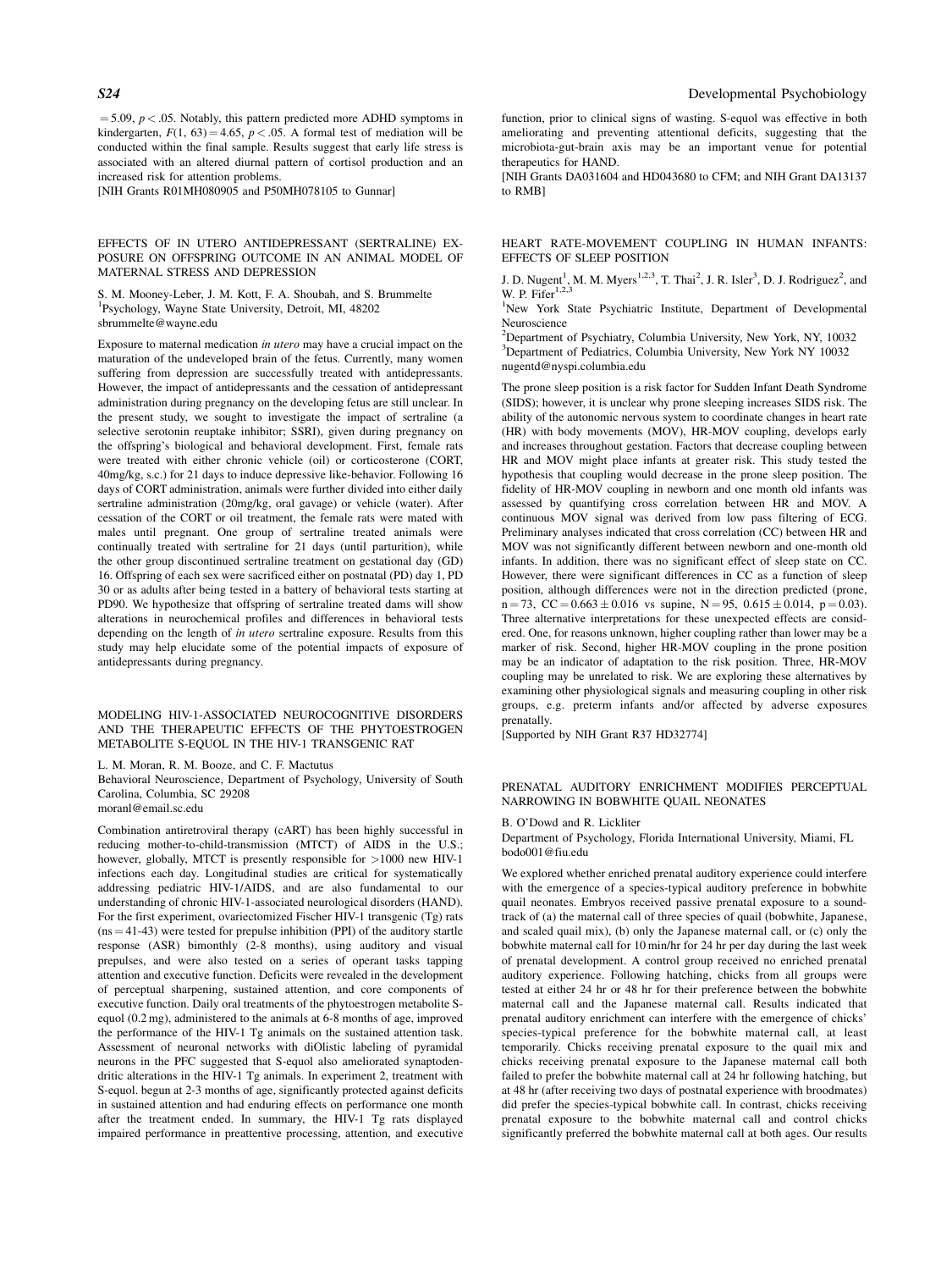suggest that diverse prenatal auditory experience can disrupt the typical postnatal emergence of a species-specific preference for the bobwhite maternal call in bobwhite chicks. Further, our results suggest that the course of perceptual narrowing during early development is guided by species-typical experience. [NSF grant BCS1057898]

MODELING VICARIOUS EXPERIENCE IN ADOLESCENT MICE

Jules B. Panksepp, Andrey E. Ryabinin, Garet P. Lahvis

Department of Behavioral Neuroscience. Oregon Health and Science University. Portland, OR, 97239

panksepp@ohsu.edu

This talk will summarize an experimental approach for measuring vicarious experience in laboratory mice. The paradigm entails allowing 'witnesses' to observe 'targets' undergoing a series of tone-shock parings, followed by an assessment of how the witness mice respond to tone-playbacks. Individuals form the gregarious C57BL6/6J (B6) strain exhibit heart rate deceleration in response to conspecific distress and freeze to social distress-associated tones, whereas mice from the less social BALB/cJ strain are much less responsive. This genetic background difference can be reproduced when playback of distress vocalizations is paired with a tone, indicating that the ascending auditory pathway is a major system engaged by conspecific distress. More recent studies demonstrate that the social environment during the first 3 weeks post-weaning are critical for this vicarious freezing phenotype: B6 mice deprived of adolescent social interaction do not maintain a vicarious freezing phenotype 24 hours post-conditioning. A longitudinal study of sociability and tone induced-vicarious freezing in 6 strains demonstrated substantial heritability of both phenotypes, but no genetic relationship between them, suggesting that sociability does not necessarily predict vicarious responding to others' distress. Along with the work of others, our findings bear similarities to the construct of empathy, whereby individuals adopt an emotional state more appropriate to another's situation than one's own. The utility of such animal behavior modeling approaches, however, ultimately relies on the ability to demonstrate consistency across species in brain responses to others' distress. The talk concludes with our recent attempts to map metabolic and inducible transcription factor responses in the mouse brain as they experience social distress.

#### DEVELOPMENTAL SSRI EXPOSURE AND NEUROENDOCRINE **OUTCOMES**

J. L. Pawluski $^{1,2}$ 

<sup>1</sup>University of Liège, GIGA-Neurosciences, Liège, Belgium  $\frac{2 \text{Chi}}{\text{Dist}}$ 

Ohio University, Department of Biological Sciences, Athens, Ohio, 45701 j.pawluski@ulg.ac.be

Selective serotonin reuptake inhibitor (SSRI) medications are the most common antidepressant treatment used for maternal mood disorders during pregnancy and the postpartum period. Up to 10% of pregnant women are prescribed SSRIs. These medications cross the placenta raising questions about their role in fetal development. In turn, serotonin itself plays an important role in stress regulation and sexual differentiation of the brain. Recent clinical work shows that prenatal SSRI medications act to 'program' the developing HPA system. Preclinical research also points to a long-term effect of perinatal exposure to SSRIs on neuroendocrine outcomes related to both the hypothalamic-pituitary-adrenal (HPA) and hypothalamicpituitary-gonadal (HPG) systems. Not surprisingly, these effects markedly differ in male and female offspring. The present talk will highlight emerging evidence from preclinical studies investigating the impact of perinatal SSRI exposure on the developing HPA and HPG systems, investigating both neuroendocrine effects and behavioural outcomes. Overall, this research demonstrates that perinatal exposure to SSRI medications has a long-term impact on neuroendocrine and behavioral outcomes. In some cases exposure to SSRIs during development may act to protect against the effects of maternal stress. However, much more work is needed before we can fully understand the risks and benefits of developmental exposure to SSRIs.

DEVELOPMENTAL PROGRAMMING OF NEUROENDOCRINE AND MESOLIMBIC DOPAMINE PATHWAYS BY VARIATION IN MATER-NAL CARE

C. J. Peña<sup>1</sup>, Y. D. Neugut<sup>2</sup>, F. A. Champagne<sup>2</sup>

<sup>1</sup>Neuroscience Department, Icahn School of Medicine at Mount Sinai, New York, NY 10029

2 Department of Psychology, Columbia University, New York, NY 10027 catherine.pena@mssm.edu

The hypothalamic medial preoptic area (MPOA) and the ventral tegmental area (VTA) both critically regulate maternal behavior, and are developmentally shaped by experience of maternal care. Variation in MPOA hormone receptor levels emerge by postnatal day 6 among female rats reared by low or high licking and grooming (LG) dams, and epigenetic regulation of estrogen receptor-alpha ( $ER\alpha$ ) is established prior to weaning. Variation in VTA dopamine cell levels are likewise evident by PN6 and may result from differences in transcription factors regulating dopamine neuron differentiation and maintenance. Furthermore, over-expression of  $ER\alpha$  enhances both dopamine cell levels and maternal behaviors. This work was funded by the NIH.

WHAT THE MOTHER DOES AT NIGHT TIME TELLS US ABOUT MATERNAL SELF-STRESS REGULATION

J. F. L. Pinner<sup>1</sup>, S. Dinces<sup>1</sup>, R. Romeo<sup>2</sup>, B. McEwen<sup>3</sup>, and A. C. Tang<sup>1,4,5</sup> <sup>1</sup>Department of Psychology, University of New Mexico, Albuquerque, NM 87131

<sup>2</sup>Neuroscience and Behavior Program, Department of Psychology, Barnard College of Columbia University, New York, NY 10027

<sup>3</sup>Laboratory of Neuroendocrinology, Rockefeller University, New York, NY 10065

4 Department of Neurosciences, University of New Mexico, Albuquerque, NM 87131

<sup>5</sup>Program in Cognitive Neuroscience, BCS/SBE, National Science Foundation, Arlington, VA 22230

atang@mac.com

Maternal stress has been a major cause of problems in child development and the mother's ability to regulate her own stress response system is therefore important for the development of her offspring. Here, in the rat we show that maternal care related behaviors, specifically licking of the pups (LG) and arched-back nursing (ABN) at sleep time selectively predicts maternal ability to regulate her own hypothalamic-pituitary-adrenal (HPA) axis. In a study involving 19 dams and their litters maintained on a 12/12 light/dark cycle, we observed maternal care behavior during 2 sessions in the dark periods (DARK) and 2 lightt sessions (LIGHT) during PND 3-12 and obtained the following two measures of maternal self-stress regulation shortly after the pups were weaned: resting level of circulating CORT  $(CORT<sub>B</sub>)$  and a rapid CORT response to a 1-min swim stress after a 5 min delay  $(CORT<sub>E</sub>)$ . We found that the frequency of ABN during LIGHT period is positively correlated with  $CORT_B$   $(Rs = 0.580, p = 0.0086)$  and negatively correlated with  $CORT_E$  (Rs = -0.530, p = 0.0186) and the ABN during DARK period showed no statistically significant correlation with the two maternal CORT measures (CORT<sub>B</sub>:  $Rs = 0.060$ ,  $p = 0.930$ ; CORT<sub>E</sub>: Rs = -0.130, p = 0.590). Similar but marginally significant findings were found for DARK versus LIGHT LG behavior. In both cases, the mother's ability to maintain a low resting CORT level and to mount a rapid CORT response to environmental challenge are selectively predicted by a low frequency of ABN and LG during LIGHT period. These findings indicate that maternal care behavior observed during the animals day and night times have distinctive functional implications, with night time (LIGHT period) behavior alone serving as an effective marker for maternal HPA regulation. These patterns of association may suggest that poor maternal self-stress regulation contributes to an inappropriate level of maternal care behavior–-engaging too much active care when it is time to sleep, and the inappropriate level of maternal care behavior may also reciprocally contribute to poor maternal self-stress regulation. A practical implication of these findings might be that staying up when its time to sleep may have negative consequences for a mother's ability to regulate her own stress response system.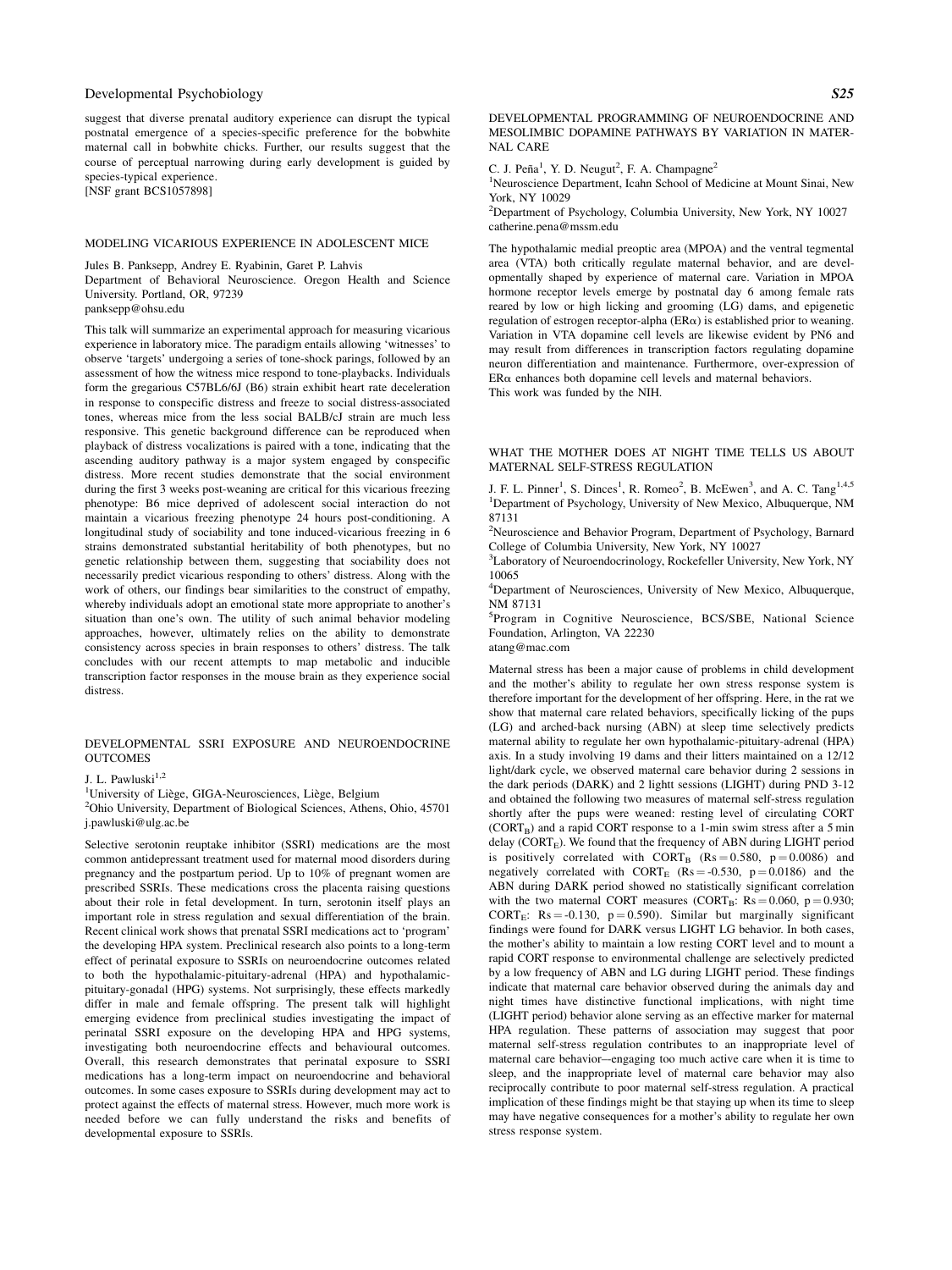#### MOLECULAR AND TRANSGENERATIONAL BEHAVIORAL EFFECTS OF PRENATAL ETHANOL EXPOSURE

D. O. Popoola, M. E. Nizhnikov, N. E. Spear, and N. M. Cameron Department of Psychology, State University of New York, Binghamton, NY13902

dpopool1@binghamton.edu

We investigated ethanol-related neurophysiological and behavioral consequences of moderate PEE, during infancy and adolescence, and their transgenerational transmission. Pregnant Sprague Dawley rats received 1g/ kg Ethanol (E) or water (W) via gavage once daily, or remained undisturbed (C) from gestational days 17-20. Some offspring (F1) were tested for voluntary alcohol consumption (PND 14) and some males for sensitivity to acute ethanol-induced sedation-hypnosis at 3.5g/kg or 4.5g/kg doses (PND 42) using the loss of righting reflex (LORR) test. A third set matured and produced a non-exposed F2 generation. At PND 42, brains were collected in a subset of undisturbed males (F1 and F2) to measure the expression of gamma aminobutyric acid (GABA) type-A receptor  $\alpha$ 1 and  $\alpha$ 4 and  $\approx$ subunits proteins in several brain areas since the GABAergic system mediates ethanol-induced sedation-hypnosis.

Transgenerationally, PEE significantly increased infant ethanol consumption and attenuated LORR duration at 3.5g/kg but not 4.5g/kg dose, although the difference between F1 E and C consumption only approached significance. Both F1 E and W expressed higher  $\alpha$ 1 in the cerebral cortex than control while only W were higher than C but indifferent from E in F2, whereas  $\alpha$ 4 expression was unaffected. F1 E expressed higher  $\simeq$  in the cerebral cortex compared to C but not W, while no effect was observed in F2.

These results reveal that PEE may influence the behavior of multiple generations and although GABAA receptor subunit expression was altered in the F1, further investigation is needed to understand the underlying mechanisms of the transgenerational effect.

[The Developmental Exposure to Alcohol Research Center (DEARC) supported this project]

# ADVERSE EARLY LIFE EXPERIENCE EVOKES DYSREGULATED EXPRESSION OF HISTONE MODIFYING ENZYMES ACROSS THE LIFE-SPAN IN THE RAT MEDIAL PREFRONTAL CORTEX

M. K. Pusalkar, D. Suri, A. Bhattacharya, and V. A. Vaidya

Tata Institute of Fundamental Research, Homi Bhabha Road, Colaba, Mumbai 400005

madhavipusalkar@gmail.com

Early life adverse experience has been demonstrated to exert a lasting influence on emotionality and cognitive behavior, often persisting long after the initial exposure to stress into aged life. Studies have demonstrated epigenetic regulation of gene expression as a powerful mechanism evoked by early experience to exert transcriptional control on neuronal function and behavior across a life span. In this study we have examined the expression of genes encoding histone modifying enzymes including histone acetyltransferases (HATs), histone deacetylases (HDACs), histone methyltransferases (HMTs) and histone demethylases (KDMs) in the medial prefrontal cortex, a region strongly implicated in the top down control of emotional and cognitive behavior, at different time points across life. Further we have also asked how the age-dependent expression of histone modifying enzymes is altered in response to the early stress of maternal separation. We observe that early stress experience is associated with altered transcriptional regulation of genes encoding histone modifying enzymes suggesting the possibility that epigenetic machinery may itself be a target of downstream effects of early life adverse experience. We also observed a persistent decline in expression of certain genes like MLL1, 2, SMYD3 which regulate poised chromatin marks like H3K4 dimethylation. This transcriptional dysregulation is not accompanied by global changes in histone acetylation or histone methylation levels in early life or adulthood, possibly indicating that many of these histone modifying enzymes may regulate gene expression in a target specific rather than a global manner.

#### DIFFERENTIAL EXPRESSION OF TRYPTOPHAN HYDROXYLASE-2 AND FOS-FAMILY PROTEIN IN THE MATERNAL AND NON-MATERNAL BRAIN

# S26 Developmental Psychobiology

#### C. M. Ragan

Neuroscience Program, Department of Psychology, Michigan State University, East Lansing, MI 48824 raganch1@msu.edu

The peripartum period includes numerous neurochemical changes in the female mammalian brain including switching from aversion to attraction to pups. Serotonin pathways influence maternal behavior, but its molecular regulation is unknown. We found that tryptophan hydroxylase-2 (TPH2, enzyme for brain serotonin synthesis) is associated with differences in maternal behavior among virgin and postpartum females exposed to pups. FosB proteins (markers of chronic stimulation) may regulate the plasticity of TPH2. Similar to chronic drug and sex behavior, we hypothesize that differential FosB protein expression may be the "molecular switch" from aversion to attraction to pups in sensitized virgins and postpartum females. In fact, we found that early postpartum females express more  $\Delta$ FosB protein in the nucleus accumbens core than do virgin females. Increased  $\Delta$ FosB expression in the nucleus accumbens core of postpartum females may sensitize accumbens D1 cells to dopamine, enhancing rewarding feelings associated with maternal behavior. We also measured FosB protein expression in PPD 7 females that had pups removed on the day of parturition or remained with pups until PPD 7. We also examined virgin females that were repeatedly exposed to pups with some virgins showing maternal behavior while others did not. Our results suggest that TPH2 and FosB proteins may be important components of the molecular mechanisms involved in the onset of maternal behavior. [NIH Grant #R01HD057962]

SCOPOLAMINE IMPAIRS OBJECT-IN-CONTEXT AND OBJECT-PLACE-CONTEXT MEMORY IN DEVELOPING RATS

#### A. I. Ramsaran and M. E. Stanton

Department of Psychological and Brain Sciences, University of Delaware, Newark, DE 19716 adamr@udel.edu

The object-in-context (OiC) and object-place-context (OPC) tasks are variants of the novelty-preference paradigm that assess contextual recognition memory that is associative and incidental. The OiC task measures associative object-context memory (Dix & Aggleton, 1999), while the OPC task evaluates "episodic-like memory" for an object, the context in which it appeared, and its spatial location within the context (Eacott & Norman, 2004). Our previous work has demonstrated that in rats, these tasks have different ontogenetic profiles; the OiC task emerges before postnatal day (PD) 17, whereas the OPC task is observed on PD 31 but not PD 26. The present study further investigated the ontogeny of these tasks by examining the role of cholinergic systems in OiC and OPC recognition during development. Rats aged 26 d (for OiC task) and 31 d (for OPC task) were administered 0.5 mg/kg scopolamine hydrobromide, a cholinergic muscarinic antagonist, or saline injection prior to training/testing. Scopolamine impaired OiC and OPC memory in developing rats relative to saline controls. These findings suggest that cholinergic function may be critical in contextual recognition memory during development. Further experiments are underway to determine whether these cognitive deficits are specific to the contextual memory modality, and to ensure that the observed behavioral impairments were not due to peripheral cholinergic blockade. [NIH grant R21-HD070662-01 to MES]

#### MOTHER-INFANT SYNCHRONY MODERATES THE RELATION BETWEEN EARLY ASSOCIATIVE LEARNING AND JOINT **ATTENTION**

B. C. Reeb-Sutherland<sup>1</sup>, M. Ramos<sup>1</sup>, P. Levitt<sup>2</sup>, and N. A. Fox<sup>3</sup>

<sup>1</sup>Department of Psychology, Florida International University, Miami FL 33199

 $2$ Zilkha Neurogenetic Institute & Department of Cell and Neurobiology, Keck School of Medicine, University of South California, Los Angeles, CA 90089

<sup>3</sup>Department of Human Development and Quantitative Methodology, University of Maryland, College Park, MD 20742 besuther@fiu.edu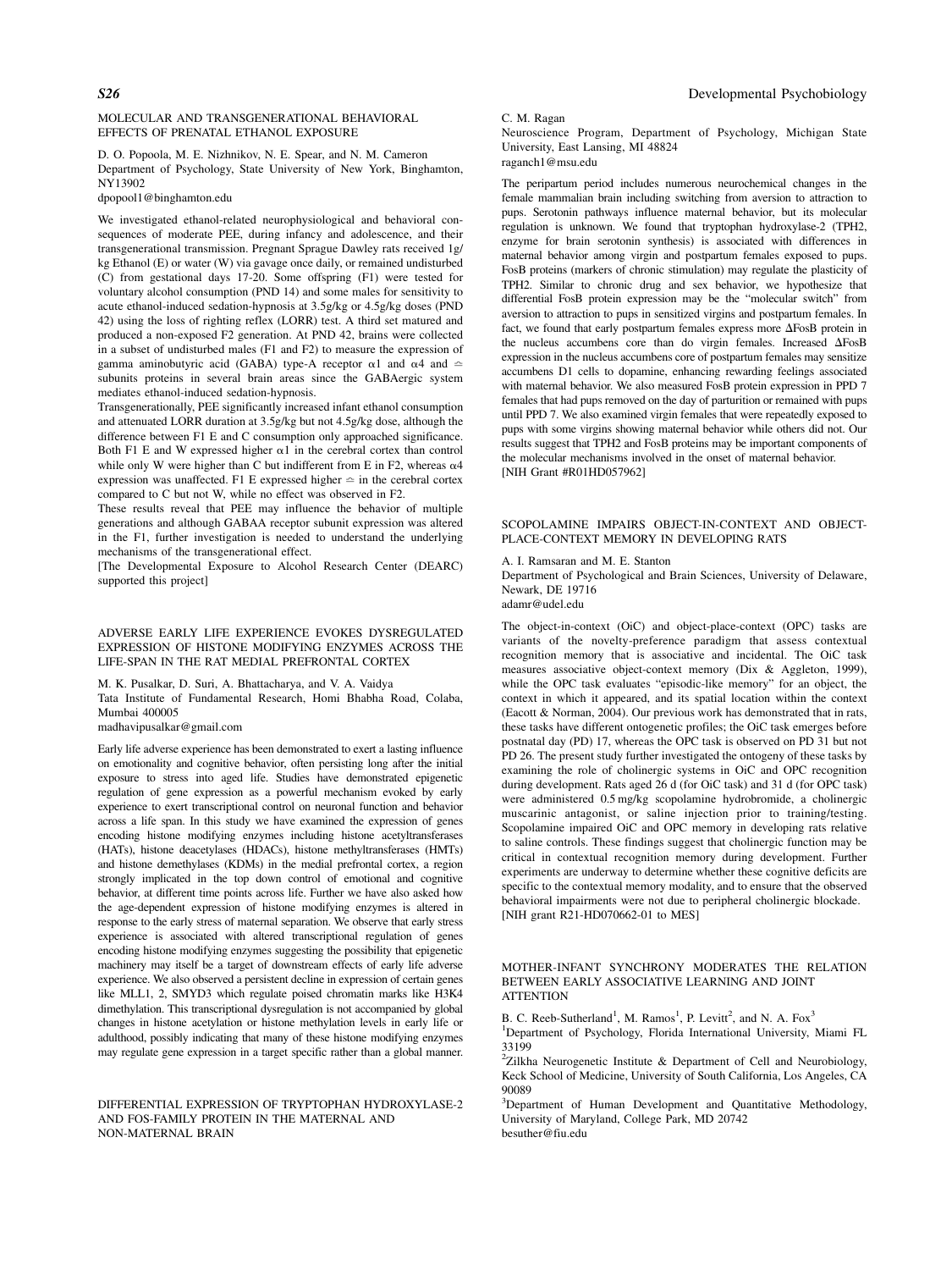Contingency detection (Tarabulsy et al., 1996) and mother-infant synchrony (Feldman, 2007) are fundamental aspects of social development. However, little is known about how these factors interact to influence the development of social behavior. Recent findings suggest that heterogeneity in early associative learning (i.e., contingency detection) predicts quality of social behavior across infancy (Reeb-Sutherland et al., 2012). Here, we expand upon these initial findings by examining whether synchrony in mother-infant interactions moderates the relation between early associative learning and joint attention, a measure of early social cognition. The sample consisted of 51 infants (29 males). At 1 month, associative learning was assessed in sleeping infants using an eyeblink conditioning (EBC) paradigm. At 5 months, a 2 minute period of mother-infant social engagement was coded and a synchrony score was computed. At 12 months, the Early Social Communication Scale (ESCS) was administered and responding to (RJA) and initiating joint attention (IJA) were assessed. A significant two-way interaction between EBC and synchrony was found for IJA ( $\beta = 2.07$ ,  $SE = 1.002$ ,  $\Delta R^2 = .069$ ,  $p = .045$ ), but not for RJA. Follow-up analyses revealed a significant effect for high synchrony in which high EBC performance was related to increased IJA ( $\beta$  = .613, *SE* = .242,  $p$  = .015). No relation between synchrony and IJA was found for low EBC performance. The current results suggest that infants who have enhanced contingency detection early in life have enhanced joint attention later in life but only when they experience heightened synchrony with their mother. These findings reveal a novel mechanism through which the interaction between fundamental contingency detection and mother-infant synchrony impact the quality of social behavior development. [NIH grant R01MH080759 to PL and NAF]

#### THE EFFECT OF MATERNAL SMOKING ON FETAL MOUTH MOVEMENTS AND TOUCH BEHAVIOUR: A COMPARISON BETWEEN FETUSES OF NON-SMOKING MOTHERS AND SMOKING **MOTHERS**

N. Reissland<sup>1</sup>, B. Francis<sup>2</sup>, K. Kumarendran<sup>3</sup>, K. Exley<sup>4</sup>, and J. Mason<sup>5</sup> <sup>1</sup>Department of Psychology, Durham University, Durham, DH1 2NR, UK 2 Department of Maths and Statistics, Lancaster University, Lancaster, LA1 4YF, UK

<sup>3</sup>The James Cook University Hospital, Middlesbrough, TS4 3BW, UK 4 The James Cook University Hospital, Middlesbrough, TS4 3BW, UK 5 School of Medicine, Pharmacy and Health, Durham University, Durham, TS17 6BH, UK

n.n.reissland@durham.ac.uk

Although cigarette smoking is known to harm fetal development in terms of pre- and postnatal growth and increased risk of fetal mortality, morbidity as well as cognitive and neurological development, the effect of smoking on the development of specific fetal movement (fetal mouth-movement and fetal touch behaviour) during the second and third trimester of pregnancy is unknown.

A longitudinal cohort study recruited twenty fetuses (16 non-smoking mothers: 8 girls, 8 boys and 4 smoking mothers: 2 girls, 2 boys;  $n = 80$ scans). Mothers were scanned four times at 24, 28, 32 and 36 weeks. Rates of fetal movements were coded from 4-d scans and analysed using a poisson log-linear mixed -model. Fetuses of smoking mothers showed a significantly higher rate of mouth movements compared to fetuses of nonsmoking mothers, after controlling for maternal stress and depression. As pregnancy progressed these differences between the smoking and nonsmoking groups widened. Differences between the two groups in the rate of self-touch, remained constant as pregnancy progressed and was borderline significant ( $p = 0.07$ ). Furthermore, maternal self-reported stress was significantly related to fetal mouth movements and fetal touch behaviour; whereas maternal depression was only related to fetal facial movements. This exploratory study indicates that fetal movement rates differ significantly between maternal smokers and non-smokers. A larger study is needed to investigate specific effects, including the interaction of maternal stress and maternal smoking.

COMPARED EEG ACTIVITY BETWEEN CHAMPIONS OF THE LOGIC OLYMPICS AND UNDERGRADUATE REGULAR STUDENTS DURING LOGICAL REASONING EXERCISES

V. Reyes-Meza<sup>1</sup>, J. M. Castro-Manzano<sup>2</sup>, C. Peralta-Utrilla<sup>1</sup>, J. Castilla<sup>1</sup>, J. Medina-Delgadillo $2$ 

<sup>1</sup>Department of Psychology, UPAEP, Puebla, México <sup>2</sup>Department of Philosophy, UPAEP, Puebla, México <sup>2</sup>Department of Philosophy, UPAEP, Puebla, México veroreyes\_161@hotmail.com

Electroencephalogram (EEG) is a non-invasive, economical and reliable method that allows us to represent electrical brain activity with high temporal resolution. The EEG signal portraits cerebral changes on frequency bands associated to cognitive tasks. Based on the Neural Efficiency Hypothesis, which suggests that there is a lower cortical activation in subjects with higher levels of intelligence, in this work we registered the brain electrical activity of 20 regular undergraduate students and 18 champions of the International Logic Olympiad. EEG activity was recorded over 14 scalp locations during rest (3 minutes) and during performance on 14 visually presented logical tasks (8-13 minutes). The latency and the accuracy of the responses were also measured. We found a significant difference between latencies: regular students responded faster than champions; however, as we expected, there was a lower accuracy of the responses in regular students. Preliminary EEG analysis shows an increase in posterior alpha power during the resting period in champions and undergraduate students. Additionally there was also a decrease in lower alpha and an increase in beta activity in anterior brain areas of regular students during the solving of logical reasoning. This change is probably associated with higher attentional demands. We did not find this last pattern of activity in the registers of three champions; however, we are still analyzing the EEG data from 15 champions.

# DIFFERENCES IN EXECUTIVE FUNCTIONS OF ADOLESCENTS AND THEIR RELATION WITH BIRTH ORDER

V. Reyes-Meza<sup>1</sup>, M. E. Flores-Sosa<sup>1</sup>, H. J. Pelayo-González<sup>2</sup>, and E. Trevilla-Sánchez $<sup>1</sup>$ </sup>

<sup>1</sup>Department of Psychology, UPAEP, Puebla, México

<sup>2</sup>Department of Psychology, BUAP, Puebla, México

veroreyes\_161@hotmail.com

Within siblings birth order is a condition associated with physiological and behavioral differences. It has been reported that firstborns tend to behave more thoughtful, obedient and with better organization in achieving their goals; in contrast, in lastborn prevails a more spontaneous, risky and defiant behavior. These features are known as executive functions and depend on the frontal lobes functioning. Frontal lobes maturation begins in childhood and continues into adolescence and early adulthood, their development is related also with increased abilities in abstract reasoning, attentional shifting, response inhibition and processing speed. This is one of the reasons to consider that adolescence is a developmental period characterized by impulsivity, low regulation and control, suboptimal decisions. In this research, we tested two groups, one of 24 firstborn adolescents and another of 24 lastborn, using a Battery Performance of Executive Functions and Frontal lobes (BANFE). We found significant differences; firstborns scored higher in tasks related to orbito-medial area, this brain region is responsible for functions such as inhibitory control, risk avoidance and monitoring rules. Behavioral findings correspond with those described in the literature however, no difference in their performance in tasks involving cognitive flexibility and shifting was obtained. Future studies should consider larger samples.

### REAL-TIME MEASUREMENT OF COVERT ATTENTION DURING FREE-LOOKING IN INFANTS

#### S. S. Robertson

Department of Human Development, Cornell University, Ithaca, NY 14853 ssr4@cornell.edu

From birth onward, visual foraging is a major way that infants gather information about their world. To understand this important behavior, we must discover how spontaneous gaze shifts are related to the dynamic allocation of attention to fixated and non-fixated spatial locations before the shift. Here we describe a new method for the real-time measurement of covert attention in young infants during free-looking. Objects in different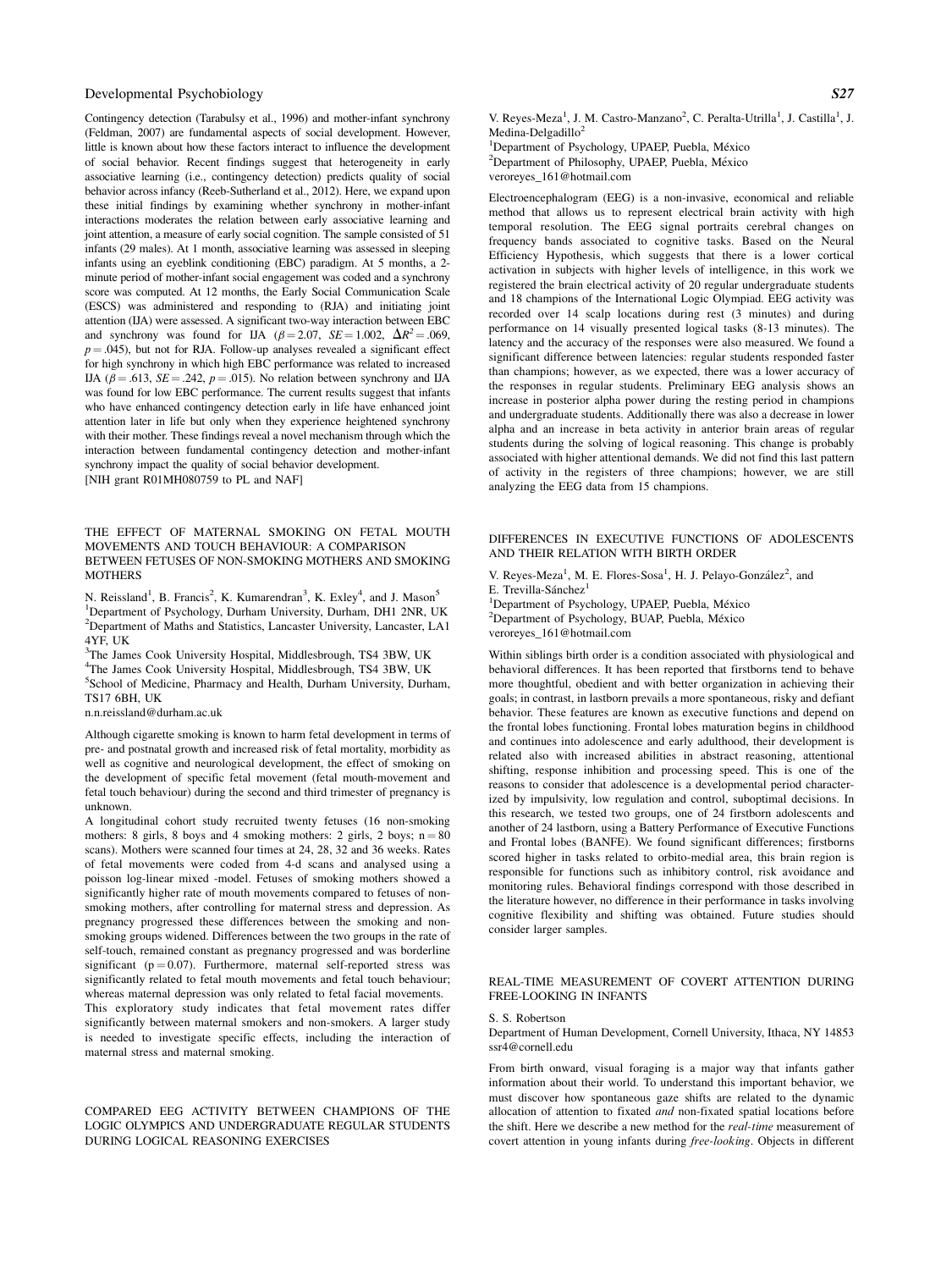locations flickering at different rates are used to drive steady-state visual evoked potentials (SSVEPs) that are detectable in EEG recorded from the scalp. As we have previously described (Robertson et al, 2012), changes in the amplitude of the SSVEP driven by a flickering object reflect changes in attention allocated to the object in 12-week-olds. We have now developed efficient point-by-point computational routines (including artifact detection) in LabVIEW (National Instruments), which allow changes in the relative amplitudes of SSVEPs driven by multiple fixated and non-fixated objects to be tracked in real-time. This real-time information can be used to trigger stimulus events when specified conditions of covert attention, gaze, and timing are met. Such events can be used to probe the dynamics of visual foraging (e.g., facilitation and inhibition of return) in individual infants during free-looking. The computational routines will be described and illustrative raw and processed data from individual infants will be presented.

[NIFA grant NYC-321417 to SSR]

# MATERNAL AND PATERNAL POTENTIATION OF VOCALIZATIONS BY PRAIRIE VOLE PUPS

W. T. Robison<sup>1</sup>, L. M. Rosko<sup>2</sup>, H. N. Shair<sup>2</sup>, and M. G. Welch<sup>2,3</sup><br><sup>1</sup>Institute of Human Nutrition, <sup>2</sup>Departments of Psychiatry and <sup>3</sup>Pediatrics, Columbia College of Physicians and Surgeons, and New York State Psychiatric Institute New York, NY 10032 wtr2106@columbia.edu

After a brief reunion with their dam, re-isolated rat pups emit ultrasonic vocalizations (USV) at increased rates, compared to an initial isolation (maternal potentiation). We are testing the hypothesis that the magnitude of potentiation is a marker of the extent of co-regulation between the infant and its caretaker. Rat pups reared with their dam and sire demonstrate potentiation to the sire as well as to unfamiliar males, in contrast to the fear shown in response to the unfamiliar males by dam only-reared pups. Here we investigate for the first time maternal and paternal potentiation in the prairie vole, Microtus ochrogaster, a species recognized for monogamous pair-bonding and bi-parental rearing of pups. Prairie vole pups are known to emit USV when placed in isolation. Our preliminary work indicates that isolated, 8-11 day-old prairie vole pups also show USV potentiation following reunions with either anesthetized dam or sire, but not after contact with a group of anesthetized littermates. Pups reduce vocalizations during reunions with all three types of companions (contact quieting). Handled control pups show neither quieting nor potentiation. A differential potentiation response to the dam and sire in prairie voles when compared to other species may provide insight into the role of active parenting in the psychobiological processes that lead to co-regulation between parent and infant.

[Supported by the Columbia Nurture Science Program, the Einhorn Family Charitable Trust, and New York State Office of Mental Health]

MILK INTUBATION REDUCES NIPPLE ATTACHMENT BY DE-PRIVED MOUSE PUPS

C. M. Rodda and J. R. Alberts Indiana University, Bloomington, IN 47404 roddac@indiana.edu

Nipple attachment by rat pups 12-days-old or younger is unaffected by nutritional status: attachment latencies of deprived and non-deprived pups are nearly identical (e.g. Hall et al., 1975). In contrast, mouse pups (Mus musculus, C57BL/6) 4- to 12- days of age given access to the nipples of their anesthetized mother following deprivation, attach more quickly and more frequently than do non-deprived pups. Furthermore, after interacting with a female that provides maternal care but no milk, mouse pups exhibit satiety-like behaviors, as measured by increased attachment latencies and decreased attachment frequencies. In the current experiment we used an oral gavage of milk to isolate the potential nutritive influences on nipple attachment. On PND 8 or 12, pups were deprived of their mother for two hours. Deprived pups were intubated with milk (4% body weight) or received the intubation procedure but no milk. Following intubation, pups were tested in an apparatus that presented overhead the ventrum of the

pups' anesthetized mother, allowing the pups to use natural postures to locate and attach to a nipple. Pups that received milk showed decreased frequencies and increased latencies to attach compared to pups in the intubation only groups. These results suggest mouse pup nipple attachment may be under the control of internal sensory mechanisms. Isolating the specific internal mechanism, nutrition, gut-fill, post-absorptive cues, or hydration, requires further investigation. [NIMH-R01-MH-082019-JRA]

PRENATAL CHOLINE SUPPLEMENTATION MAY PROTECT THE FETUS FROM SOME OF THE ADVERSE OUTCOMES OF PRENATAL **STRESS** 

R. G. Ross<sup>1</sup>, S. Friend<sup>2</sup>, W-L. Wu<sup>3</sup>, S. K. Hunter<sup>1</sup>, K. Stevens<sup>1</sup>, B. Wagner<sup>4</sup>, L. McCarthy<sup>5</sup>, C. Hoffman<sup>5</sup>, P. Patterson<sup>3</sup>, A. Law<sup>1</sup>, and R. Freedman<sup>1</sup>

<sup>1</sup>Department of Psychiatry, University of Colorado Anschutz Medical Center, Aurora, CO 80045

<sup>2</sup>School of Medicine, University of Colorado Anschutz Medical Center, Aurora, CO 80045

<sup>3</sup>Division of Biology and Biological Engineering, California Institute of Technology, Pasadena, CA, 91125

4 School of Public Health, University of Colorado Anschutz Medical Center, Aurora, CO 80045

5 Department of Obstetrics and Gynecology, Denver Health and Hospital Authority, Denver, CO 80204

randy.ross@ucdenver.edu

Background: Prenatal maternal stress increases risk for offspring neuropsychiatric illness. However, there are no prevention strategies, at least in part because mechanisms have been difficult to elucidate. Using both human and murine models, we (a) examine the relationship between prenatal stress and cerebral inhibition development (b) develop a biologically-based model, and (c) use this model to test, in both animal and human studies, the preventive promise of perinatal choline supplementation.

Methods: Pregnant murine models receive either psychosocial or mockinfection ( $poly(I:C)$ ); in humans prenatal stress is inferred by anxiety disorder or Interleukin 6 levels. P50 sensory gating (animal and human) and prepulse inhibition (animal) assess offspring cerebral inhibition. Perinatal choline supplementation is evaluated in animal and human studies. CHRNA7/Chrna7 genotypes are used to assess stimulation of the  $\alpha$ 7 nicotinic receptor as a potential mechanism.

Results: In both animals and humans, elevated prenatal stress is associated with impaired development of cerebral inhibition. In murine models, choline supplementation protects against the effects of stress; Human infants exposed to perinatal phosphatidylcholine supplementation also demonstrate improved cerebral inhibition development. CHNRA7/Chrna7 genotype predicts response to supplementation.

Discussion: Elevated prenatal stress leads to impaired cerebral inhibition development. Perinatal choline supplementation protects against that impact. The interaction between choline supplementation and genotype supports  $\alpha$ 7 nicotinic receptor stimulation as the mechanism. Dietary supplementation has the potential to improve neurodevelopment decreasing risk for later onset of mental illness.

[Clinical Trials: NCT00332124. Support: Anschutz Family Foundation, Institute for Children's Mental Disorders, National Institutes of Health grants P50MH086383 and R01MH056539]

#### PROSPECTIVE MOTOR DEVELOPMENT THROUGH 18-MONTHS POST-BIRTH AFTER IN UTERO ANTIDEPRESSANT EXPOSURE

A. L. Salisbury<sup>1</sup>, C. L. Miller-Loncar<sup>1</sup>, M. Young<sup>2</sup>, S. Crosky<sup>1</sup> <sup>1</sup>Women & Infants Hospital, Alpert Medical School at Brown University, Providence, RI 02095

<sup>2</sup>St. Joseph's College of Maine, Standish, ME 04084

Amy\_Salisbury@brown.edu

Fetal exposure to serotonin reuptake inhibitor antidepressants (SRIs) alter serotonin levels in the fetus and may contribute to alterations in neurobehavioral development. This study presents motor development data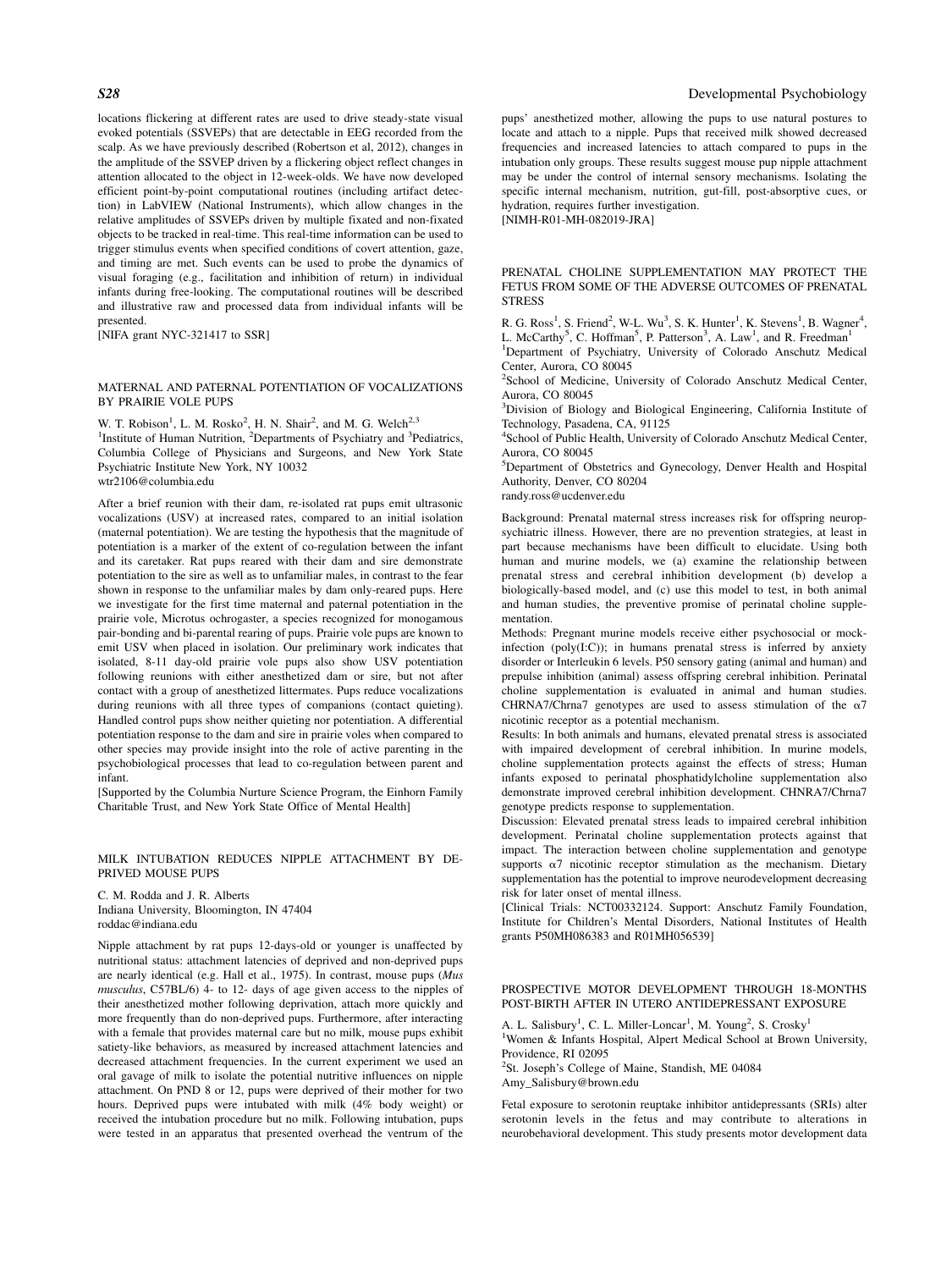from a larger prospective longitudinal study of 243 pregnant women and their infants followed from the second trimester of pregnancy through 18 months post- delivery. Women were categorized into one of 3 groups based on standardized measures of current psychiatric diagnoses and treatment during pregnancy: No depression or SRI treatment (NoEXP), Depression without SRI treatment (DEP) and SRI treatment for depression (SRI). Their infants were examined with standardized measures of neurobehavioral and motor development at post-birth Weeks 1, 2 and 4, and Months 6 and 18. Generalized linear models were used to examine group differences in scores at each age, differences in relative motor performance on standardized scores across ages (repeated measures, longitudinal design), and relationships from early to later ages. Infants in the SRI group had less optimal quality of movement throughout the first month post-birth as well as less optimal postural control at 6 months post-birth compared to those in the NoEXP and the DEP groups. There were no significant differences between groups at 18-months post birth on measures of gross and finemotor performance on the Peabody Motor Scales. However, there was a significant relationship between newborn quality of movement and 6-month postural control and 18-month motor scores. These data will be discussed in the context of maternal depression severity, dose-response measures, and covariates.

[NIH grants to ALS: R01MH078033 and R03MH096036]

# ONTOGENY OF OBJECT-IN-CONTEXT RECOGNITION MEMORY **RETENTION**

H. R. Sanders, S. R. Westbrook, A. I. Ramsaran, and M. E. Stanton Department of Psychological and Brain Sciences, University of Delaware, Newark, DE 19716 hsanders@udel.edu

The novel object paradigm is useful for examining interactions among forebrain memory systems (Langston & Wood, 2010, Hippocampus, 20, 1139-53). One variant of this paradigm is Object-in-context (OiC) recognition. This task utilizes rats' preference for exploring novel objects in relation to the context they are encountered in (Dix & Aggleton 1999, Behav. Brain Res., 99, 191-200). Rats that explore a set of identical objects in one context (Objects AA in Context 1), followed by another set of identical objects in a second context (Objects BB in Context 2), show a preference for Object B when tested with Objects A and B in Context 1 (reflecting the novel mismatch of Object B in Context 1).We have previously reported that OiC recognition ontogenetically emerges before postnatal day (PD) 17, and performance in the OiC task does not increase with age from PD17 to PD31 (Ramsaran, Westbrook, & Stanton, 2013, Dev. Psychobiol., 55, p.784). The current study examines retention of OiC memory in developing rats, on PD 17 and 26 after a short (5-min) and long (24-hr) delay. The results show that both PD17 and PD26 rats are able retain conjunctive associations of objects and contexts after 5-min but not after 24-hr. These results suggest that the short-term and long-term memory capabilities for OiC recognition do not differ between preweanling and juvenile rats. Implications for the ontogeny of brain memory systems are discussed.

## INFANT EXPLORATORY LEARNING AND THE DEVELOPMENT OF LOWER EXTREMITY COORDINATION: INFLUENCE OF PREMA-**TURITY**

B. Sargent, N. Schweighofer, and L. Fetters Division of Biokinesiology and Physical Therapy, University of Southern California, Los Angeles, CA 90089 bsargent@usc.edu

Infants born preterm with very low birth weight are at increased risk for developing spastic cerebral palsy, which is characterized by walking limitations due to excessive in-phase hip-knee joint coordination. Previous research demonstrates that full-term infants will exhibit less in-phase hipknee coordination when specific leg actions are reinforced using an overhead infant mobile. The purpose of this study is to determine the ability of 3-4 month old preterm infants to: (1) learn through discovery, the contingency between leg action and mobile activation, and (2) demonstrate

less in-phase hip-knee coordination when leg actions are reinforced with mobile activation. On two consecutive days, 14 full-term infants and 12 preterm infants participated in a task in which an overhead infant mobile rotated and played music when the infant moved either foot vertically across a virtual threshold. The full-term group, but not the preterm group, increased the percentage of mobile activation to meet performance criteria on Day 2. Neither group met learning criteria. However, both full-term and preterm groups contained infants that learned the contingency. Infants who learned the contingency, but not infants who did not learn the contingency, demonstrated less in-phase hip-knee joint coordination when interacting with the mobile on Day 2 as compared to spontaneous kicking on Day 1. Thus, some preterm infants may be able to generate less in-phase hip-knee coordination when participating in contingent learning paradigms. These results provide the initial scientific support for the development of early therapeutic interventions to reinforce more typical hip-knee coordination patterns of preterm infants.

[Division of Biokinesiology and Physical Therapy at USC; Promotion of Doctoral Scholarship (PODS) I and II awards from the Foundation for Physical Therapy; Adopt-A-Doc Scholarship from the Education Section of the American Physical Therapy Association]

#### SOMATOTOPIC ORGANIZATION OF THE CEREBELLUM IN EARLY DEVELOPMENT

N. Sattler<sup>1</sup>, G. Sokoloff<sup>1,2</sup>, M. S. Blumberg<sup>1,2,3</sup>

<sup>1</sup>Department of Psychology, <sup>2</sup>Delta Center, <sup>3</sup>Department of Biology, University of Iowa, Iowa City, IA, 52242

nicholas-sattler@uiowa.edu

Many areas of the brain are somatotopically organized, containing specific areas that process information for a specific part of the body. In most somatotopically organized brain areas, like the somatosensory cortex (S1), representation of adjacent body regions are contiguous in their neural representation. Somatotopy in the cerebellum, however, is "fractured," with the representation of body parts broken up into many small areas, distributed throughout the cerebellum. How and why this fractured somatotopy develops is unknown. In week-old rats, we have observed significant increases in complex and simple spike activity in the cerebellar cortex following twitches during active sleep and have hypothesized that such spontaneous activity contributes to activity-dependent neural development, including somatotopic organization. Therefore, we examined somatotopic organization in 8- and 12-day-old rats, a period in which the cerebellum is undergoing extensive structural and functional changes. For each pup, we provided unilateral stimulation of the whiskers and measured c-Fos expression in cerebellar cortex and deep cerebellar nuclei. Using this paradigm we observed somatotopic labeling of c-Fos at both ages and are currently measuring the distribution, location within the cerebellar microcircuitry, and density of c-Fos expression to examine age-related differences. Knowledge of cerebellar somatotopy at these young ages will allow for functionally precise electrophysiological recordings of cerebellar activity and for precise manipulations within this sensorimotor circuit. [This work is supported by NIH grant HD63071 awarded to MSB. NS is supported by funding from Iowa Biosciences Advantage.]

CYCLE-BASED EVALUATION OF NEONATAL SLEEP ARCHITEC-TURE INDICATES DIFFERING SLEEP PRESSURES THAN WINDOW-BASED OBSERVATION

M. Schade and H. E. Montgomery-Downs

Psychology Department, West Virginia University, Morgantown, WV, 26506

mmgray@mix.wvu.edu

Neonatal sleep architecture is predominantly reported as a behavioral state proportion within convenience observation windows. Because sleep's biologically relevant unit is cycles, we explored neonatal sleep cycle organization during the first two days after birth.

Uninterrupted cycles of active/quiet sleep lasting  $\geq 30$  minutes from circumcised male (n = 14;  $5 \pm 3.4$ hr latency after circumcision), timematched uncircumcised male  $(n = 6)$ , and female  $(n = 34)$  neonates were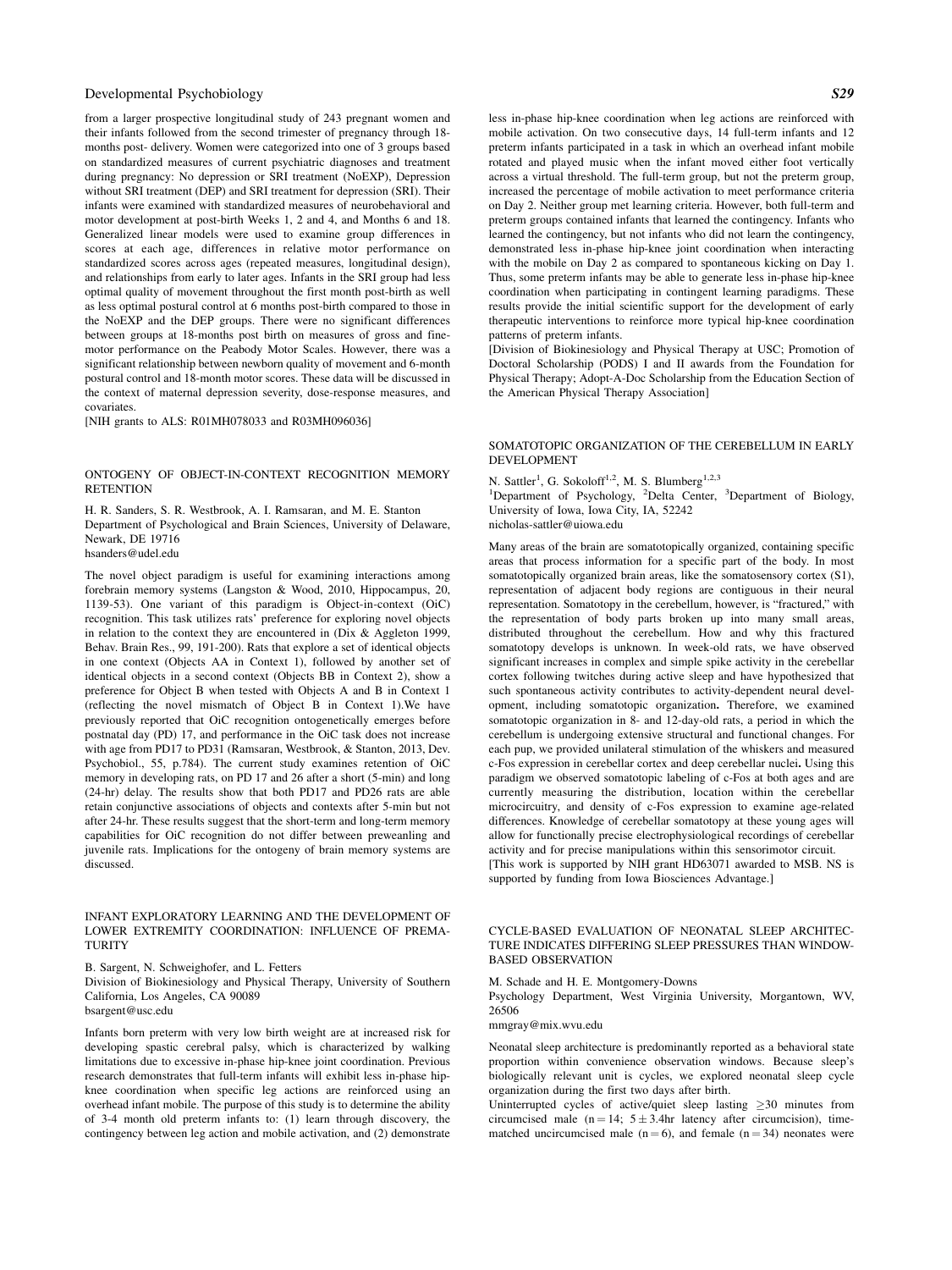analyzed for infant state using pressure-sensitive, nonintrusive Motility Monitoring System-recorded respiratory and movement patterns. Males and females did not differ on: maternal age, parity, labor anesthetic, delivery or feeding method, data-relevant infant age, or number of qualifying cycles. 5 minute APGAR scores were all >7. Circumcised and uncircumcised males presented similar sleep-variable trends.

5-minute Apgar scores were related to TS%  $(r = .490, p = .003)$ , and inversely to QS% ( $r = -0.522$ ,  $p = 0.002$ ), for females, but not males. Males' cycle duration increased and quiet sleep (QS%) decreased from first-tosecond measure, while females were unchanged ( $p = .007$ ;  $p = .032$ ). Males' increasing active sleep (AS%) trend marginally differed from females' decreasing trend ( $p = .055$ ). Transitional sleep (TS%) increased only among males ( $p = .009$ ). TS% was inversely related to QS% for males ( $r = -.637$ ,  $p = .002$ ) and females ( $r = -.602$ ,  $p < .001$ ) at later measures, but not to AS%. Males' cycle duration (increasing) and QS% (decreasing) differed from females, at a similar time when trends in others' work indicate overall QS rebound among circumcised males. The female-specific TS%-Apgar relation and AS% maintenance deserve further investigation. Here we highlight the need for a nontraditional, cyclic perspective in defining neonatal sleep architecture.

**[Acknowledgements** 

Original project by E. B. Thoman]

MODIFYING DEPRESSION/ANXIETY-LIKE BEHAVIORS BY ENVIR-ONMENTAL MANIPULATIONS DURING PERI-ADOLESCENCE IN WISTAR KYOTO RATS

L. Shbiro<sup>1,2</sup>, T. Asaf<sup>2</sup>, M. Schroeder<sup>2</sup>, A. Gutman<sup>3</sup>, G. Zalsman<sup>4,5</sup>, and A. Weller $1,2$ 

1 Psychology Department, Bar-Ilan University <sup>2</sup>Gonda Brain Research Center, Bar-Ilan University <sup>3</sup>Psychology Department, Tel Aviv University 4 Psychiatry Department, Tel Aviv University

5 Geha Mental Health Center, Israel

liatshbiro.psyc@gmail.com

Therapeutic potential of environmental intervention during peri-adolescence was studied using the WKY rat model of depression/anxiety-like genetic predisposition. Environmental enrichment (EE) was used to counteract genetic vulnerabilities towards depression/anxiety-like profiles by exposing WKY rats and their control strain Wistar to different environments during peri-adolescence, a sensitive time frame for emotional development. Rats were raised in EE from weaning to early adulthood (PND 60) and subsequently underwent behavioral tests. We also examined the role of social environment; rats of both strains were housed in large groups of 6-8 housemates from weaning until young adulthood. We further attempted to model a real-life situation such as an after school program by introducing rats of both strains to brief (2hr), daily exposures to an EE cage for a period of 10 days (PND 35-45). In early adulthood we performed behavioral tests as well as MRI with DTI analysis to assess differences in brain structure between those exposed to brief EE and controls. Overall WKY rats benefited greatly from exposure to all forms of EE and depression/anxiety-like indices were greatly reduced. Wistar rats were also influenced by the manipulations but with less pronounced results related more to changes in locomotion/exploration or anxiety like behavior and no effects on depression-like symptoms. The environmental manipulations modified the psychopathological-like phenotype of the WKY genetic rat model of depression and anxiety.

# BRAINSTEM GABA RATHER THAN SEROTONIN CONTRIBUTES TO DELAYED AROUSAL TO HYPOXIA AFTER PRENATAL ALCOHOL EXPOSURE

C. M. Sirieix<sup>1</sup>, J. W. Wrocklage<sup>1</sup>, M. N. Januska<sup>1</sup>, D. C. Harvey<sup>1</sup>,

R. A. Darnall $^{1,2}$ 

<sup>1</sup>Department of Physiology and Neurobiology, Geisel School of Medicine at Dartmouth, Lebanon, NH 03756

<sup>2</sup>Department of Pediatrics, Geisel School of Medicine at Dartmouth, Lebanon, NH 03756

chrystelle.m.sirieix@dartmouth.edu

# S30 Developmental Psychobiology

Prenatal alcohol exposure (PAE) increases the risk for the SIDS. Arousal to hypoxia is modulated by both medullary GABAergic and serotonergic (5- HT) mechanisms and is impaired after PAE. We hypothesized that PAE related impairment of arousal is also mediated by both GABAergic and 5- HT mechanisms. Pregnant dams received an ethanol (ETOH), iso-caloric pair fed (PF) or a standard chow (CHOW) diet. Artificial cerebrospinal fluid (ACSF) or nipecotic acid (NIP), a GABA reuptake inhibitor, was microinjected into the medullary raphe of P15 and P21 pups from each diet group. After recovery, pups were exposed to 4 episodes of hypoxia and the time to arousal (latency) was determined. Brainstem GABA and 5-HT was measured (HPLC) in pups from both ages from each diet group. A separate cohort of P15 pups from each group was exposed to 90 minutes of 10% oxygen and rapidly perfused to allow the double labelling of the early gene c-Fos and TPOH. At P21, after ACSF injections, ETOH pups had longer arousal latencies than the PF and CHOW pups combined (CON group)  $(P<0.001)$  and higher brainstem levels of GABA  $(P=0.013)$ , but not 5-HT. NIP injected CON pups had arousal latencies similar to those in ACSF injected ETOH pups while NIP injected ETOH pups had no further increase in arousal latency. There were no differences in the number of 5-HT neurons or in the number of activated  $(FOS<sup>+</sup>)$  5-HT neurons during hypoxia. Our data suggest that GABAergic, rather than 5-HT mechanisms are important in PAE related arousal impairment. [NIH grant P01HD36379 and R21 AA020279 to RAD]

THE ROLE OF ACTIVE SLEEP IN POSTNATAL CEREBELLAR DEVELOPMENT

G. Sokoloff<sup>1,2</sup>, A. M. Plumeau<sup>1,3</sup>, D. Mukherjee<sup>1</sup>, M. S. Blumberg<sup>1,2,4</sup> <sup>1</sup>Department of Psychology, <sup>2</sup>Delta Center, <sup>3</sup>Program in Neuroscience, <sup>4</sup>Department of Biology University of Iowa Iowa City, JA, 52242 Department of Biology University of Iowa, Iowa City, IA, 52242 greta-sokoloff@uiowa.edu

The cerebellum is a critical sensorimotor structure that undergoes substantial postnatal development in rats. In 6-day-old rats, we have shown that Purkinje cell activity is state dependent, as seen by increased firing rates for both complex and simple spikes during active sleep. In the present study extracellular Purkinje cell activity was recorded in unanesthetized 4-, 8-, and 12-day-old rats as they cycled between sleep and wake. This age range spans a period when extensive functional and structural changes occur within the cerebellar cortex and deep cerebellar nuclei. We observed age-related changes in firing rate for both complex and simple spikes, as well as the emergence of a mature complex spike waveform by 12 days of age. State-dependent unit activity during active sleep peaked at 8 days of age, whereas 12-day-old rats showed an increase in the proportion of units exhibiting wake-related activity. At all three ages, units showed strong twitch-dependent activity suggesting that proprioceptive feedback from twitches plays an important role in the emerging sensorimotor integration function of the cerebellum throughout development. Finally, to test the importance of active sleep on cerebellar development, 8- and 12-day-old rats were sleep-deprived and expression of three plasticity-related genes (Arc/Arg3.1, Mapk3, and Cacna1a), important for Purkinje cell development, was measured. Following sleep deprivation, gene expression only differed at 8 days of age, suggesting that this age is a pivotal time point for the early phase of plasticity within the cerebellar system that is dependent on active sleep and twitching.

[This work is supported by NIH grant HD63071 awarded to MSB]

#### NEURODEVELOPMENTAL CONTRIBUTIONS TO SHIFTING AFFEC-TIVE-MOTIVATIONAL AND REGULATORY INTERACTIONS ACROSS ADOLESCENCE

L. H. Somerville

Department of Psychology and Center for Brain Science, Harvard University, Cambridge, MA 02138 somerville@fas.harvard.edu

Adolescence is a phase of the lifespan associated with shifts in emotional and motivated behavior, paired with regulatory capacity that is continually being refined with experience. Our research probes the contributions of brain development (and associated changes in brain function) to shaping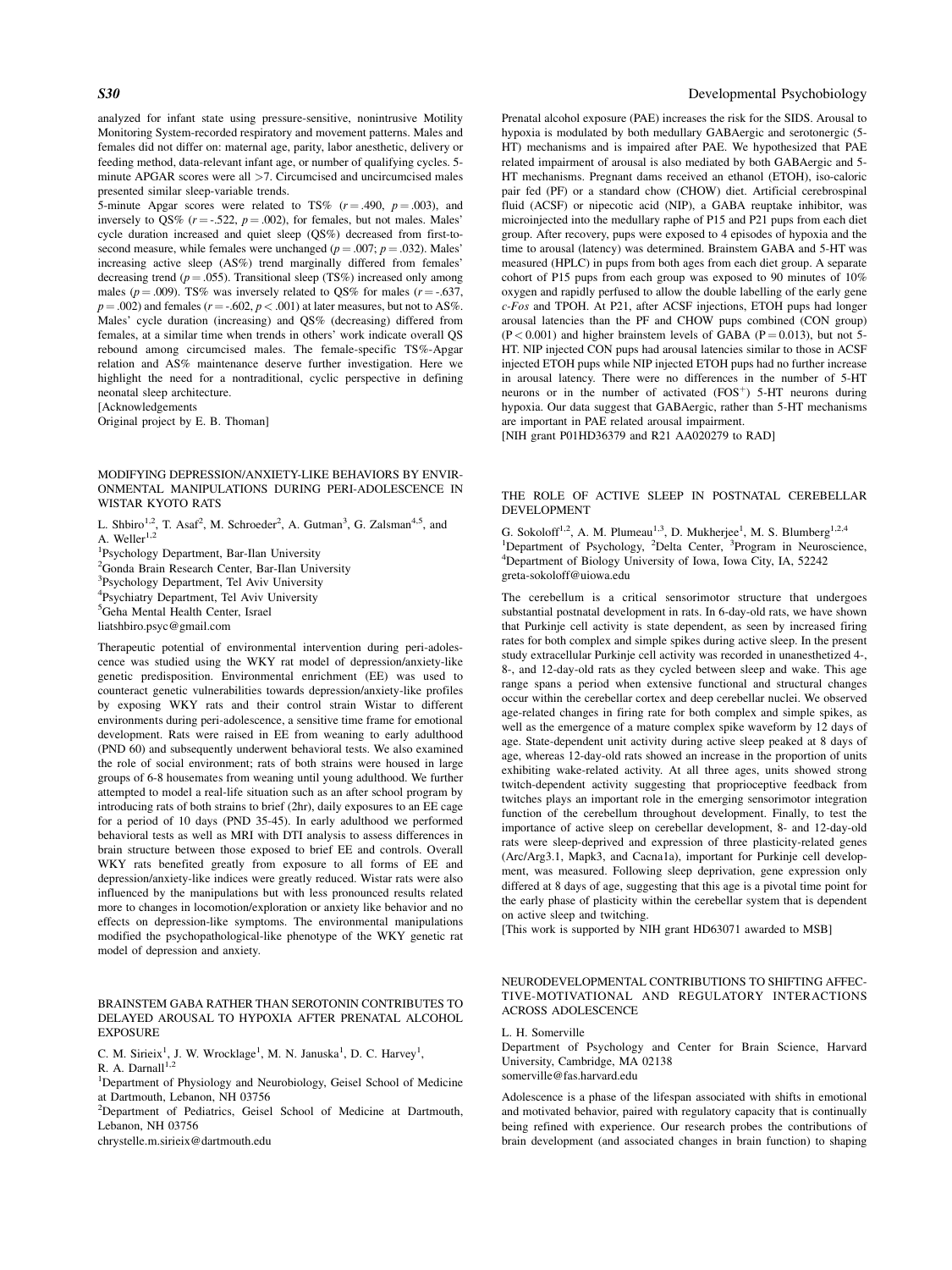interactions between affective-motivational and regulatory processes across development. This talk will feature research that probes human behavior and brain function while processing affective-motivationally relevant information with varying regulatory demands. Results emphasize how linear and nonlinear neurodevelopmental trajectories shape neural circuitrylevel interactions across distal brain structures in childhood, adolescence, and early adulthood, which putatively shape affective and motivated behavior.

#### RAPID EMERGENCE OF AN ALTERED 5HT2A RESPONSIVITY AND PERTURBED IEG PATTERN FOLLOWING EARLY ADVERSE **EXPERIENCE**

A. Sood, S. Pati, A. Bhattacharya, and V. A. Vaidya Department of Biological Sciences, Tata Institute of Fundamental Research, Mumbai 400005, Maharashtra, India sood4a@gmail.com

Rodent models of early life stress like Maternal Separation (MS) have been used to investigate the neural basis of early stress-mediated alterations in emotional behaviour. Animals with a history of MS show increased anxiety-like behaviour and a blunted hypothalamic-pituitary-adrenal (HPA) axis response to stress in adult life, as well as changes in gene expression in key cortical regions like the medial prefrontal cortex (mPFC). Also, MS animals exhibit potentiated responses when administered the 5-HT2A receptor agonist, DOI (1-(2, 5-dimethoxy-4-iodophenyl)-2-aminopropane) as evidenced by enhanced head twitch responses and by cortical induction of the immediate early gene (IEG) Arc mRNA. In the present study we addressed when the altered  $5HT<sub>2A</sub>$  responsivity emerges after the cessation of MS. We observed that MS animals showed an enhancement in the head twitch response upon administration of DOI at P21. We then assessed the pattern of DOI-induced neuronal activation at P21 by using the IEG c-fos as a marker. We noted both reduced baseline and DOI induced c-fos positive cell number in the mPFC of animals with a MS history, suggesting impaired DOI mediated induction of the IEG c-fos. Experiments are currently underway to probe the epigenetic and signaling mechanisms underlying this differential 5HT2A responsivity that arises during postnatal life soon after the cessation of MS. We are also in the process of addressing whether common epigenetic and signalling mechanisms may underlie the rapid emergence of altered 5HT2A responsivity following distinct models (postnatal fluoxetine treatment and maternal influenza infection) of perturbed early life experience. [Funding: TIFR-DAE]

#### THE IMPACT OF DELAY ON VISUOSPATIAL WORKING MEMORY PERFORMANCE DURING TODDLERHOOD

R. Speidel, L. Zimmermann, C. Nugent, A. Grenell, and R. Barr Department of Psychology, Georgetown University, Washington, DC 20057 rfs36@georgetown.edu

Visuospatial working memory (VSWM) refers to one's ability to retain and manipulate visual and spatial information for a short time. Age-related improvements in VSWM have been measured between the ages of 7.5 to 12 months, with 12-month-olds performing significantly better after longer delays than 7.5-month-olds on the AB task (Diamond, 1990). This progression has since been expanded to explore working memory development in children over 3 years (Ewing-Cobbs, Prasad, Landry, Kramer, & Leon, 2004). However, little has been done to investigate agerelated differences or the impact of delay on VSWM in 1.5- to 3-year-olds. We tested 307 18-, 24-, and 30-month-olds using a VSWM object occlusion task, Hide the Pots (HTP; Bernier, Carlson & Whipple, 2010). A ball was hidden underneath 1 of 3 colored cups. Following either a 2s or 10s delay the child was allowed to retrieve the ball. There were 3 test trials and scores ranged from 0 to 3. At 24 months, performance was significantly better on the 2s versus 10s delay;  $t(74.95) = 6.88$ ,  $p < 0.01$ ,  $M_{2s} = 2.48$ ,  $SD_{2s} = 0.74$ ,  $M_{10s} = 1.38$ ,  $SD_{10s} = 1.03$ . There were significant age-related increases in HTP performance between 18 and 24 months with a 2s delay:  $t(212) = -t$ 5.05, p < 0.01,  $M_{18} = 1.91$ ,  $SD_{18} = 0.89$ ,  $M_{24} = 2.48$ ,  $SD_{24} = 0.74$ . Preliminary results show no significant age-related differences in performance between 18 and 30 months with a 10s delay  $(M_{18} = 1.17, SD_{18} = 0.72,$  $M_{24} = 1.38$ ,  $SD_{24} = 1.03$ ,  $M_{30} = 1.77$ ,  $SD_{30} = 0.83$ ). These results reveal both age-related changes and uncover potential limits to VSWM during toddlerhood.

[This material is based upon work supported by the National Science Foundation under Grant No. 1023373]

#### RELATIONS BETWEEN MATERNAL AND INFANT PHYSIOLOGI-CAL STRESS: THE IMPORTANCE OF INFANT SLEEP

A. St. John<sup>1</sup>, J. Meyer<sup>2</sup>, and A. Tarullo<sup>1</sup>

<sup>1</sup>Department of Psychological and Brain Sciences, Boston University, Boston, MA 02215

<sup>2</sup>Department of Psychological and Brain Sciences, UMass Amherst, Amherst, MA, 01003

astjohn@bu.edu

Infants have immature physiological stress systems (Gunnar & Donzella, 2002). Early life stress is associated with disruption of children's daily salivary cortisol rhythms (Fisher et al., 2006) as well as risks for poorer medical and mental health later in life (Anda et al., 2010; Lupien et al., 2000). Therefore it is important to understand how maternal stress shapes infants' developing stress systems. 88 mother-infant dyads participated in a home visit when the infant was 6 months. Mothers collected salivary cortisol from themselves and their infants on 3 days at waking and bedtime. For both mother and infant, area under the curve (AUC) was calculated to assess cumulative diurnal cortisol exposure. Maternal hair cortisol indexed chronic physiological stress over the past 3 months. Finally, mothers reported on parenting stress and infant sleep duration. Infant AUC was not predicted by maternal salivary measures but instead was positively related to maternal hair cortisol ( $r = .39$ ,  $p < .01$ ). This suggests that maternal chronic physiological stress is a better predictor of infant cortisol exposure. Duration of nighttime infant sleep explained 14% of the variance in maternal hair cortisol ( $\mathbb{R}^2 = .14$ ,  $F(1,74) = 13.13$ , p < .01), while maternal perceived stress did not relate to maternal hair cortisol. Mediation analyses revealed that infant sleep indirectly influenced infant AUC through its effect on maternal hair cortisol  $(ab = -0.0024, 95\% \text{ CI} [-0.0069, -0.0006]),$ while there was no direct effect of infant sleep on infant AUC. These results demonstrate that maternal sleep deprivation due to infant sleep difficulties takes a physiological toll and this maternal chronic stress is a risk factor for infants' cumulative cortisol exposure.

# MU RHYTHM SUPPRESSION IN TERM AND PRETERM INFANTS

J. M. Stephen<sup>1</sup>, T. Zhang<sup>2</sup>, L. Romero<sup>1</sup>, M. Schendel<sup>1</sup>, W. Morales<sup>1</sup>, B. Coffman<sup>1</sup>, E. Stephens<sup>3</sup>, R. Savich<sup>4</sup>, and R. Annett<sup>4</sup>

<sup>1</sup>The Mind Research Network, Albuquerque, NM 87106

<sup>2</sup>Department of Neurology, University of New Mexico Health Sciences Center, Albuquerque, NM 87103

<sup>3</sup>Clinical and Translational Science Center, University of New Mexico Health Sciences Center, Albuquerque, NM 87103

4 Department of Pediatrics, University of New Mexico Health Sciences Center, Albuquerque, NM 87103

#### jstephen@mrn.org

Infants born prematurely are at increased risk for long-term cognitive delays or impairments relative to healthy term infants. Surprisingly, medical course during the immediate post-natal period does not provide good predictive power as to which infants will experience long-term impairments. Furthermore, behavioral assessments at young ages also do not provide sufficient sensitivity to determine the children at highest risk. Therefore, we assessed preterm infants (<29 weeks gestational age) with an uncomplicated course at 3 & 6 months corrected age relative to healthy full-term infants. We measured the responsiveness of the sensorimotor resting mu rhythm using MEG during an imitation and resting task. The infants also underwent developmental assessment using the Bayley Scales of Infant Development III (BSID-III). The preterm infants at 3 months corrected-age had significantly lower cognitive scores on the BSID-III relative to the term infants. A pattern of mu rhythm suppression was observed across groups with greatest mu power during rest and mu rhythm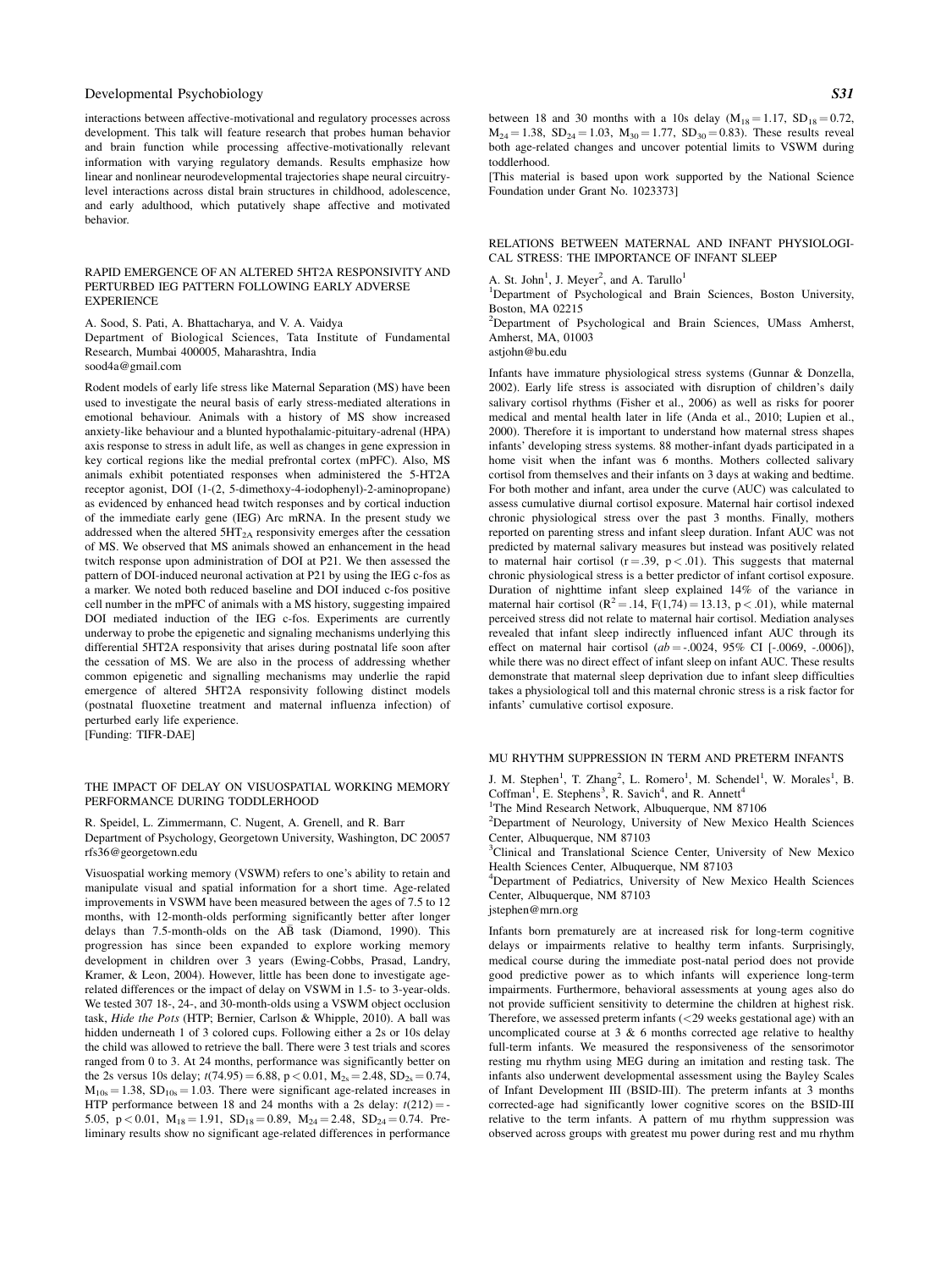suppression during infant squeeze conditions. Furthermore, the frequency of the second harmonic of the mu rhythm was significantly greater in preterm infants relative to term infants. In light of our previous results indicating a linear increase in mu rhythm frequency in healthy term infants 0-12 months, the current results suggest that the preterm infants' sensorimotor mu rhythm may be more developmentally advanced relative to term infants. This result is contrary to our hypothesis that mu rhythm development would be delayed in preterm relative to term infants and may be associated with their preterm birth. [NIH grant 1R21NS072729 to JMS]

LABORATORY RATS GONE WILD: MOTHERHOOD IN A NATURAL **CONTEXT** 

#### D. S. Stolzenberg

Department of Psychology, University of California, Davis, CA 95616 dstolzenberg@ucdavis.edu

Experiences shape the behavior of an organism throughout its lifetime, allowing for adaptable and flexible responses to changing environments. Experience-driven behavioral modifications are mediated by epigenetic mechanisms that program patterns of gene expression within the brain. To identify molecular genetic and epigenetic mechanisms that drive change, standard laboratory models in which rodents gain single, somewhat onedimensional, experiences are used. For example, the experience of becoming a mother results in a sustained sensitivity toward pups, which functions to ensure the mother will successfully handle the demands of motherhood. Yet, how demanding is motherhood under standard laboratory conditions? My laboratory has initiated an innovative research program to tackle this issue. By comparing the experience of motherhood in a standard rat cage with an outdoor, semi-natural environment roughly 3000X its size, we are exploring how complex experiences shape behavior. Continuous video monitoring has allowed us to link adaptable behavioral responses of new mothers to molecular alterations within the brain that drive plasticity across neural circuits involved in the regulation of maternal behavior.

FEAR OF NOVELTY IS REDUCED BY EARLY POSTNATAL EXPOSURE TO NOVEL STIMULI IN BOBWHITE QUAIL

# M. Suarez, M. A. Logan, N. Ceballos and R. Lickliter

Department of Psychology, Florida International University, Miami, FL 33199

#### msuar022@fiu.edu

Neophobia, the fear of novelty, is a behavioral trait found across a number of animal species, including humans. Although sometimes adaptive, the sorts of behavior associated with this fear can often prevent the exploration of different environments, thereby limiting access to potentially beneficial resources. The present study assessed how a brief period of early postnatal exposure to one novel stimulus could potentially generalize and serve to decrease fear of novelty when tested in the presence of markedly different novel stimuli. 390 bobwhite quail neonates were allocated to different postnatal exposure conditions (24 hours of exposure to a novel aversive auditory tone, a novel aversive visual stimulus, or no exposure) then tested within one of two apparatuses. Measures of exploration were assessed as indicators of general fearfulness. Results revealed that 24 hours of postnatal exposure to a novel visual stimulus effectively reduced the expression of fearful behaviors in chicks (compared to naïve chicks) when subsequently tested in the presence of a novel auditory tone. Chicks receiving postnatal exposure to a novel auditory tone also subsequently demonstrated decreased levels of fearfulness when tested in the presence of the novel visual stimulus. These results indicate that exposing chicks to one type of novel stimulus during early development can influence how they behave in the presence of novel stimuli with markedly different properties. More generally, our results suggest that experience with novel stimuli can moderate whether and to what extent neophobia will develop during early development.

[NSF grant BCS1057898 and NIH grant R25GM061347]

DIFFERENCES IN RECRUITMENT OF FLEXOR AND EXTENSOR MUSCLES DURING STEPPING IN CHICK EMBRYOS

#### S. Sun and N. S. Bradley

Division of Biokinesiology and Physical Therapy, University of Southern California, Los Angeles, CA 90089 sooyeons@usc.edu

Repetitive flexor and extensor muscle activity produces stepping. However, during late embryogenesis, many sequences of stepping appear to be produced by flexor activity alone, suggesting excitatory drive may have a flexor bias. The objective of this study is to determine if there is a difference in flexor and extensor muscle recruitment during stepping.

Embryonic day 20, we recorded ankle flexor and extensor muscle activity bilaterally. Differences in recruitment were tested by comparing within subject the total number (burst count) of flexor and extensor bursts during stepping  $(N = 6)$ . Left and right ankle muscles were analyzed separately to account for potential effects of asymmetric posture. A flexor recruitment bias was defined as a flexor burst count  $\geq 1.5X$  extensor burst count. Recruitment failures within sequences of rhythmic bursting (i.e., burst deletions) were also analyzed.

Preliminary results indicate an overall greater recruitment of ankle flexor muscles during stepping. Results for the left ankle indicated that 2 of 6 embryos demonstrated a flexor bias; flexor bursts outnumbered extensor bursts, and rhythmic flexor activity exhibited fewer burst deletions than extensor activity in all embryos. In the right ankle, 3 embryos demonstrated a flexor recruitment bias. However, right ankle extensor bursts outnumbered flexor bursts in 3 embryos, and extensor burst deletions were more prevalent in 3 embryos, while flexor deletions were more prevalent in 3 embryos.

Our data provide preliminary evidence that excitatory drive may have a flexor bias during stepping in late embryogenesis. Findings also may be relevant to other behaviors.

[NIH HD053367 to NSB]

#### HISTAMINERGIC MODULATION OF LOCOMOTOR ACTIVITY UNDER CONDITIONS OF SUBTHRESHOLD NEUROTRANSMITTER STIMULATION IN THE NEONATAL RAT, AN IN VITRO AND IN VIVO STUDY

H. E. Swann<sup>1</sup>, G. Taccola<sup>2,3</sup>, and M. R. Brumley<sup>1</sup>

<sup>1</sup>Department of Psychology, Idaho State University, Pocatello, ID 83209 2 Neuroscience Area, International School for Advanced Studies (SISSA), Trieste, Italy. <sup>3</sup>Istituto di Medicina Fisica e Riabilitazione (IMFR), Udine, Italy

swanhill@isu.edu

It is well known that various neurotransmitters are in involved in the initiation and modulation of locomotor activity, notably including glutamate, GABA, serotonin, and dopamine. However, comparatively little is know about the role of histamine in modulating locomotor circuit function. Here we examine the effect of histaminergic modulation of locomotor activity in the newborn rat, under conditions of subthreshold neurotransmitter stimulation. In an in vitro experiment, we show that the  $H_1$ receptor agonist pyridylethylamine (20 micromolar) induces fictive locomotion (as recorded from left and right ventral roots at the lumbar level) in the isolated spinal cord of the newborn rat, when combined with subthreshold levels of neurotransmitter stimulation (5-HT and NMDA). Next we show that hindlimb air-stepping behavior is induced in vivo when pyridylethylamine (1.22 mg/kg) is administered intraperitoneally in combination with a subthreshold concentration of the serotonergic receptor agonist (1.0 mg/kg quipazine), but not when administered alone. These results reveal a previously unknown role of histamine on spinal locomotor function.

[NIH Grant #R15HD062980-01 to MRB and NIH grant #P20RR016454]

THE IMPACT OF SLEEP DEPRIVATION AND CHRONIC STRESS ON INFANT FRONTAL GAMMA ACTIVITY IN SOCIAL AND NONSO-CIAL CONTEXTS

A. R. Tarullo<sup>1</sup>, A. St. John<sup>1</sup>, P. Grieve<sup>2</sup>, J. Meyer<sup>3</sup>, and J. Liederman<sup>1</sup>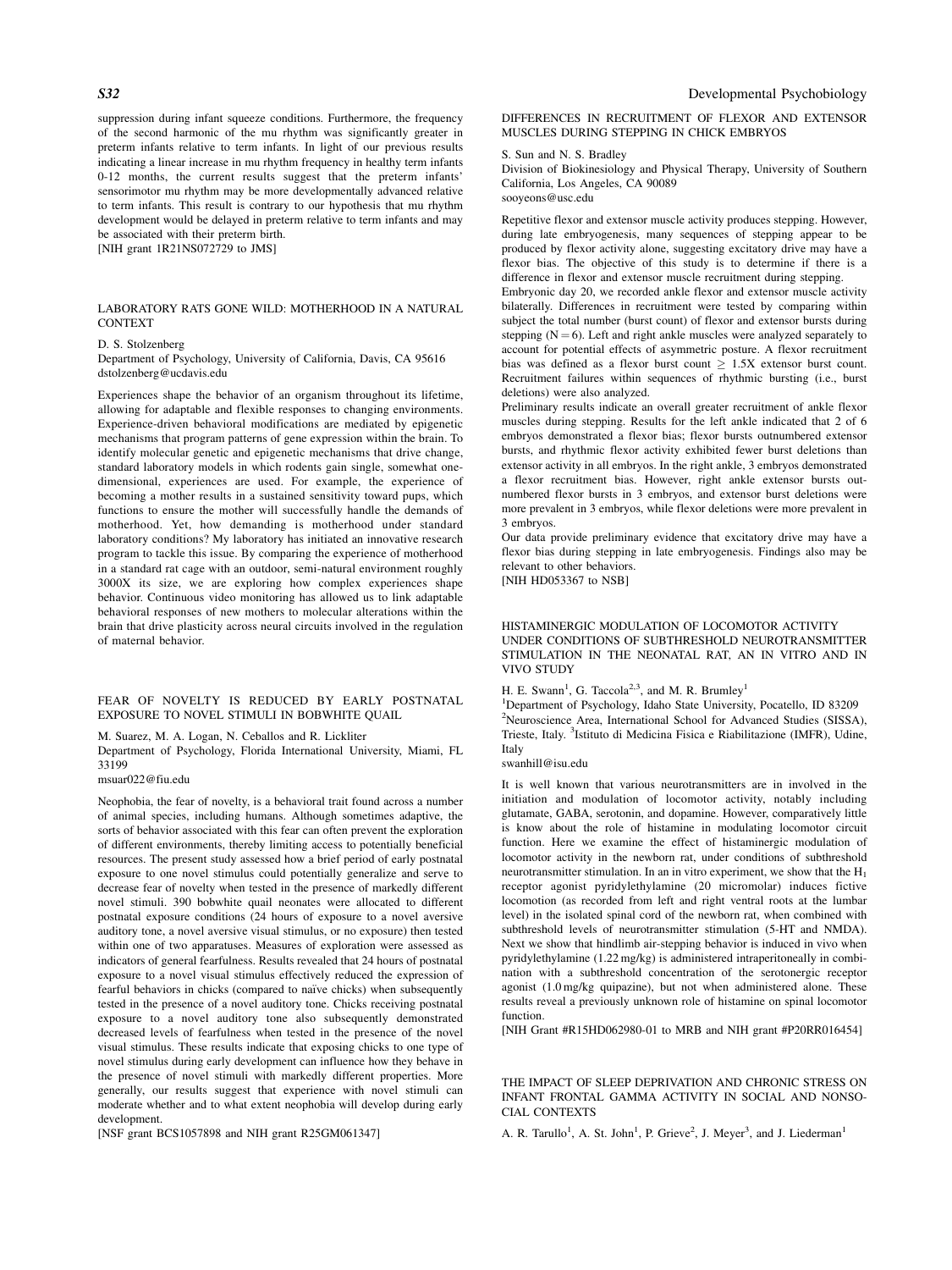<sup>1</sup>Department of Psychological and Brain Sciences, Boston University, Boston, MA 02215

<sup>2</sup>Departments of Pediatrics and Biomedical Engineering, Columbia University Medical Center, New York, NY 10032

<sup>3</sup>Department of Psychological and Brain Sciences, UMass Amherst, Amherst, MA 01003

atarullo@bu.edu

EEG gamma activity predicts cognitive and language function, yet little is known about environmental influences on gamma. We examined gamma (25-48 Hz) as a function of sleep, chronic stress, and recording context. Using a within-subjects design, we recorded EEG from 12-month-old infants  $(N = 63)$  in four conditions. In two face-to-face conditions, an experimenter directed the infant's attention to pictures (joint attention) or played peek-aboo (social engagement). In two nonsocial conditions, the experimenter was behind a curtain and the infant viewed pictures while the experimenter stayed silent (nonsocial) or commented on the pictures (language-only). Infant hair cortisol indexed chronic physiological stress, and mothers reported duration of infants' nighttime sleep. Sleep duration related to greater increase in left frontal polar (LFP) gamma power during both faceto-face conditions compared to both nonsocial conditions,  $r = .41$ ,  $p = .004$ , as well as greater increase in right frontal (RFP) gamma power during joint attention compared to the nonsocial baseline,  $r = .33$ ,  $p = .04$ . These findings suggest that sleep-deprived infants show less neural activation to social stimulation. A general linear model associated higher infant hair cortisol with lower LFP-RFP gamma coherence,  $F(1,28) = 7.82$ ,  $p = .009$ . There was a condition x cortisol interaction,  $F(1,28) = 6.56$ ,  $p = .016$ , such that hair cortisol predicted reduced prefrontal functional connectivity during the two face-to-face conditions and the language-only condition, but was unrelated to connectivity during the nonsocial baseline. Results indicate the sensitivity of high-frequency neural activity to sleep deprivation and chronic stress, particularly during social interactions, and underscore the importance of obtaining measures of functional brain activity across multiple contexts.

# RESPIRATION PATTERN RECOGNITION FOR AUTOMATED CLASSIFICATION OF SLEEP STATES IN NEWBORN INFANTS T. Thai<sup>1</sup>, J. R. Isler<sup>2</sup>, M. Ordonez<sup>3</sup>, M. Shair<sup>3</sup>, J. D. Nugent<sup>3</sup>, M. M.

Myers<sup>1,2,3</sup>, and W. P. Fifer<sup>1,2,3</sup>

1 Department of Psychiatry, Columbia University, New York NY 10032 2 Department of Pediatrics, Columbia University, New York NY 10032 <sup>3</sup>New York State Psychiatric Institute, Department of Developmental Neuroscience, New York, NY 10032 tt2311@columbia.edu

Changes in newborn sleep state are accompanied by alterations in many key physiological measurements, such as heart rate variability, respiratory patterns, oxygen consumption and cerebral blood flow. As a result, sleep state patterns are often used as dependent or outcome variables used to monitor effects of exposure or interventions; for instance, state distribution changes with diet, drugs, sleeping position, and physical stimulation. Despite its importance, the automated assignment of state in the immature neonate remains difficult and unreliable. We developed an automated pattern recognition methodology based on respiration data and applied the algorithm to identify sleep states in 48 newborn infants. Respiration, along with behavioral coding, was collected during a ten-minute baseline period. Sleep states (active, quiet, indeterminate and awake) were identified based on benchmarking the variance of the instantaneous breathing ratio (IBR) and moving average for every sixty-second epoch against threshold values that were determined using a separate sample of 1,074 newborn infants collected in other ongoing studies. The performance of the automated system was compared to manual sleep codes. Results showed an overall agreement of 95% (median value) between the automated methodology and the human expert for these 48 studies. Given that sleep state has pervasive influences on cardiorespiratory, neuroelectric, and behavioral activity, this automated technique may offer a feasible and standard approach for analysis of existing data sets and future large cohort studies. [Supported by NIH Grant R37 HD32774]

MOTION AND MULTISENSORY REDUNDANCY DRIVE THE DE-VELOPMENTAL SHIFT OF INFANT SELECTIVE ATTENTION TO THE MOUTH OF A TALKER

A. H. Tift<sup>1</sup>, N. Minar<sup>1</sup>, and D. J. Lewkowicz<sup>2</sup>

<sup>1</sup>Department of Psychology, Florida Atlantic University, Boca Raton, FL 33431

<sup>2</sup>Department of Communication Sciences & Disorders, Northeastern University, Boston, MA 02115 ahanse10@fau.edu

Lewkowicz & Hansen-Tift (2012) found a shift in human infants' selective attention from the eyes of a talker at 4 months of age to the mouth of the talker at 8 and 10 months. Importantly this shift is correlated with the emergence of babbling and a growing interest in speech. Because of this, attention to the mouth can provide infants with redundant and, thus, maximally salient audiovisual cues which can, in turn, facilitate speech and language acquisition. Here, we investigated the separate role of mouth movement and vocalization cues in the attentional shift from the eyes to the mouth of a talker. Using an eye-tracker, we measured selective attention in 4-, 8-, and 10-month-old infants when they were exposed to a static/silent face (Experiment 1), a static/ talking face (Experiment 2), and a silently talking face (Experiment 3). In Experiments 1 and 2 all age groups attended more to the eyes whereas in Experiment 3, 4- and 8-month-olds looked more at the eyes while 10-montholds, looked more at the mouth. Overall, these findings show that the eyes-tomouth attentional shift observed in infants between 4 and 8 months of age is mediated by three interacting factors. These are an emerging interest in speech, dynamic visual speech cues, and the redundancy of audiovisual speech. [Supported by NSF grant BCS-0751888 and NIH grant HD0571116

awarded to DJL]

#### DIFFERENTIAL PROCESSING OF SENSORY REAFFERENCE FROM SELF-GENERATED MOVEMENTS

A. Tiriac<sup>1,2</sup>, C. Del Rio-Bermudez<sup>1</sup>, and M. S. Blumberg<sup>1,2,3</sup> <sup>1</sup>Department of Psychology, <sup>2</sup>Delta Center, <sup>3</sup>Department of Biology, The University of Iowa, Iowa City, Iowa 52242 alexandre-tiriac@uiowa.edu

Effective motor control requires that we distinguish sensations arising from self-generated movements (i.e., reafference) from those arising from othergenerated movements (i.e., exafference). To do this, reafferent signals are compared to motor copies (or corollary discharges). Recent findings in newborn rats demonstrate that myoclonic twitches, limb movements exclusive to REM sleep, produce sensory responses throughout the brain, whereas wake-related limb movements do not. Here, while recording from the hindlimb region of primary motor cortex (M1), we show the same differential processing of twitch- and wake-related reafference and demonstrate that this effect is not due to a global suppression of sensory feedback during wakefulness. Next, we tested the hypothesis that twitches are processed as if they are unexpected. To achieve this, we evoked selfgenerated movements using manipulations that differ with respect to their expectancy and, therefore, their presumed recruitment of corollary discharge. Only unexpected movements triggered M1 activity, thus supporting the notion that twitches, uniquely among all known selfgenerated movements, are processed as if they lack corollary discharge. This unique feature is necessary if twitches are to drive activity-dependent development of the sensorimotor system.

[This research was supported by a grant from the National Institute of Health awarded to M.S.B. (HD63071)]

NEONATAL NEUROMETABONOMIC SIGNATURES PREDICT ADULT CORPUS CALLOSUM VOLUME AND ANXIETY RESPONSES FOLLOWING INTRAUTERINE ASPHYXIA AND/OR C-SECTION DELIVERY

J. A. Varholick<sup>1</sup>, J. J. Morgan<sup>1,2</sup>, C. D. Tulbert<sup>1</sup>, J. Olson<sup>3</sup>, D. A. Horita<sup>4,5</sup>, G. A. Kleven<sup>6</sup>, and A. E. Ronca<sup>1,2,5,7</sup>

<sup>1</sup>Department of Obstetrics & Gynecology, <sup>2</sup>Neuroscience Program, <sup>3</sup>Nepartment of Biochemistry  $\frac{3}{2}$ Department of Biomolecular Engineering,  $\frac{4}{3}$ Department of Biochemistry, Department of Molecular Medicine & Translational Sciences, Wake Forest University School of Medicine, Winston-Salem, NC 27157

6 Department of Psychology, Wright State University, Dayton, OH, 45435 7 Space Biosciences Research Branch, NASA Ames Research Center jvarholi@wakehealth.edu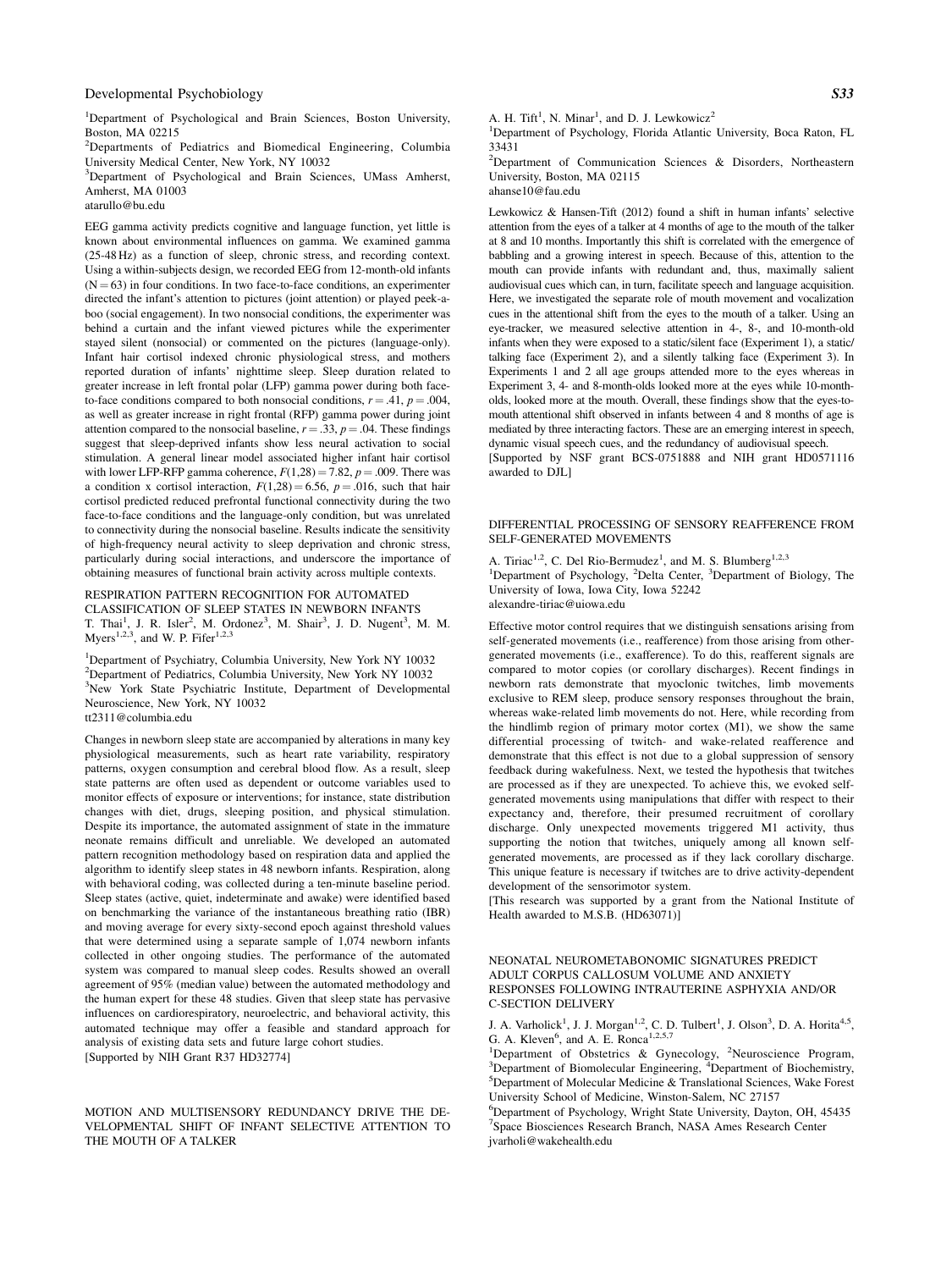Parturition is a critical process in mammalian development. Intrauterine disturbances such as perinatal asphyxia, and Caesarean Section (Csection) delivery can harm the immature central nervous system and disrupt normal trajectories of early brain development, increasing the risk for symptoms of neural dysfunction later in life. Identifying presymptomatic signs of disrupted neurodevelopmental trajectories early on can lead to more effective methods of intervention. Most neonatal brain injury, or lack of brain injury in C-section, influences the metabolic system, which can be observed through spectral-based neuroimaging of brain metabolic profiles, leading to the identification of biomarkers for neurodevelopmental dysfunction. Following exposure to intrauterine asphyxia and/or Csection delivery, we combined metabonomics with high-resolution 7-tesla proton magnetic resonance spectroscopic (7T H MRS) imaging to acquire and analyze time-dependent, dynamic neurometabolic responses of neonatal rat striatum. Profiles of neurometabolites significantly differed for asphyxiated and non-asphyxiated infant rats. Regression analysis revealed that glutamate  $+$  glutamine to creatine  $+$  phosphocreatine (Glu  $+$  $G\ln/Cr + PCr$ , and glycophosphocholine + phosphocholine to  $Cr + PCr$  $(GPC + Pch/Cr + Pcr)$  ratios significantly predicted adult corpus callosum volume. Correlation analyses revealed that inositol to  $Cr + PCr$  (Ins/  $Cr + PCr$ ) and taurine to  $Cr + PCr$  (Tau/Cr + PCr) ratios were significantly correlated with anxiety responses to novel object and an unknown intruder. These findings suggest early identification of metabolic biosignatures following a birth insult can lead to early diagnosis of neurodevelopmental dysfunction.

[NIH Grants HD050201 and HD057488; Parker Neurosciences Research & Venture Funds]

# NEONATAL PAIN EXPOSURE AND EARLY BRAIN MATURATION PREDICTS NEURODEVELOPMENT AT 18 MONTHS IN CHILDREN BORN VERY PRETERM

J. Vinall<sup>1,5</sup>, J. G. Zwicker<sup>2,3,5</sup>, R. E. Grunau<sup>1,3,5,6</sup>, V. Chau<sup>7</sup>, R. Brant<sup>4,5</sup>, A. R. Synnes<sup>3,5,6</sup>, S. P. Miller<sup>3,5,7</sup>

<sup>1</sup>Neuroscience, <sup>2</sup>Occupational Science and Occupational Therapy, <sup>3</sup>Pediatrics, <sup>4</sup>Statistics, University of British Columbia, <sup>5</sup>Developmental Neurosciences & Child Health, Child and Family Research Institute; <sup>6</sup>BC Children's & Women's Hospitals, Vancouver, BC, V6H 3V4

<sup>7</sup>Pediatrics, The Hospital for Sick Children and University of Toronto, Toronto, ON, M5G 1X8

rgrunau@cw.bc.ca

Background: Infants born very preterm are exposed to frequent invasive procedures during neonatal intensive care, which are associated with altered brain development. Our aim was to examine whether procedural stress/pain, together with changes in brain microstructure over time, are associated with cognitive, language and motor outcomes at 18 months corrected age (CA) in children born very preterm.

Methods: 120 infants born  $\leq$ 32 weeks gestational age had serial diffusion tensor imaging scans near birth and again at term-equivalent age. Fractional anisotropy (FA) as an index of brain maturation was measured in 7 functionally related brain region groups. FA change was calculated as the difference between the first and second scans divided by the time between scans. Procedural stress/pain was operationalized as the number of invasive procedures from birth to term-equivalent age, adjusted for neonatal clinical factors related to prematurity. Outcome was assessed at 18 months CA using the Bayley-III.

Results: The interaction between the number of invasive procedures (adjusted for clinical confounders) and FA change of the white matter was associated with cognitive outcome (adjusted  $R^2 = 0.17$ , p = 0.04). The interaction between the number of invasive procedures and FA change of the gray matter was associated with motor outcome (adjusted  $R^2 = 0.32$ ,  $p = 0.04$ ).

Interpretation: Greater exposure to invasive procedures and slower brain maturation predicted poorer neurodevelopmental outcomes at 18 months CA. The extent to which stress and pain management strategies are neuroprotective needs to be evaluated in order to optimize outcomes in children born very preterm.

[CIHR MOP79262 to SPM and MOP86489 to REG; NIH R01 HD39783 to REG]

ORGANIZATIONAL EFFECTS OF MATERNAL TESTOSTERONE ON FETAL NEUROBEHAVIOR

# K. M. Voegtline and J. A. DiPietro

Department of Population, Family, and Reproductive Health, Johns Hopkins Bloomberg School of Public Health, Baltimore, MD 21205 kvoegtl1@jhu.edu

The architecture and neural scaffolding of the human brain is erected in the brief 266 days of gestation, making the fetus particularly vulnerable to organizing influences of the intrauterine environment. Dramatic alterations in the maternal endocrine state serve to maintain the pregnancy and facilitate maturation of the fetal nervous system, directly reaching the fetus via the placenta and indirectly effecting changes to placental function. Although it is recognized that maternal sex steroids target the fetal brain, the organizational role of maternal testosterone is not well understood. The association of maternal testosterone and fetal neurobehavior was examined in a longitudinal cohort of 177 maternal-fetal dyads measured at 24, 30, and 36 weeks gestation. Testosterone was measured in maternal saliva and fetal neurobehavior was assessed by measures of fetal heart rate, movement, and their integration, collected by fetal actocardiograph. Results revealed that maternal testosterone levels significantly increased across the second half of gestation and exhibited within-individual stability across gestational periods. Maternal testosterone did not vary by fetal sex. By near term, at 36 weeks gestation, fetuses of women with higher testosterone presented with a higher heart rate and showed less integration of somatic and cardiac systems, indexed by lower coupling and longer latencies between movement excursions and cardiac accelerations. These preliminary findings suggest that maternal prenatal testosterone exerts accumulating organizational effects on maturation of the fetal nervous system. [NICHD R01 HD27592 awarded to J.A.D.]

#### SELECTIVE SOCIAL BUFFERING OF BEHAVIORAL AND ENDOCRINE RESPONSES AND FOS INDUCTION IN THE PRELIMBIC CORTEX OF INFANTS EXPOSED TO A NOVEL ENVIRONMENT

W. Watansriyakul<sup>1</sup>, P. A. Schiml<sup>1</sup>, R. Willen<sup>1</sup>, J. Johnson<sup>1</sup>, T. Garrett<sup>2</sup>, and M. B. Hennessy $<sup>1</sup>$ </sup>

Department of Psychology<sup>1</sup>, Department of Pharmacology and Toxicology<sup>2</sup>, Wright State University, Dayton, OH 45435 tang.watanasriyakul@gmail.com

In mammals, the presence of the mother can reduce or "buffer" stress responses of her young in threatening conditions. We compared the stress buffering effects of the mother, a familiar littermate, and an unfamiliar adult male in guinea pig pups exposed to a novel environment. Three classes of response were examined: short latency active behaviors (i.e., vocalizations), slower developing passive, depressive-like behaviors driven by inflammatory mechanisms, and hypothalamic-pituitary-adrenal (HPA) activity. We also examined Fos induction in the prelimbic cortex, a prefrontal region hypothesized to mediate stress-buffering effects. Only the mother significantly reduced all classes of response, and depressive-like responses were reduced only by the mother. Contrary to expectations, the unfamiliar adult male reduced plasma cortisol levels of the pups as effectively as did the mother. Additionally, the presence of the unfamiliar adult male resulted in an increase of Fos induction in the prelimbic cortex as well as high levels of social interactions. The presence of the mother was not associated with prelimbic activity. These results confirm the ability of the mother to reduce active behavioral and HPA responses, and suggest a specific maternal buffering effect on proinflammatory mediated depressivelike behavioral responses. The findings also demonstrate an unexpected ability of adult males to reduce HPA responses and raise the possibility that different social partners can buffer HPA activity through different underlying processes.

[Funded by NSF grant IOS-1120932]

# HIEARCHICAL RULE LEARNING AND GENERALIZATION IN INFANCY

D. M. Werchan, M. J. Frank, and D. Amso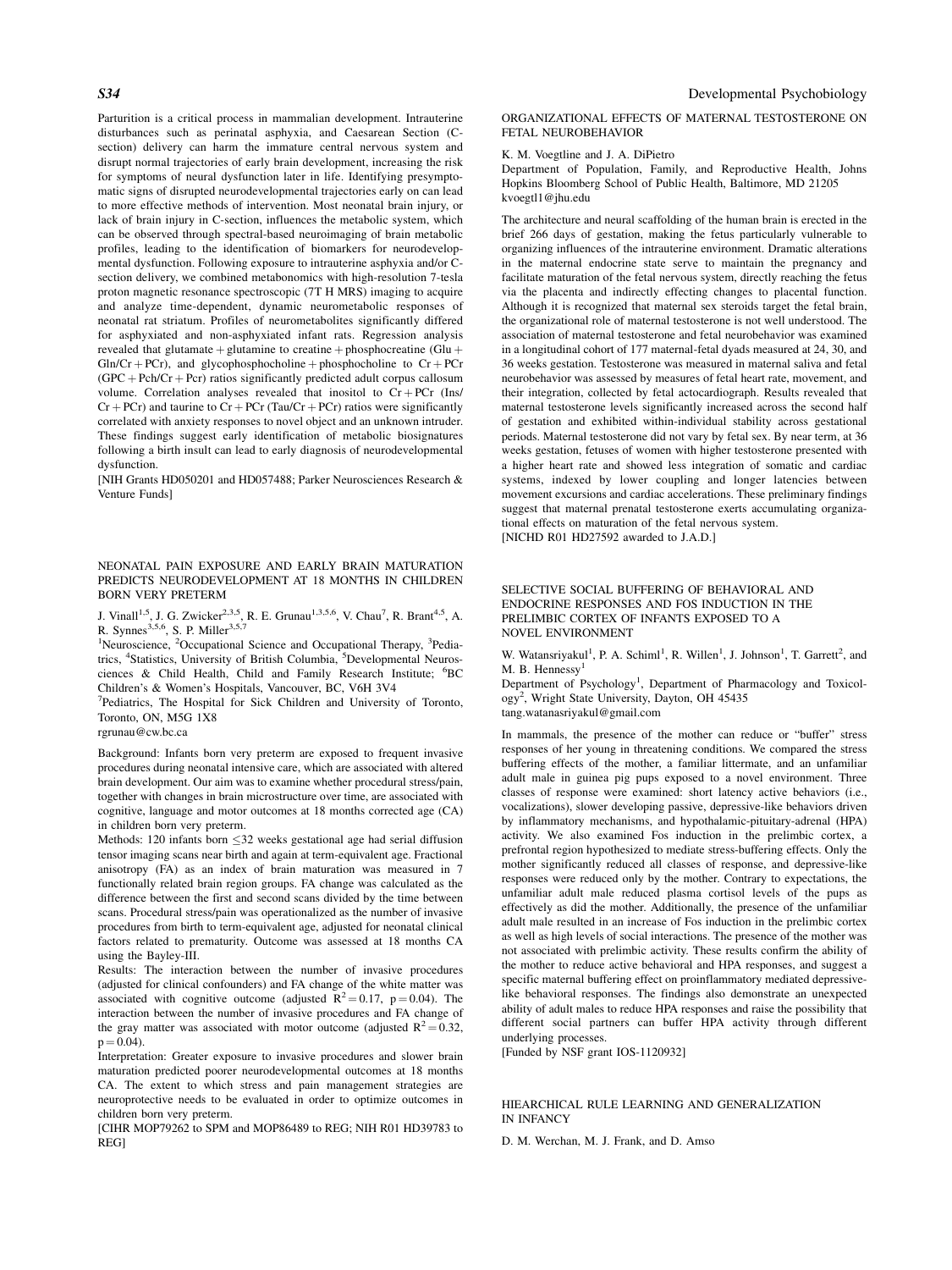Department of Cognitive, Linguistic, and Psychological Sciences, Brown University, Providence, RI 02912 denise\_werchan@brown.edu

The ability to learn and generalize abstract rules is a hallmark of flexible human cognition. Adults spontaneously learn and generalize hierarchical 'rule-set' structures without instruction through interactions between prefrontal cortex and striatum. However, there have been no investigations of this learning mechanism in infancy. We presented twenty 8 month-old infants with cue-target location pairs during a learning and a generalization task. The cues varied by shape and color and the target location consisted of an animated toy presented in one of four quadrants of the computer screen. These pairings could be learned as four separate cue-target location rules, using simple associative learning mechanisms. Alternatively, if infants used one dimension (color or shape) as a higher-order context, the lower-order pairings could be learned as abstract rule-sets, allowing them to be generalized to novel instances. Our data indicated that infants spontaneously created hierarchical rule sets during incidental learning—despite no cues or incentive to do so. Infants also generalized rule sets to support learning in a novel context. Eye blink rate, a physiological indicator of striatal dopamine activity, mirrored behavioral learning patterns. These results are the first to demonstrate hierarchical rule learning in infancy, providing evidence that the human brain is predisposed to create efficient hierarchical rule representations from environmental input. [NSF GRFP DGE-1058262 to DMW, NIH R01 MH099078 to DA]

NEONATAL ETHANOL EXPOSURE IMPAIRS INCIDENTAL SPATIAL LEARNING IN THE JUVENILE RAT: EFFECTS OF EXPOSURE SCENARIO

S. R. Westbrook and M. E. Stanton Department of Psychological and Brain Sciences, University of Delaware, Newark, Delaware 19716 swestbrook@psych.udel.edu

Fetal alcohol spectrum disorders (FASDs) are neurocognitive disorders that include behavioral impairments resulting from exposure to alcohol during gestation. Early exposure to alcohol leads to deficits in spatial memory (Dokovna, Jablonski, & Stanton, 2013; Jablonski & Stanton, 2014; Goodlett & Johnson, 1997; Goodlett & Pearson, 1995; Murawski & Stanton, 2010, 2011). Using the object location recognition task, incidental (non-reinforced) spatial learning was examined in a rat model of FASDs in which rats received binge-like (5.25 g/kg/day) alcohol (EtOH) exposure during the third trimester-equivalent or sham-intubations (SI). In Experiment 1, rats exposed to EtOH or SI from postnatal day (PD) 7-9 and tested on PD26 performed the object location (OL) task by preferentially exploring the object in the novel location compared to the object in the familiar location after both 5-min and 24-hr retention intervals. In Experiment 2, rats exposed to EtOH from PD4-9 and tested on PD26 did not preferentially explore the displaced object after either delay, while the SI rats did show a preference for the displaced object. However, PD26 rats exposed to EtOH or SI from PD4-9 display novel object recognition, suggesting that the PD4-9 EtOH deficit in the OL task is not a performance effect. The presence of an alcohol deficit in the OL task in juvenile rats following PD4-9 exposure but not PD7-9 exposure suggests that the different exposure windows may target different brain areas and/or processes underlying incidental spatial learning tasks. [Supported by R21-HD070662-01 to MES]

# DOES CONGENITAL HEART DISEASE IMPACT NEWBORN HEART RATE AND HEART RATE VARIABILITY?

C. L. Wiess<sup>1</sup>, W. Fifer<sup>2</sup>, N. Burtchen<sup>2</sup>, J. D. Nugent<sup>2</sup>, M. Myers<sup>2</sup>, and I. A. Williams $<sup>1</sup>$ </sup>

<sup>1</sup>Department of Pediatrics, Columbia University Medical Center, Morgan Stanley Children's Hospital, New York, NY, 10032

2 Department of Psychiatry, Columbia University, New York, NY, 10032 cw2780@cumc.columbia.edu

Newborn heart rate (HR) and HR variability are known predictors of developmental outcomes in later childhood. We explored differences in HR and HR variability between newborns with and without congenital heart disease (CHD) in active (AS) and quiet sleep (QS). HR was recorded during 10 minutes of supine sleep from control and unrepaired CHD neonates. Differences between HR and HR variability at low (0.008-0.05 Hz), mid (0.05-0.1 Hz), and high (0.1-0.5 Hz) frequency were assessed using Student's t test and ANOVA. We obtained 113 recordings from 72 control and 41 CHD newborns with hypoplastic left heart syndrome, HLHS  $(N = 15)$ , transposition of the great arteries  $(N = 11)$ , and tetralogy of Fallot (N = 15). The CHD group demonstrated higher HR (QS:  $145 \pm 12$  vs 119 ± 9 bpm, p < 0.001; AS:  $143 \pm 13$  vs  $127 \pm 10$  bpm, p < 0.001) and diminished variability  $(p < 0.001)$  compared with controls. While controlling for gestational age, hours of life at recording, prostaglandin administration, respiratory support, and sex in a multivariable model, CHD status remained an independent predictor of mean HR, median HR and low frequency HR variability in quiet sleep and mean HR, median HR, and low, mid, and high frequency HR variability in active sleep. HLHS demonstrated the largest effects of all diagnostic groups. Newborn HR is higher and HR variability is lower in CHD newborns compared with controls. Thus, these infants begin their postnatal lives with atypical autonomic profiles and altered capacities to deal with environmental challenges. Whether these differences predict later neurodevelopment remains to be investigated.

[NIH grant 1K23HD061601 to IAW]

#### PUBERTY-INDUCED CHANGES IN NEURON AND GLIA NUMBER THE PREFRONTAL CORTEX OF MALE AND FEMALE RATS

J. Willing, T. Kim, J. M. Brodsky, L. Cortes, and J. M. Juraska

Department of Psychology: Behavioral Neuroscience, University of Illinois, Champaign, IL 61820 jwillin@illinois.edu

Adolescence is a critical period for brain maturation, characterized by the reorganization of many complex neural networks. The medial prefrontal cortex (mPFC), a region highly involved in executive function, is particularly known to undergo synaptic pruning during this time. We have previously shown that rats lose neurons in the mPFC between early adolescence and adulthood. However, neuronal loss was substantially greater in females during this time. Previous data from our lab also show that an increase in ovarian hormones during puberty play a significant role in neuronal loss in females, as OVX prevented this cellular loss. In the present study, we describe neuronal and glial changes in the male and female mPFC at multiple time points from preadolescence to adulthood (P25, P35, P45, P60 and P90). In addition, we correlate the cellular changes during this time with the observance of puberty markers. Our preliminary analysis confirmed a greater neuronal loss in the female mPFC between adolescence and adulthood, and that the timing of neuronal loss in females coincides with the onset of puberty (between P35 and P45). Elucidation of the precise timing of cellular pruning of the mPFC will have clinical implications in respect to mental illnesses characterized by mPFC dysfunction, such as depression, ADHD and schizophrenia, and could potentially explain the observed sex differences in prevalence of these disorders.

[NIH grant MH 099625 to JM Juraska]

ADOLESCENT EXPOSURE TO BISPHENOL A AFFECTS NEURON AND GLIA NUMBER IN THE ADULT RAT PREFRONTAL CORTEX DIFFERENTLY BETWEEN THE SEXES

L. M. Wise<sup>1</sup>, R. N. Sadowski<sup>2</sup>, T. Kim<sup>1</sup>, and J. M. Juraska<sup>1,2</sup> <sup>1</sup>Psychology, <sup>2</sup>Neuroscience Program, University of Illinois, Champaign, IL 61820

jjuraska@illinois.edu

Bisphenol A (BPA), an endocrine disruptor used in a variety of consumer products, has been found to alter neuroanatomical structure in multiple brain areas. However, few studies have examined long-term effects on the prefrontal cortex, an area where both the number of neurons and glia change during adolescence. In the current study, Long-Evans male and female rats were administered 0, 4, 40, or  $400 \mu g/kg/day$  BPA during